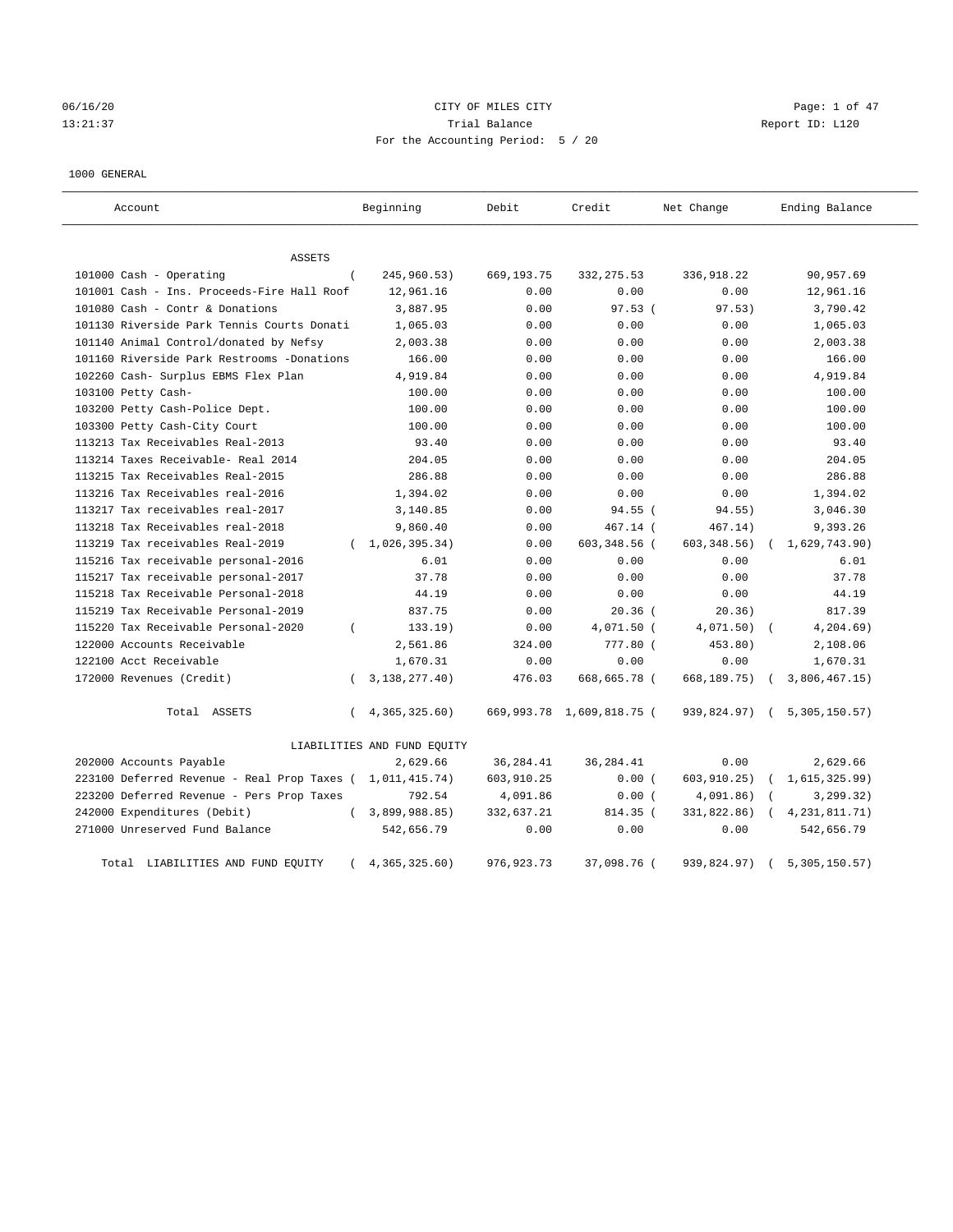## 06/16/20 Page: 2 of 47 13:21:37 Trial Balance Report ID: L120 For the Accounting Period: 5 / 20

### 2220 LIBRARY

| Account                                    | Beginning                   | Debit     | Credit      | Net Change     | Ending Balance |
|--------------------------------------------|-----------------------------|-----------|-------------|----------------|----------------|
| <b>ASSETS</b>                              |                             |           |             |                |                |
| 101000 Cash - Operating                    | 38,712.44                   | 25,578.00 | 29,360.15 ( | 3,782.15)      | 34,930.29      |
| 101032 Cash- Library Board of Trustees Mul | 6,323.64                    | 236.00    | 0.00        | 236.00         | 6,559.64       |
| 103000 Petty Cash                          | 75.00                       | 0.00      | 0.00        | 0.00           | 75.00          |
| 172000 Revenues (Credit)                   | 262, 211.25)                | 0.00      | 25,814.00 ( | $25,814.00$ (  | 288,025.25)    |
| Total ASSETS                               | 217,100.17)                 | 25,814.00 | 55,174.15 ( | $29,360.15)$ ( | 246,460.32)    |
|                                            | LIABILITIES AND FUND EQUITY |           |             |                |                |
| 202000 Accounts Payable                    | 0.00                        | 4,418.86  | 4,418.86    | 0.00           | 0.00           |
| 242000 Expenditures (Debit)                | 258,671.78)<br>$\left($     | 29,360.15 | 0.00(       | 29,360.15) (   | 288,031.93)    |
| 271000 Unreserved Fund Balance             | 41,571.61                   | 0.00      | 0.00        | 0.00           | 41,571.61      |
| Total LIABILITIES AND FUND EQUITY          | 217,100.17)                 | 33,779.01 | 4,418.86 (  | 29,360.15) (   | 246,460.32)    |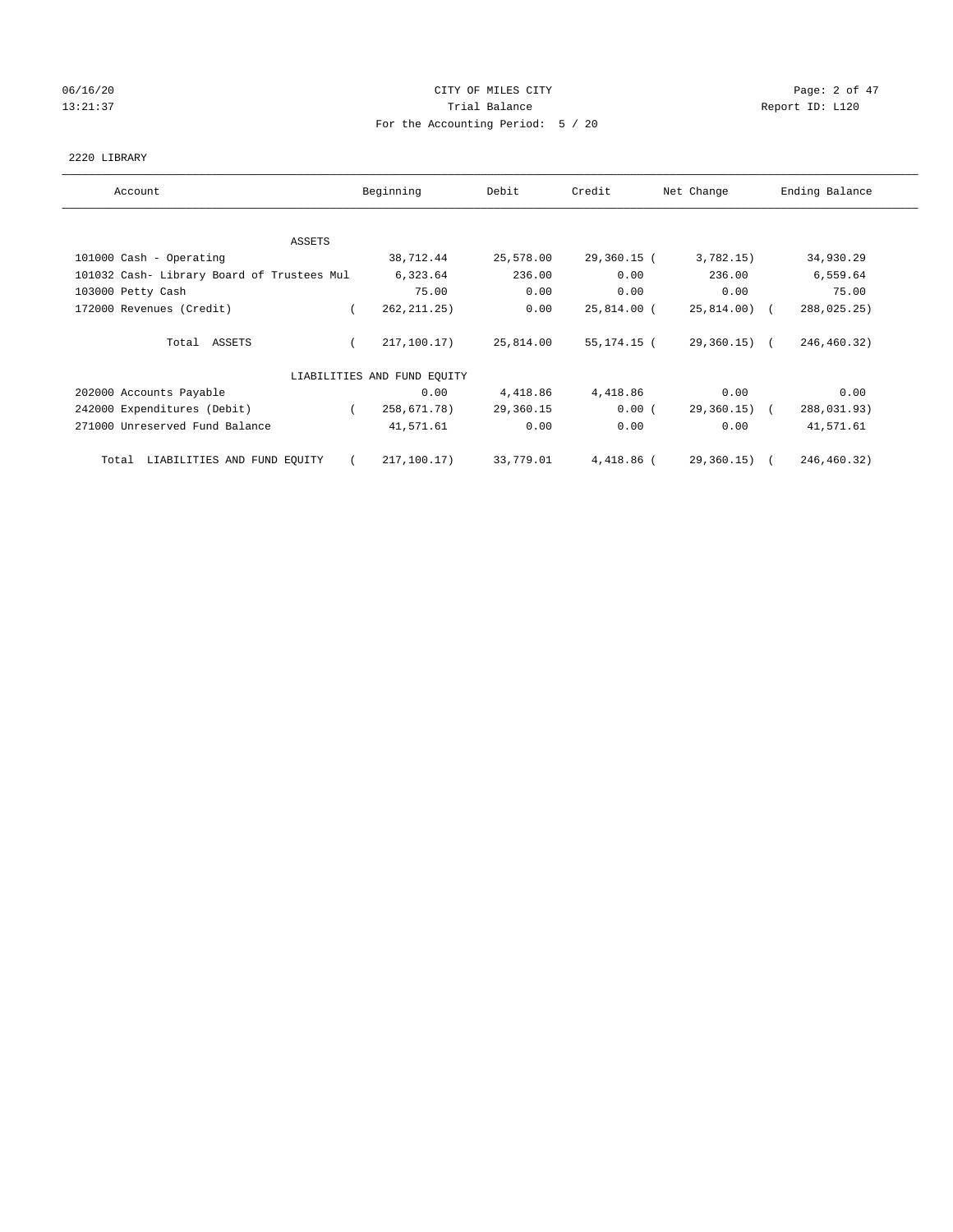# 06/16/20 Page: 3 of 47 13:21:37 Trial Balance Report ID: L120 For the Accounting Period: 5 / 20

### 2260 EMERGENCY DISASTER

| Account                                     | Beginning                   | Debit | Credit   | Net Change |        | Ending Balance |
|---------------------------------------------|-----------------------------|-------|----------|------------|--------|----------------|
| ASSETS                                      |                             |       |          |            |        |                |
| 101000 Cash - Operating                     | 243.48                      | 6.83  | 0.00     | 6.83       |        | 250.31         |
| 113218 Tax Receivables real-2018            | 177.64)                     | 0.00  | $4.91$ ( | $4.91)$ (  |        | 182.55)        |
| 115219 Tax Receivable Personal-2019         | 40.01)                      | 0.00  | $0.21$ ( | 0.21)      | $\sim$ | 40.22)         |
| 172000 Revenues (Credit)                    | 244.07)                     | 0.00  | $6.83$ ( | 6.83)      | $\sim$ | 250.90)        |
| Total ASSETS                                | 218.24)                     | 6.83  | 11.95(   | $5.12)$ (  |        | 223.36)        |
|                                             | LIABILITIES AND FUND EQUITY |       |          |            |        |                |
| 223100 Deferred Revenue - Real Prop Taxes ( | 177.64)                     | 4.91  | 0.00(    | $4.91)$ (  |        | 182.55)        |
| 223200 Deferred Revenue - Pers Prop Taxes ( | 40.01)                      | 0.21  | 0.00(    | $0.21)$ (  |        | 40.22)         |
| 271000 Unreserved Fund Balance              | 0.59)                       | 0.00  | 0.00     | 0.00       |        | 0.59)          |
| LIABILITIES AND FUND EQUITY<br>Total        | 218.24)                     | 5.12  | 0.00(    | 5.12)      |        | 223.36)        |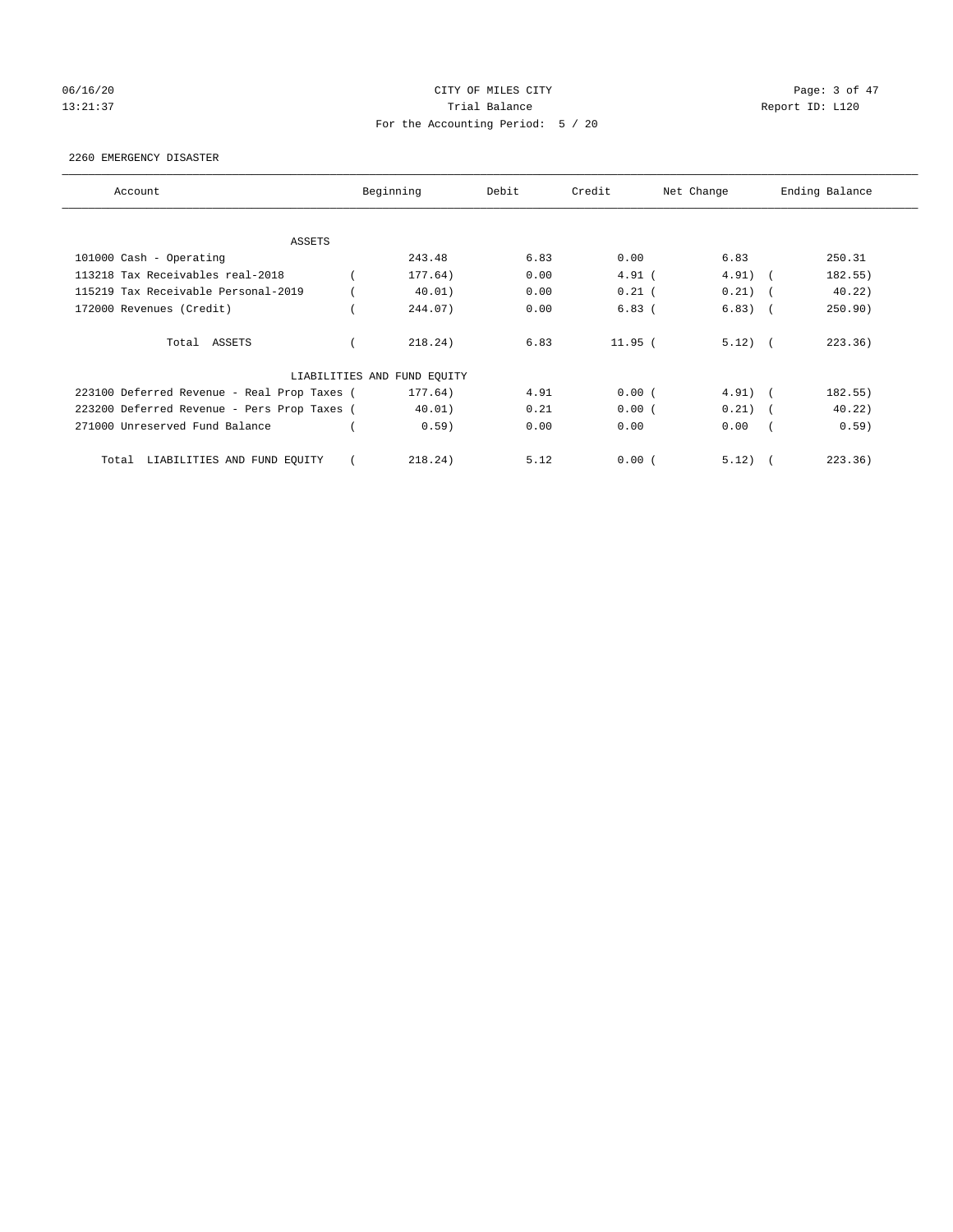## 06/16/20 CITY OF MILES CITY Page: 4 of 47 13:21:37 Trial Balance Report ID: L120 For the Accounting Period: 5 / 20

### 2270 Health

| Account                              | Beginning                   | Debit | Credit | Net Change | Ending Balance |
|--------------------------------------|-----------------------------|-------|--------|------------|----------------|
|                                      |                             |       |        |            |                |
| ASSETS                               |                             |       |        |            |                |
| 101000 Cash - Operating              | 20,671.88                   | 0.00  | 0.00   | 0.00       | 20,671.88      |
| 172000 Revenues (Credit)             | 11,500.00)                  | 0.00  | 0.00   | 0.00       | 11,500.00)     |
| Total ASSETS                         | 9,171.88                    | 0.00  | 0.00   | 0.00       | 9,171.88       |
|                                      | LIABILITIES AND FUND EQUITY |       |        |            |                |
| 271000 Unreserved Fund Balance       | 9,171.88                    | 0.00  | 0.00   | 0.00       | 9,171.88       |
| LIABILITIES AND FUND EQUITY<br>Total | 9,171.88                    | 0.00  | 0.00   | 0.00       | 9,171.88       |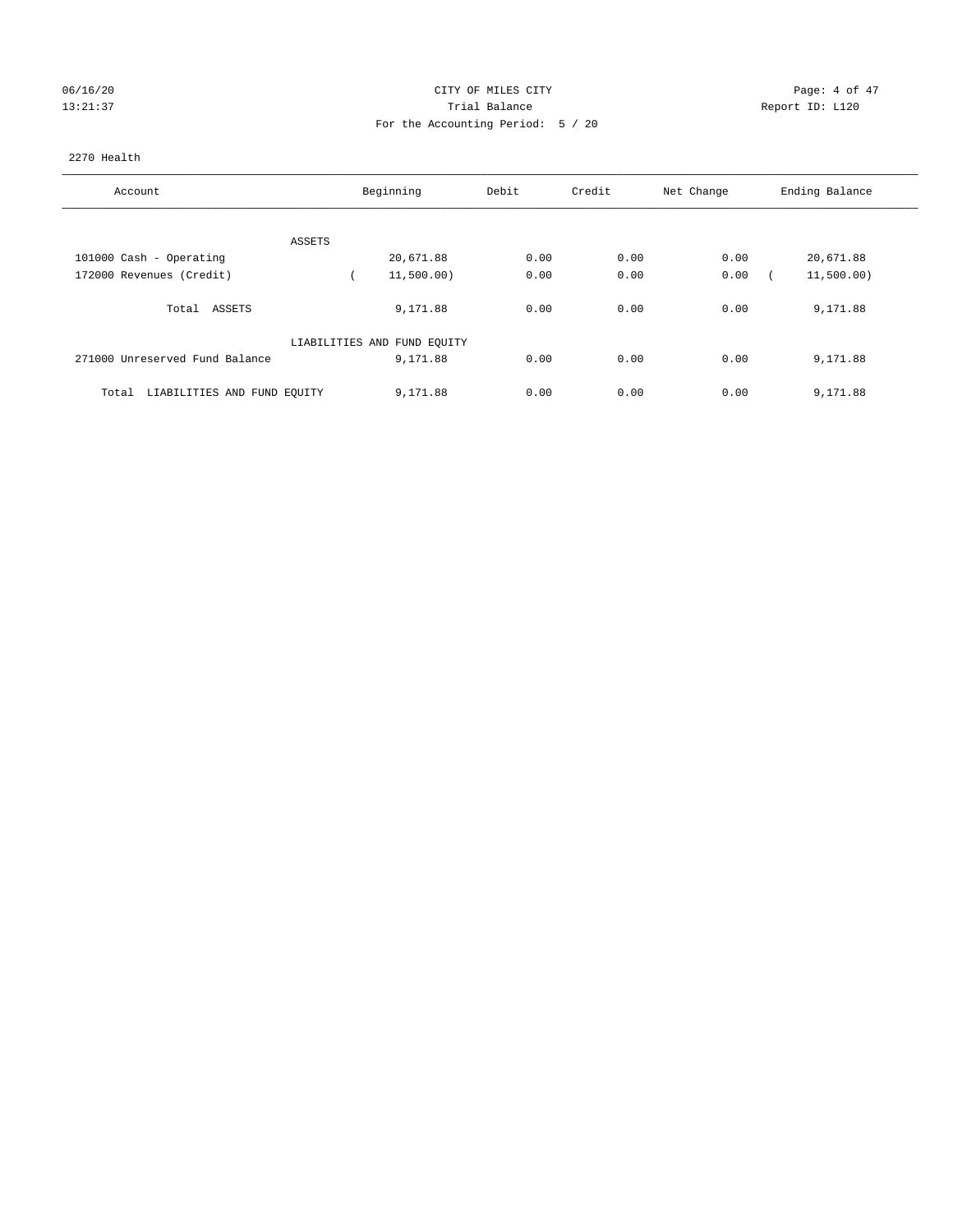## 06/16/20 Page: 5 of 47 13:21:37 Trial Balance Trial Balance Report ID: L120 For the Accounting Period: 5 / 20

#### 2310 TIFD-Downtown

| Account                                   | Beginning                   | Debit     | Credit      | Net Change   | Ending Balance |
|-------------------------------------------|-----------------------------|-----------|-------------|--------------|----------------|
|                                           |                             |           |             |              |                |
| <b>ASSETS</b><br>101000 Cash - Operating  | 115,783.51                  | 28,543.88 | 3,038.40    | 25,505.48    | 141,288.99     |
|                                           |                             |           |             |              |                |
| 113170 Deferred revenue                   | 165.24                      | 0.00      | 0.00        | 0.00         | 165.24         |
| 113218 Tax Receivables real-2018          | 915.34                      | 0.00      | 0.00        | 0.00         | 915.34         |
| 115180 Deferred revenue-audit             | 1.46                        | 0.00      | 0.00        | 0.00         | 1.46           |
| 115219 Tax Receivable Personal-2019       | 209.86                      | 0.00      | 0.00        | 0.00         | 209.86         |
| 172000 Revenues (Credit)                  | 53,981.38)                  | 0.00      | 28,543.88 ( | 28,543.88) ( | 82,525.26)     |
| Total ASSETS                              | 63,094.03                   | 28,543.88 | 31,582.28 ( | 3,038.40)    | 60,055.63      |
|                                           | LIABILITIES AND FUND EQUITY |           |             |              |                |
| 202000 Accounts Payable                   | 0.00                        | 101.05    | 101.05      | 0.00         | 0.00           |
| 223100 Deferred Revenue - Real Prop Taxes | 1,080.58                    | 0.00      | 0.00        | 0.00         | 1,080.58       |
| 223200 Deferred Revenue - Pers Prop Taxes | 211.32                      | 0.00      | 0.00        | 0.00         | 211.32         |
| 242000 Expenditures (Debit)               | 1,488.32)                   | 3,038.40  | 0.00(       | $3,038.40$ ( | 4,526.72)      |
| 271000 Unreserved Fund Balance            | 63,290.45                   | 0.00      | 0.00        | 0.00         | 63,290.45      |
| Total LIABILITIES AND FUND EQUITY         | 63,094.03                   | 3,139.45  | $101.05$ (  | 3,038.40)    | 60,055.63      |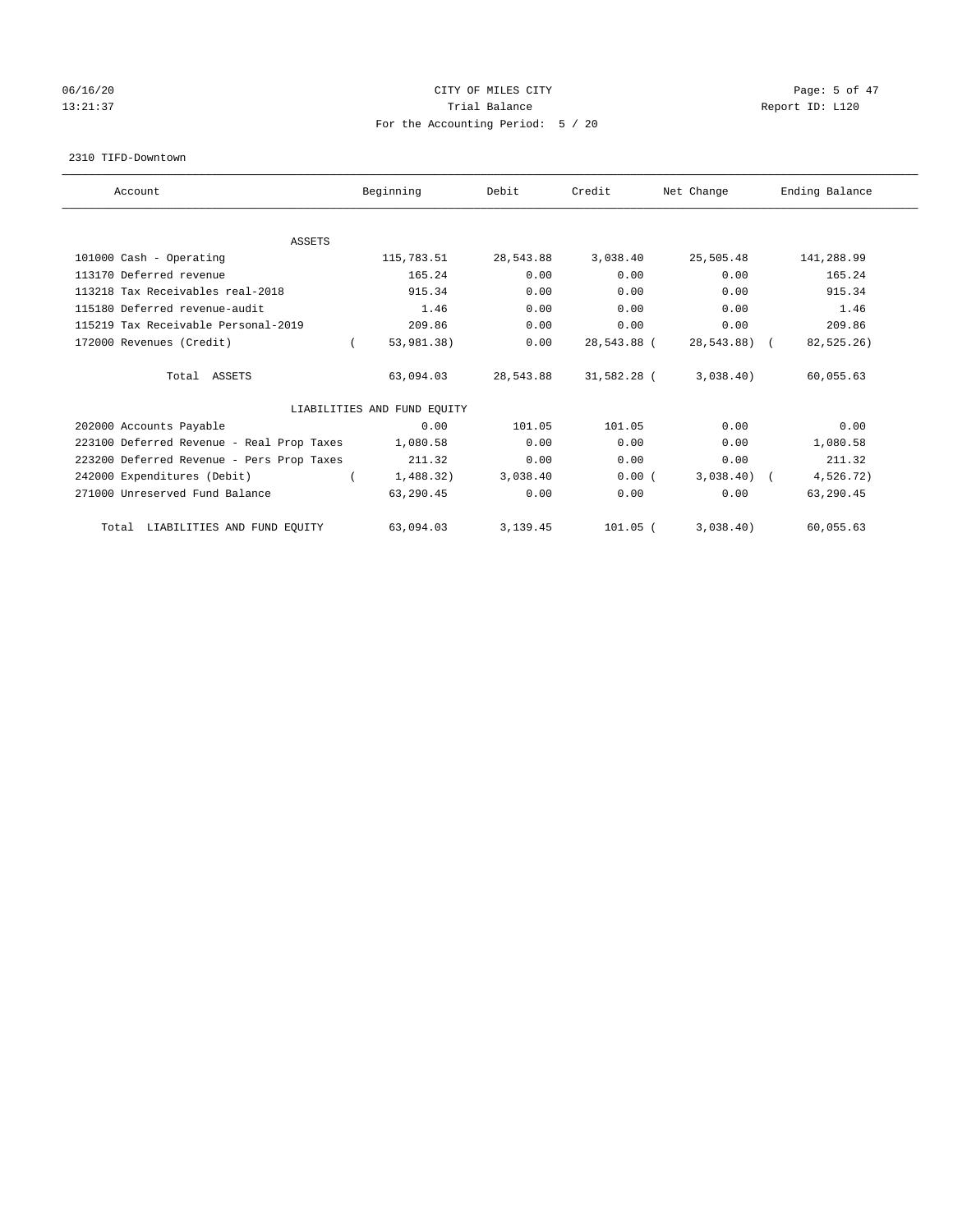# 06/16/20 CITY OF MILES CITY Page: 6 of 47 13:21:37 Trial Balance Report ID: L120 For the Accounting Period: 5 / 20

## 2350 Local Government/Study Commission

| Account                                   | Beginning                   | Debit | Credit | Net Change | Ending Balance |
|-------------------------------------------|-----------------------------|-------|--------|------------|----------------|
| <b>ASSETS</b>                             |                             |       |        |            |                |
| 101000 Cash - Operating                   | 0.47                        | 0.00  | 0.00   | 0.00       | 0.47           |
| 113214 Taxes Receivable- Real 2014        | 0.97                        | 0.00  | 0.00   | 0.00       | 0.97           |
| 113215 Tax Receivables Real-2015          | 1.62                        | 0.00  | 0.00   | 0.00       | 1.62           |
| 115216 Tax receivable personal-2016       | 0.02                        | 0.00  | 0.00   | 0.00       | 0.02           |
| 172000 Revenues (Credit)                  | 0.47)                       | 0.00  | 0.00   | 0.00       | 0.47)          |
| Total ASSETS                              | 2.61                        | 0.00  | 0.00   | 0.00       | 2.61           |
|                                           | LIABILITIES AND FUND EQUITY |       |        |            |                |
| 223100 Deferred Revenue - Real Prop Taxes | 2.59                        | 0.00  | 0.00   | 0.00       | 2.59           |
| 223200 Deferred Revenue - Pers Prop Taxes | 0.02                        | 0.00  | 0.00   | 0.00       | 0.02           |
| LIABILITIES AND FUND EQUITY<br>Total      | 2.61                        | 0.00  | 0.00   | 0.00       | 2.61           |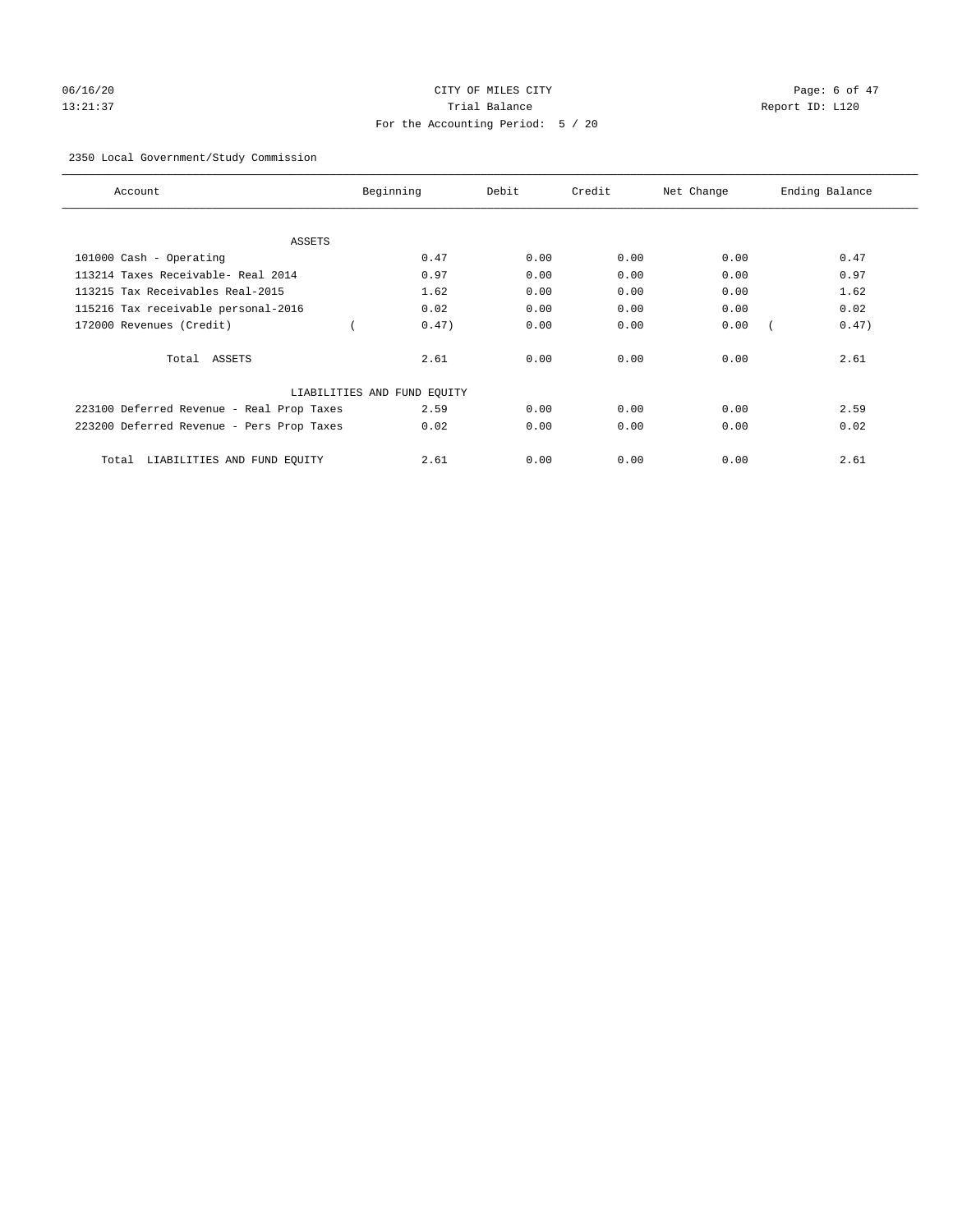# 06/16/20 Page: 7 of 47 13:21:37 Trial Balance Report ID: L120 For the Accounting Period: 5 / 20

2372 Permissive Medical Levy

| Account                                     |          | Beginning                   | Debit     | Credit       | Net Change | Ending Balance |
|---------------------------------------------|----------|-----------------------------|-----------|--------------|------------|----------------|
| <b>ASSETS</b>                               |          |                             |           |              |            |                |
| 101000 Cash - Operating                     |          | 4,985.61                    | 86,644.37 | 0.00         | 86,644.37  | 91,629.98      |
| 113211 Taxes Receivable - Real 2011         |          | 0.14                        | 0.00      | 0.00         | 0.00       | 0.14           |
| 113213 Tax Receivables Real-2013            |          | 9.28                        | 0.00      | 0.00         | 0.00       | 9.28           |
| 113214 Taxes Receivable- Real 2014          |          | 22.40                       | 0.00      | 0.00         | 0.00       | 22.40          |
| 113215 Tax Receivables Real-2015            |          | 31.52                       | 0.00      | 0.00         | 0.00       | 31.52          |
| 113216 Tax Receivables real-2016            |          | 158.41                      | 0.00      | 0.00         | 0.00       | 158.41         |
| 113217 Tax receivables real-2017            |          | 367.95                      | 0.00      | $11.08$ $($  | 11.08)     | 356.87         |
| 113218 Tax Receivables real-2018            |          | 1,742.06                    | 0.00      | 58.84(       | 58.84)     | 1,683.22       |
| 113219 Tax receivables Real-2019            |          | 146, 275.83)                | 0.00      | 85,985.69 (  | 85,985.69) | 232, 261.52)   |
|                                             |          | 0.64                        | 0.00      | 0.00         | 0.00       | 0.64           |
| 115216 Tax receivable personal-2016         |          |                             |           |              |            |                |
| 115217 Tax receivable personal-2017         |          | 4.27                        | 0.00      | 0.00         | 0.00       | 4.27           |
| 115218 Tax Receivable Personal-2018         |          | 5.18                        | 0.00      | 0.00         | 0.00       | 5.18           |
| 115219 Tax Receivable Personal-2019         |          | 105.51                      | 0.00      | $2.57$ (     | 2.57)      | 102.94         |
| 115220 Tax Receivable Personal-2020         |          | 18.98)                      | 0.00      | 580.24 (     | 580.24)    | 599.22)        |
| 172000 Revenues (Credit)                    |          | 149, 377. 39)               | 0.00      | 86,644.37 (  | 86,644.37) | 236,021.76)    |
| Total ASSETS                                |          | 288, 239. 23)               | 86,644.37 | 173,282.79 ( | 86,638.42) | 374,877.65)    |
|                                             |          | LIABILITIES AND FUND EQUITY |           |              |            |                |
| 223100 Deferred Revenue - Real Prop Taxes ( |          | 143,944.07)                 | 86,055.61 | 0.00(        | 86,055.61) | 229,999.68)    |
| 223200 Deferred Revenue - Pers Prop Taxes   |          | 96.62                       | 582.81    | 0.00(        | 582.81)    | 486.19)        |
| 242000 Expenditures (Debit)                 | $\left($ | 144,391.40)                 | 0.00      | 0.00         | 0.00       | 144,391.40)    |
| 271000 Unreserved Fund Balance              |          | 0.38)                       | 0.00      | 0.00         | 0.00       | 0.38)          |
| Total LIABILITIES AND FUND EQUITY           |          | 288, 239. 23)               | 86,638.42 | 0.00(        | 86,638.42) | 374,877.65)    |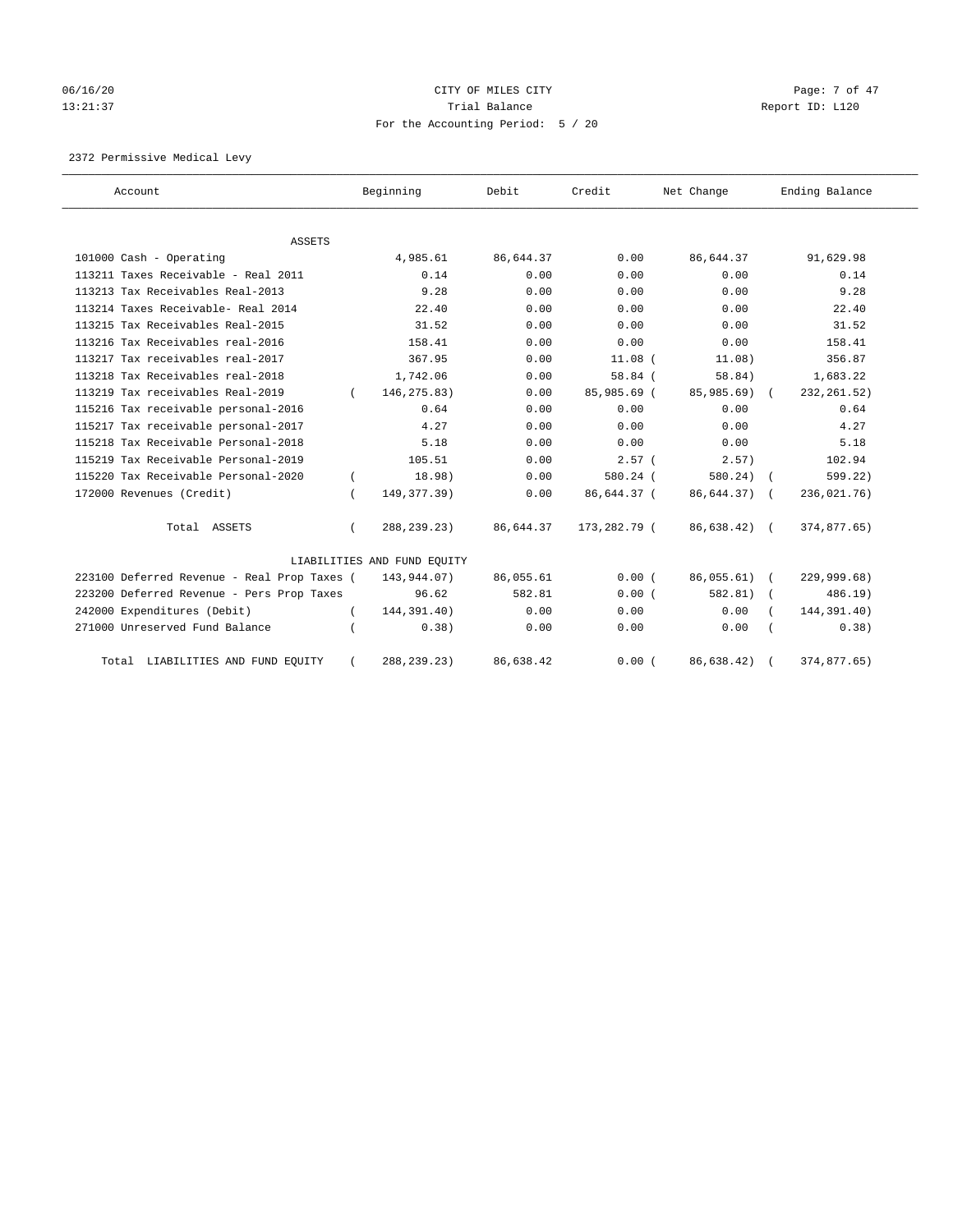## 06/16/20 CITY OF MILES CITY Page: 8 of 47 13:21:37 Trial Balance Report ID: L120 For the Accounting Period: 5 / 20

### 2390 DRUG FORFEITURE

| Account                              | Beginning                   | Debit | Credit | Net Change | Ending Balance |
|--------------------------------------|-----------------------------|-------|--------|------------|----------------|
| ASSETS                               |                             |       |        |            |                |
| 101000 Cash - Operating              | 2,400.00                    | 0.00  | 0.00   | 0.00       | 2,400.00       |
| 172000 Revenues (Credit)             | 800.00)                     | 0.00  | 0.00   | 0.00       | 800.00)        |
| Total ASSETS                         | 1,600.00                    | 0.00  | 0.00   | 0.00       | 1,600.00       |
|                                      | LIABILITIES AND FUND EQUITY |       |        |            |                |
| 271000 Unreserved Fund Balance       | 1,600.00                    | 0.00  | 0.00   | 0.00       | 1,600.00       |
| LIABILITIES AND FUND EQUITY<br>Total | 1,600.00                    | 0.00  | 0.00   | 0.00       | 1,600.00       |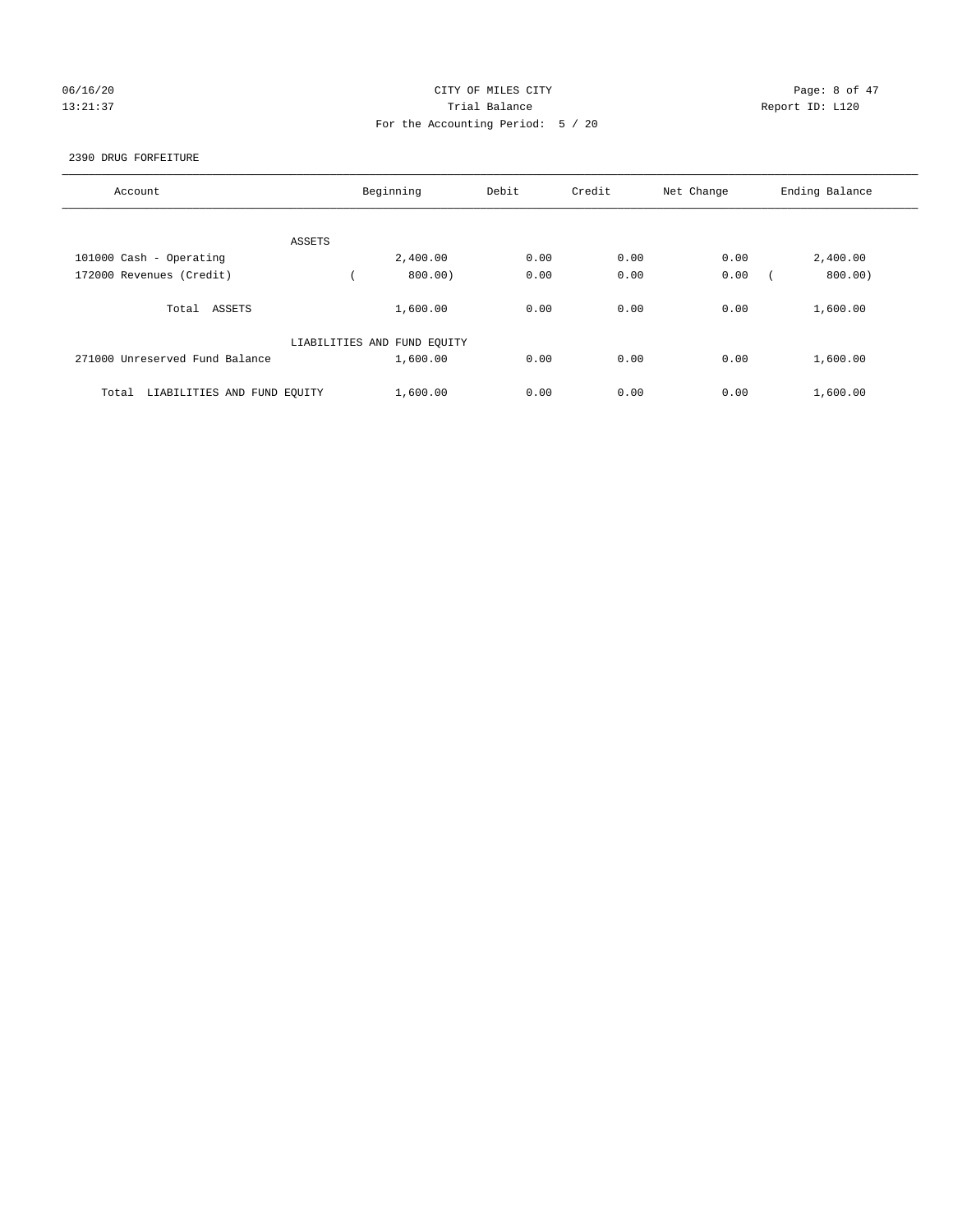## 06/16/20 Page: 9 of 47 13:21:37 Trial Balance Report ID: L120 For the Accounting Period: 5 / 20

### 2394 BUILDING CODE ENFORCEMENT

| Account                              |        | Beginning                   | Debit     | Credit       | Net Change     | Ending Balance |
|--------------------------------------|--------|-----------------------------|-----------|--------------|----------------|----------------|
|                                      |        |                             |           |              |                |                |
|                                      | ASSETS |                             |           |              |                |                |
| 101000 Cash - Operating              |        | 108,737.33                  | 26,472.70 | 18,912.23    | 7,560.47       | 116,297.80     |
| 172000 Revenues (Credit)             |        | 161,099.29)                 | 50.00     | 23,441.90 (  | 23,391.90) (   | 184, 491. 19)  |
| Total ASSETS                         |        | 52, 361.96)                 | 26,522.70 | 42,354.13 (  | $15,831.43)$ ( | 68, 193.39)    |
|                                      |        | LIABILITIES AND FUND EQUITY |           |              |                |                |
| 202000 Accounts Payable              |        | 0.00                        | 19,636.55 | 19,636.55    | 0.00           | 0.00           |
| 242000 Expenditures (Debit)          |        | 151,633.46)                 | 18,862.23 | $3,030.80$ ( | 15,831.43)     | 167, 464.89)   |
| 271000 Unreserved Fund Balance       |        | 99,271.50                   | 0.00      | 0.00         | 0.00           | 99,271.50      |
| LIABILITIES AND FUND EQUITY<br>Total |        | 52, 361.96)                 | 38,498.78 | 22,667.35 (  | 15,831.43)     | 68, 193.39)    |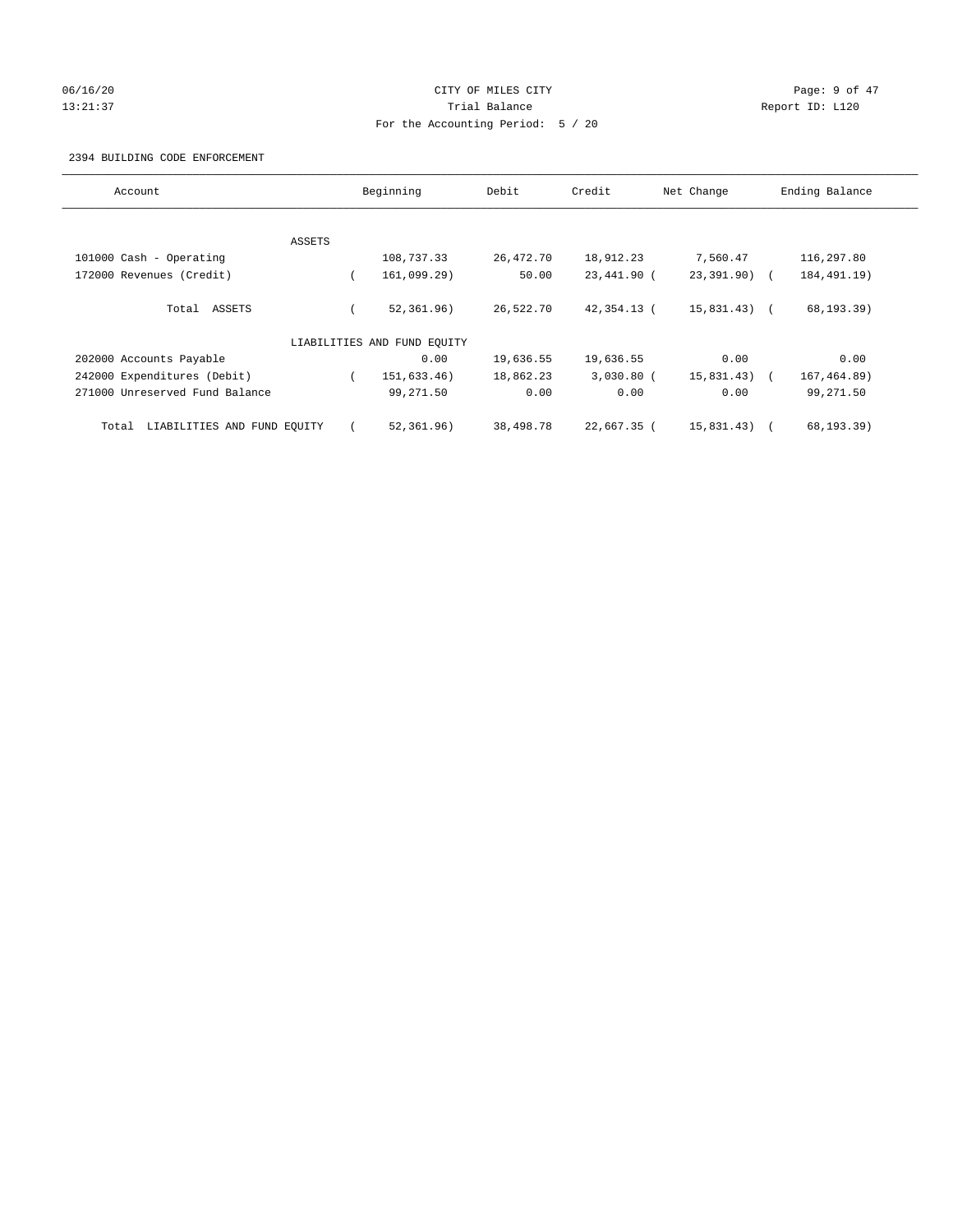## 06/16/20 Page: 10 of 47 13:21:37 Trial Balance Trial Balance Report ID: L120 For the Accounting Period: 5 / 20

2400 LTG M D#165-(Gen City)

| Account                                    | Beginning                   | Debit       | Credit       | Net Change    | Ending Balance |
|--------------------------------------------|-----------------------------|-------------|--------------|---------------|----------------|
|                                            |                             |             |              |               |                |
| <b>ASSETS</b>                              |                             |             |              |               |                |
| 101000 Cash - Operating                    | 49,547.47                   | 52,132.20   | 12,582.20    | 39,550.00     | 89,097.47      |
| 118140 Special Assessments Receivables-201 | 39.03                       | 0.00        | 0.00         | 0.00          | 39.03          |
| 118150 Special Assessments Receivables-201 | 40.74                       | 0.00        | 0.00         | 0.00          | 40.74          |
| 118160 Special Assessments Receivables-201 | 222.55                      | 0.00        | 0.00         | 0.00          | 222.55         |
| 118170 Special Assessments Receivables-201 | 1,056.87                    | 0.00        | $20.86$ (    | 20.86)        | 1,036.01       |
| 118180 Special Assessments Received-2018   | 2,062.12                    | 0.00        | $213.89$ (   | 213.89)       | 1,848.23       |
| 118190 Special Assessments Receivables-201 | 64,394.21                   | 0.00        | 51,587.96 (  | 51,587.96)    | 12,806.25      |
| 172000 Revenues (Credit)                   | 116, 581.36)                | 0.00        | 52,132.20 (  | $52,132,20$ ( | 168,713.56)    |
| Total ASSETS                               | 781.63                      | 52, 132, 20 | 116,537.11 ( | 64,404.91) (  | 63, 623.28)    |
|                                            | LIABILITIES AND FUND EQUITY |             |              |               |                |
| 202000 Accounts Payable                    | 0.00                        | 12,582.20   | 12,582.20    | 0.00          | 0.00           |
| 223000 Deferred Revenue/Uncollected Taxes  | 67,815.52                   | 51,822.71   | 0.00(        | 51,822.71)    | 15,992.81      |
| 242000 Expenditures (Debit)<br>$\left($    | 139,636.88)                 | 12,582.20   | 0.00(        | $12,582.20$ ( | 152,219.08)    |
| 271000 Unreserved Fund Balance             | 72,602.99                   | 0.00        | 0.00         | 0.00          | 72,602.99      |
| Total LIABILITIES AND FUND EQUITY          | 781.63                      | 76,987.11   | 12,582.20 (  | 64, 404. 91)  | 63, 623.28)    |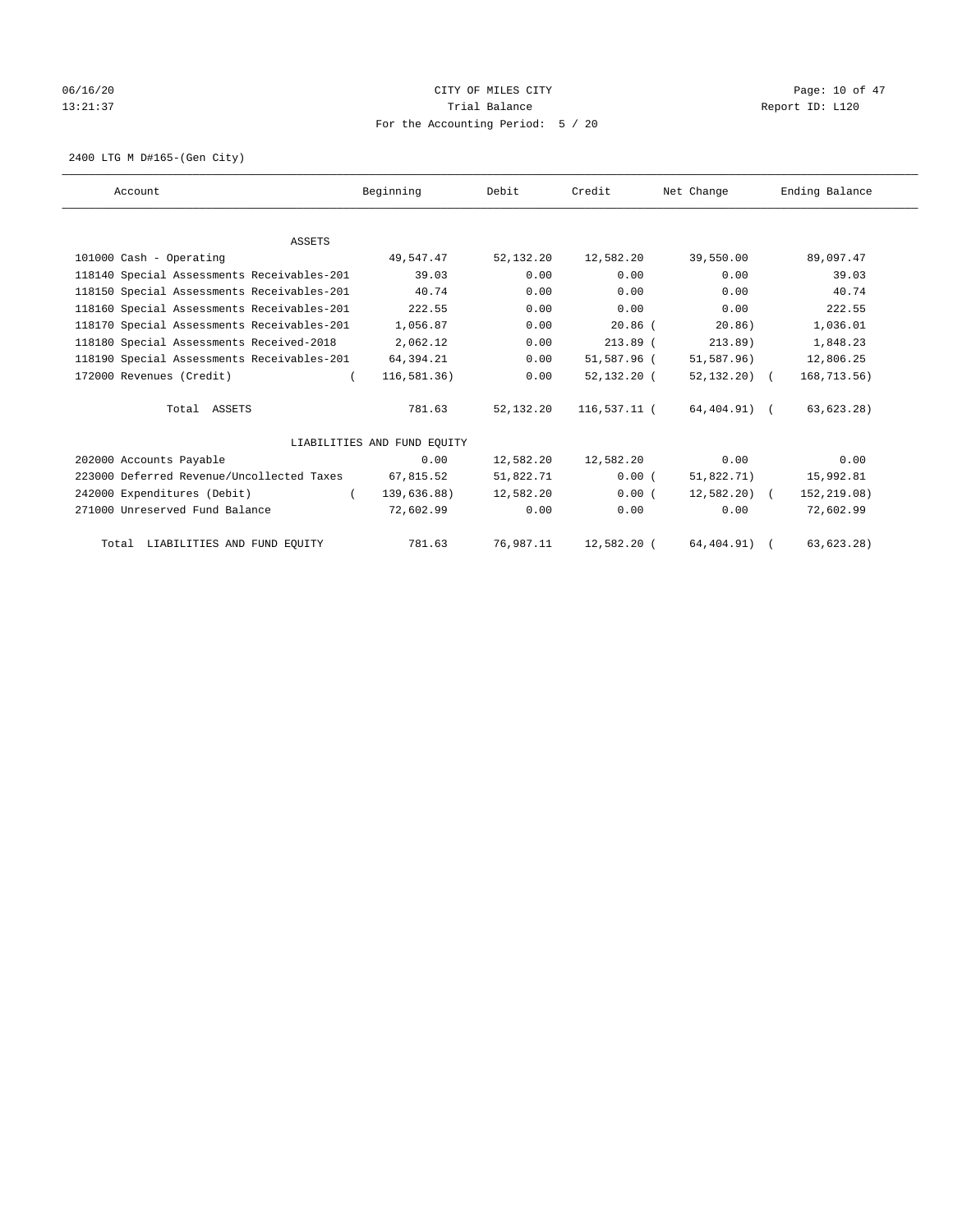# 06/16/20 Page: 11 of 47 13:21:37 Trial Balance Trial Balance Report ID: L120 For the Accounting Period: 5 / 20

2420 LTG M D#167-(MilesAddn Etc)

| Account                                    | Beginning                   | Debit     | Credit      | Net Change       | Ending Balance |
|--------------------------------------------|-----------------------------|-----------|-------------|------------------|----------------|
| ASSETS                                     |                             |           |             |                  |                |
| 101000 Cash - Operating                    | 14,279.05                   | 8,619.78  | 1,583.31    | 7,036.47         | 21, 315.52     |
| 118170 Special Assessments Receivables-201 | 45.27                       | 0.00      | 0.00        | 0.00             | 45.27          |
| 118180 Special Assessments Received-2018   | 473.57                      | 0.00      | 0.00        | 0.00             | 473.57         |
| 118190 Special Assessments Receivables-201 | 10,870.32                   | 0.00      | 8,541.44 (  | 8,541.44)        | 2,328.88       |
| 172000 Revenues (Credit)                   | 15,926.84)                  | 0.00      | 8,619.78 (  | 8,619.78) (      | 24,546.62)     |
| Total ASSETS                               | 9,741.37                    | 8,619.78  | 18,744.53 ( | $10, 124, 75)$ ( | 383.38)        |
|                                            | LIABILITIES AND FUND EQUITY |           |             |                  |                |
| 202000 Accounts Payable                    | 0.00                        | 1,583.31  | 1,583.31    | 0.00             | 0.00           |
| 223000 Deferred Revenue/Uncollected Taxes  | 11,389.16                   | 8,541.44  | 0.00(       | 8,541.44)        | 2,847.72       |
| 242000 Expenditures (Debit)                | 18,447.59)                  | 1,583.31  | 0.00(       | $1,583.31$ (     | 20,030.90)     |
| 271000 Unreserved Fund Balance             | 16,799.80                   | 0.00      | 0.00        | 0.00             | 16,799.80      |
| LIABILITIES AND FUND EQUITY<br>Total       | 9,741.37                    | 11,708.06 | 1,583.31 (  | $10, 124, 75)$ ( | 383.38)        |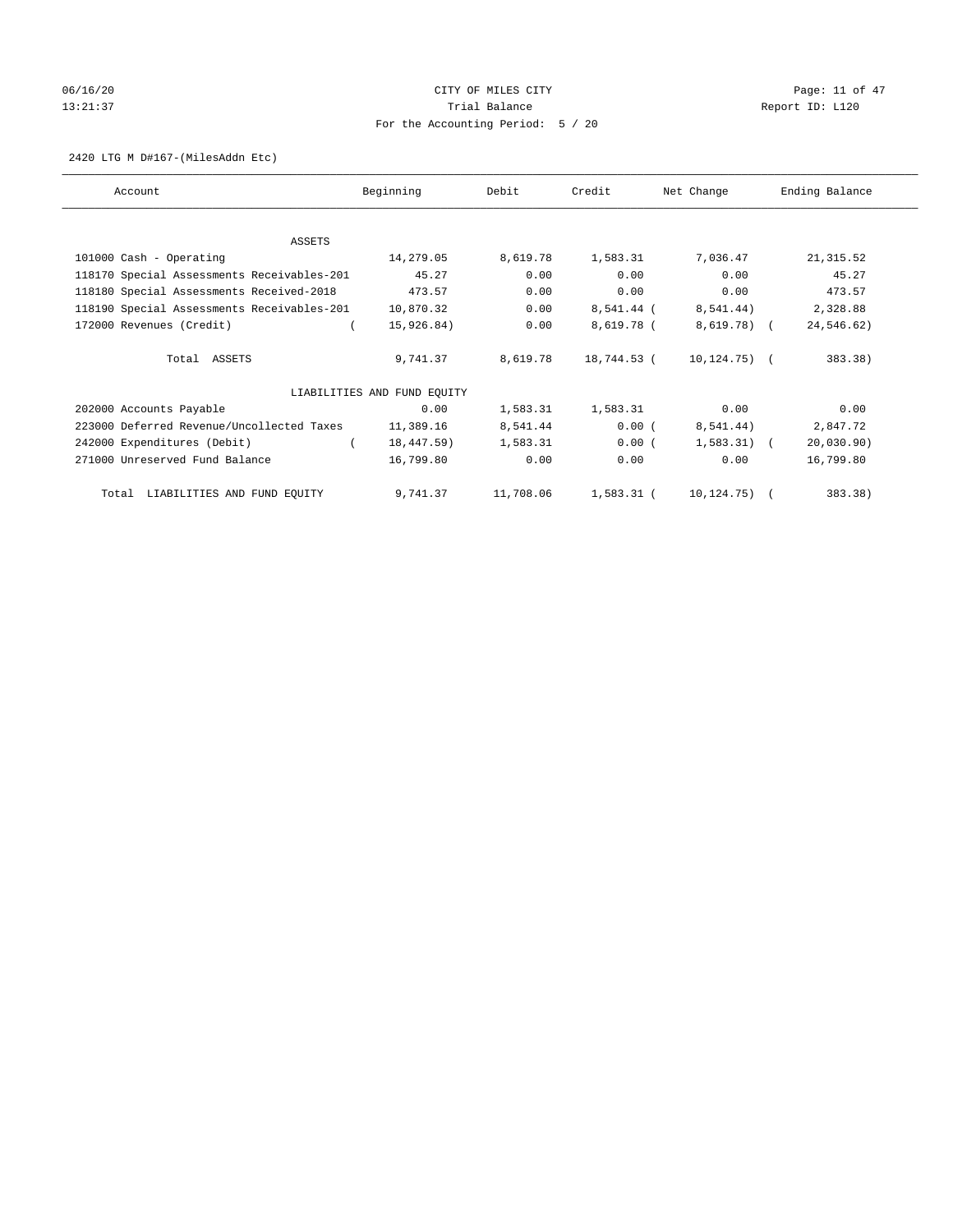# 06/16/20 Page: 12 of 47 13:21:37 Trial Balance Trial Balance Report ID: L120 For the Accounting Period: 5 / 20

2430 LTG M D#171-(Balsam Est)

| Account                                    | Beginning                   | Debit    | Credit     | Net Change   | Ending Balance |
|--------------------------------------------|-----------------------------|----------|------------|--------------|----------------|
| ASSETS                                     |                             |          |            |              |                |
| 101000 Cash - Operating                    | 2,176.83                    | 1,781.20 | 155.53     | 1,625.67     | 3,802.50       |
| 118190 Special Assessments Receivables-201 | 2,406.03                    | 0.00     | 1,769.17 ( | 1,769.17)    | 636.86         |
| 172000 Revenues (Credit)                   | 3,470.93)                   | 0.00     | 1,781.20 ( | 1,781.20) (  | 5, 252, 13)    |
| Total ASSETS                               | 1,111.93                    | 1,781.20 | 3,705.90 ( | 1,924.70) (  | 812.77)        |
|                                            | LIABILITIES AND FUND EQUITY |          |            |              |                |
| 202000 Accounts Payable                    | 0.00                        | 155.53   | 155.53     | 0.00         | 0.00           |
| 223000 Deferred Revenue/Uncollected Taxes  | 2,406.03                    | 1,769.17 | 0.00(      | 1,769.17)    | 636.86         |
| 242000 Expenditures (Debit)                | 4, 203.27)                  | 155.53   | 0.00(      | $155.53)$ (  | 4,358.80)      |
| 271000 Unreserved Fund Balance             | 2,909.17                    | 0.00     | 0.00       | 0.00         | 2,909.17       |
| LIABILITIES AND FUND EQUITY<br>Total       | 1,111.93                    | 2,080.23 | 155.53 (   | $1,924.70$ ( | 812.77)        |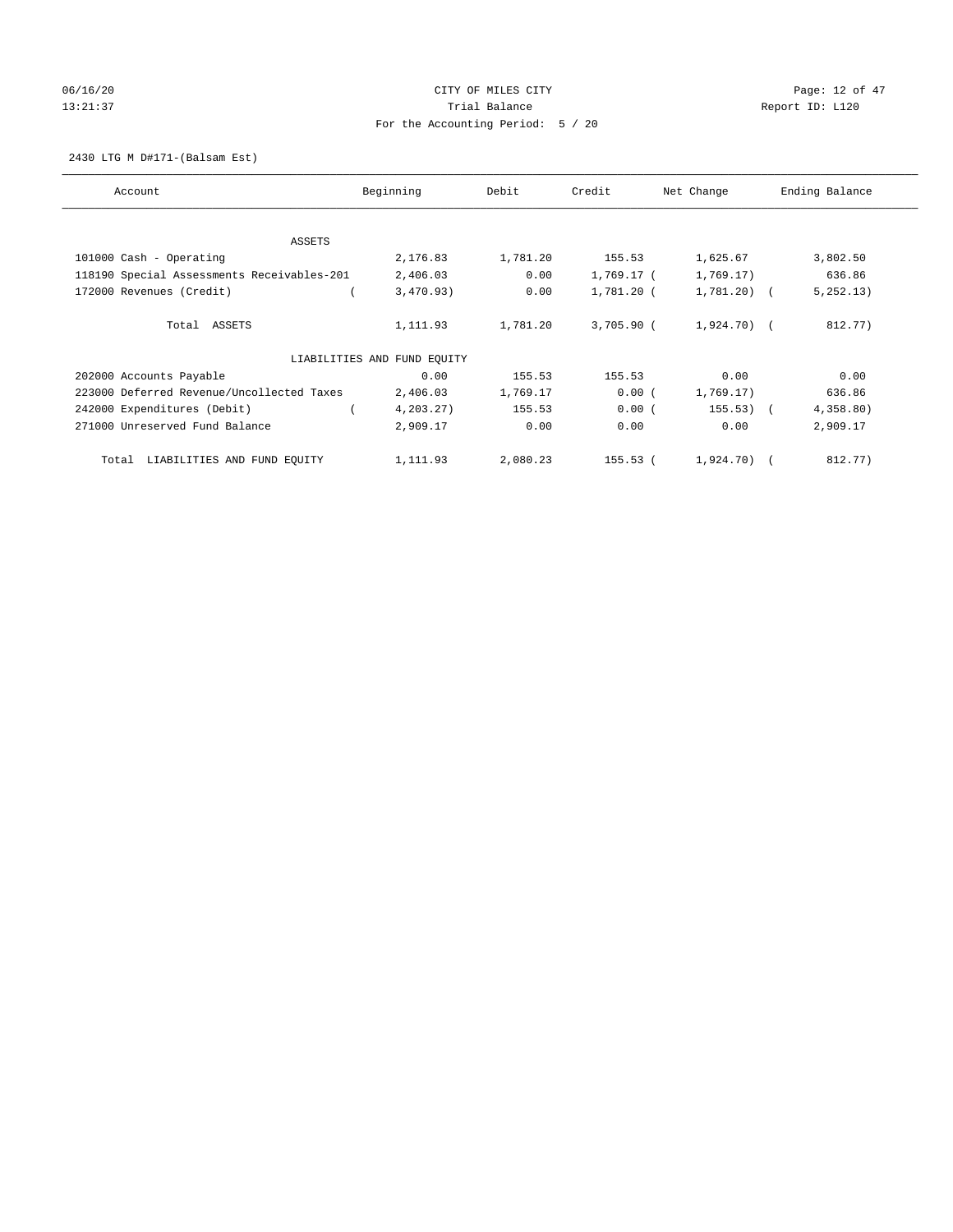# 06/16/20 Page: 13 of 47 13:21:37 Trial Balance Trial Balance Report ID: L120 For the Accounting Period: 5 / 20

2440 LTG M D#172-(Main Str)

| Account                                    | Beginning                   | Debit     | Credit        | Net Change    | Ending Balance |  |
|--------------------------------------------|-----------------------------|-----------|---------------|---------------|----------------|--|
| ASSETS                                     |                             |           |               |               |                |  |
| 101000 Cash - Operating                    | 469.37                      | 10,462.60 | 1,410.90      | 9,051.70      | 9,521.07       |  |
| 118190 Special Assessments Receivables-201 | 12,189.60                   | 0.00      | 10,457.99 (   | 10,457.99)    | 1,731.61       |  |
| 172000 Revenues (Credit)                   | 21,747.25)                  | 0.00      | $10,462.60$ ( | $10,462.60$ ( | 32,209.85)     |  |
| Total ASSETS                               | 9,088.28)                   | 10,462.60 | 22,331.49 (   | 11,868.89) (  | 20,957.17)     |  |
|                                            | LIABILITIES AND FUND EQUITY |           |               |               |                |  |
| 202000 Accounts Payable                    | 0.00                        | 1,410.90  | 1,410.90      | 0.00          | 0.00           |  |
| 223000 Deferred Revenue/Uncollected Taxes  | 12,189.60                   | 10,457.99 | 0.00(         | 10,457.99)    | 1,731.61       |  |
| 242000 Expenditures (Debit)                | 24,627.19)                  | 1,410.90  | 0.00(         | $1,410.90)$ ( | 26,038.09      |  |
| 271000 Unreserved Fund Balance             | 3,349.31                    | 0.00      | 0.00          | 0.00          | 3,349.31       |  |
| LIABILITIES AND FUND EQUITY<br>Total       | 9,088.28)                   | 13,279.79 | 1,410.90 (    | 11,868.89) (  | 20,957.17)     |  |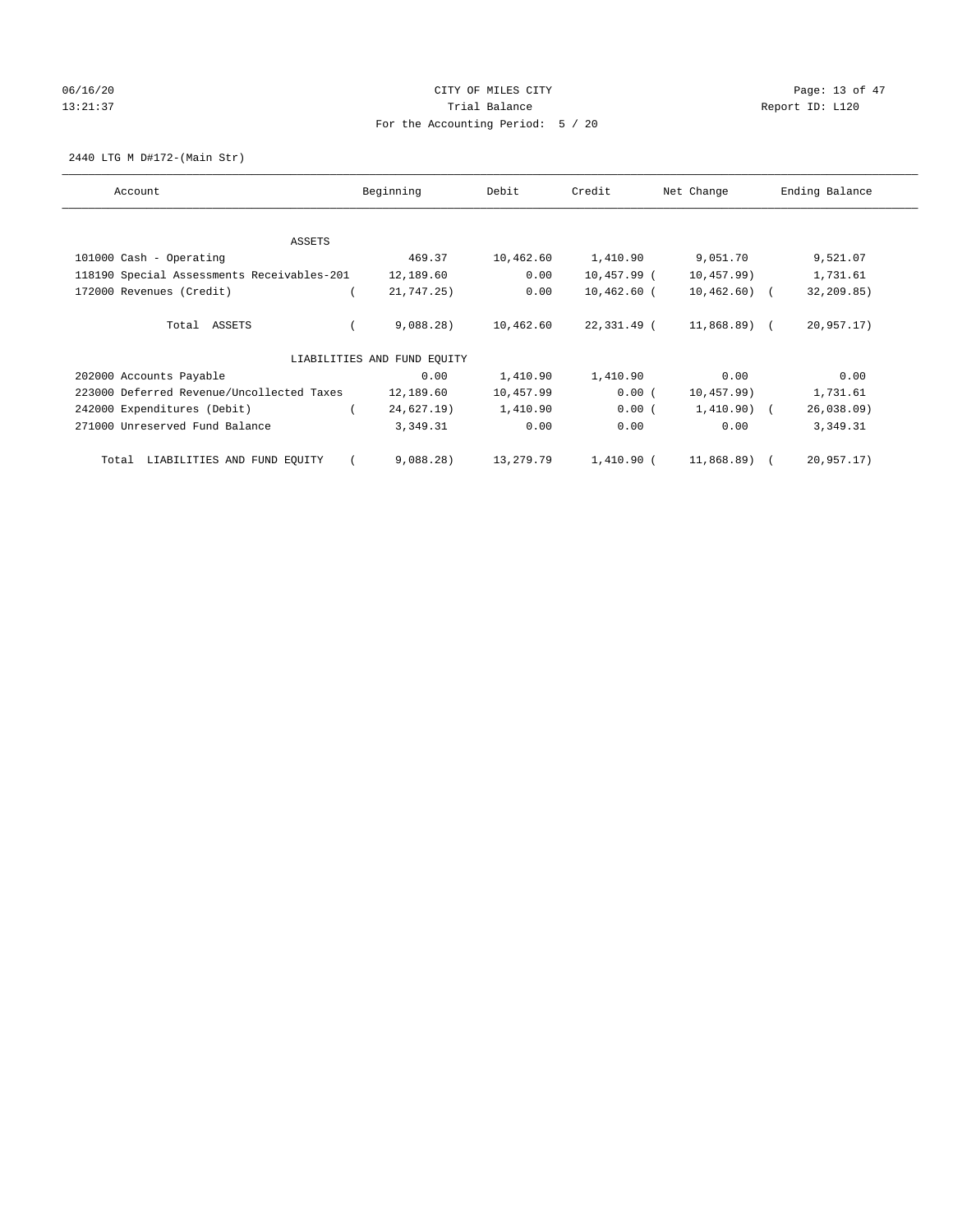## 06/16/20 Page: 14 of 47 13:21:37 Trial Balance Trial Balance Report ID: L120 For the Accounting Period: 5 / 20

2450 LTG M D#195-(SG-Trico)

| Account                                    | Beginning                   | Debit    | Credit     | Net Change   | Ending Balance |
|--------------------------------------------|-----------------------------|----------|------------|--------------|----------------|
| ASSETS                                     |                             |          |            |              |                |
| 101000 Cash - Operating                    | 2,893.00                    | 2,191.37 | 401.84     | 1,789.53     | 4,682.53       |
| 118190 Special Assessments Receivables-201 | 2,388.11                    | 0.00     | 2,175.42 ( | 2, 175.42)   | 212.69         |
| 172000 Revenues (Credit)                   | 3,588.60                    | 0.00     | 2,191.37 ( | $2,191.37$ ( | 5,779.97)      |
| Total ASSETS                               | 1,692.51                    | 2,191.37 | 4,768.63 ( | $2.577.26$ ( | 884.75)        |
|                                            | LIABILITIES AND FUND EQUITY |          |            |              |                |
| 202000 Accounts Payable                    | 0.00                        | 401.84   | 401.84     | 0.00         | 0.00           |
| 223000 Deferred Revenue/Uncollected Taxes  | 2,388.11                    | 2,175.42 | 0.00(      | 2, 175.42)   | 212.69         |
| 242000 Expenditures (Debit)                | 5,018.40)                   | 401.84   | 0.00(      | 401.84) (    | 5,420.24)      |
| 271000 Unreserved Fund Balance             | 4,322.80                    | 0.00     | 0.00       | 0.00         | 4,322.80       |
| LIABILITIES AND FUND EQUITY<br>Total       | 1,692.51                    | 2,979.10 | 401.84 (   | $2.577.26$ ( | 884.75)        |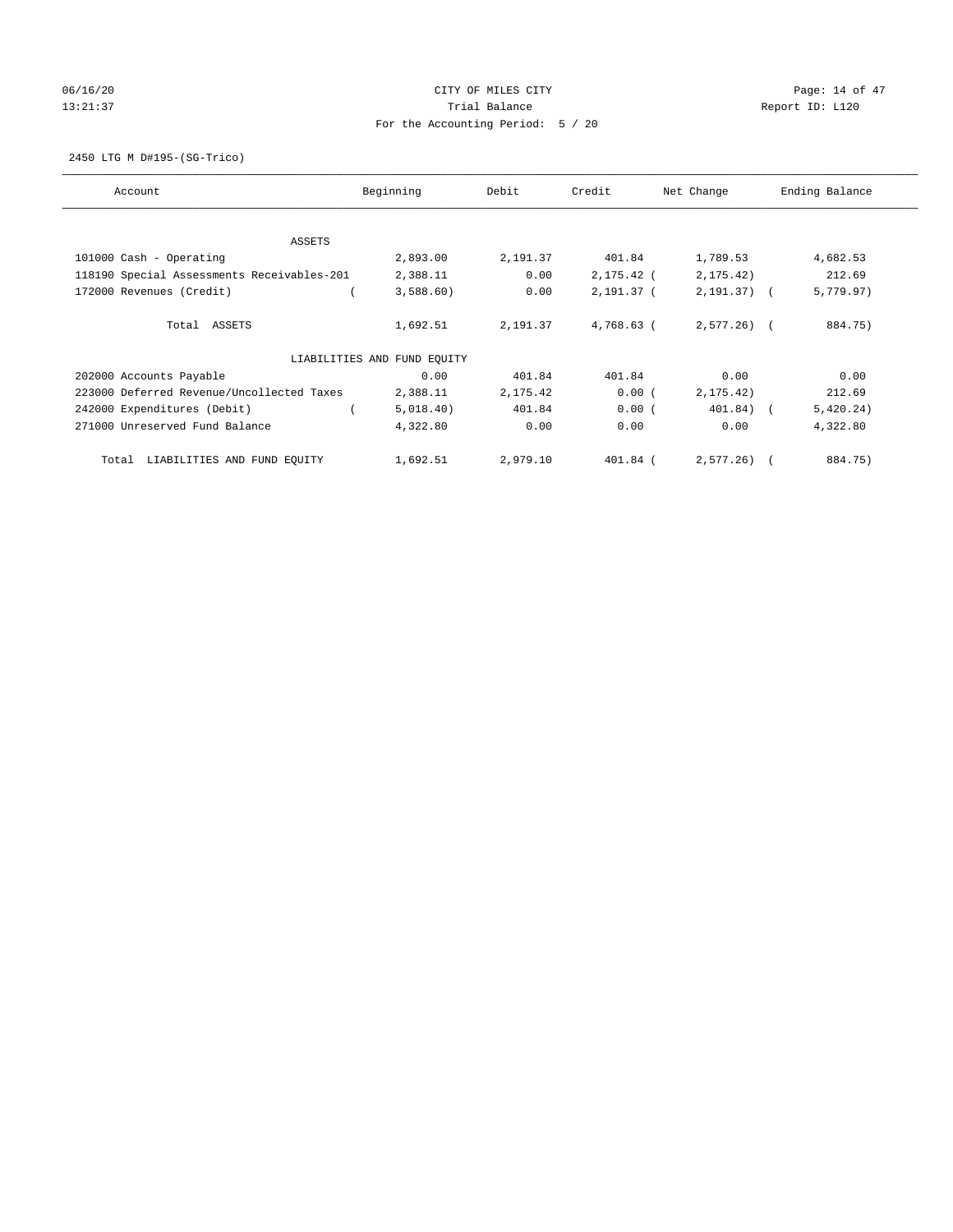# 06/16/20 Page: 15 of 47 13:21:37 Trial Balance Trial Balance Report ID: L120 For the Accounting Period: 5 / 20

2470 LTG M D#202-(SG-MDU&NV)

| Account                                    | Beginning                   |          | Credit        | Net Change    | Ending Balance |
|--------------------------------------------|-----------------------------|----------|---------------|---------------|----------------|
| ASSETS                                     |                             |          |               |               |                |
| 101000 Cash - Operating                    | 2,615.98                    | 2,923.11 | 435.55        | 2,487.56      | 5,103.54       |
| 118180 Special Assessments Received-2018   | 131.04                      | 0.00     | 0.00          | 0.00          | 131.04         |
| 118190 Special Assessments Receivables-201 | 3,877.86                    | 0.00     | $2,908.49$ (  | 2,908.49      | 969.37         |
| 172000 Revenues (Credit)                   | 5,925.99)                   | 0.00     | $2,923.11$ (  | $2,923.11)$ ( | 8,849.10)      |
|                                            |                             |          |               |               |                |
| Total ASSETS                               | 698.89                      | 2,923.11 | $6, 267.15$ ( | $3,344.04$ (  | 2,645.15)      |
|                                            | LIABILITIES AND FUND EQUITY |          |               |               |                |
| 202000 Accounts Payable                    | 0.00                        | 435.55   | 435.55        | 0.00          | 0.00           |
| 223000 Deferred Revenue/Uncollected Taxes  | 4,008.90                    | 2,908.49 | 0.00(         | 2,908.49      | 1,100.41       |
| 242000 Expenditures (Debit)                | 5,813.21)                   | 435.55   | 0.00(         | 435.55)       | 6, 248.76)     |
| 271000 Unreserved Fund Balance             | 2,503.20                    | 0.00     | 0.00          | 0.00          | 2,503.20       |
| LIABILITIES AND FUND EQUITY<br>Total       | 698.89                      | 3,779.59 | 435.55 (      | $3,344.04$ (  | 2,645.15)      |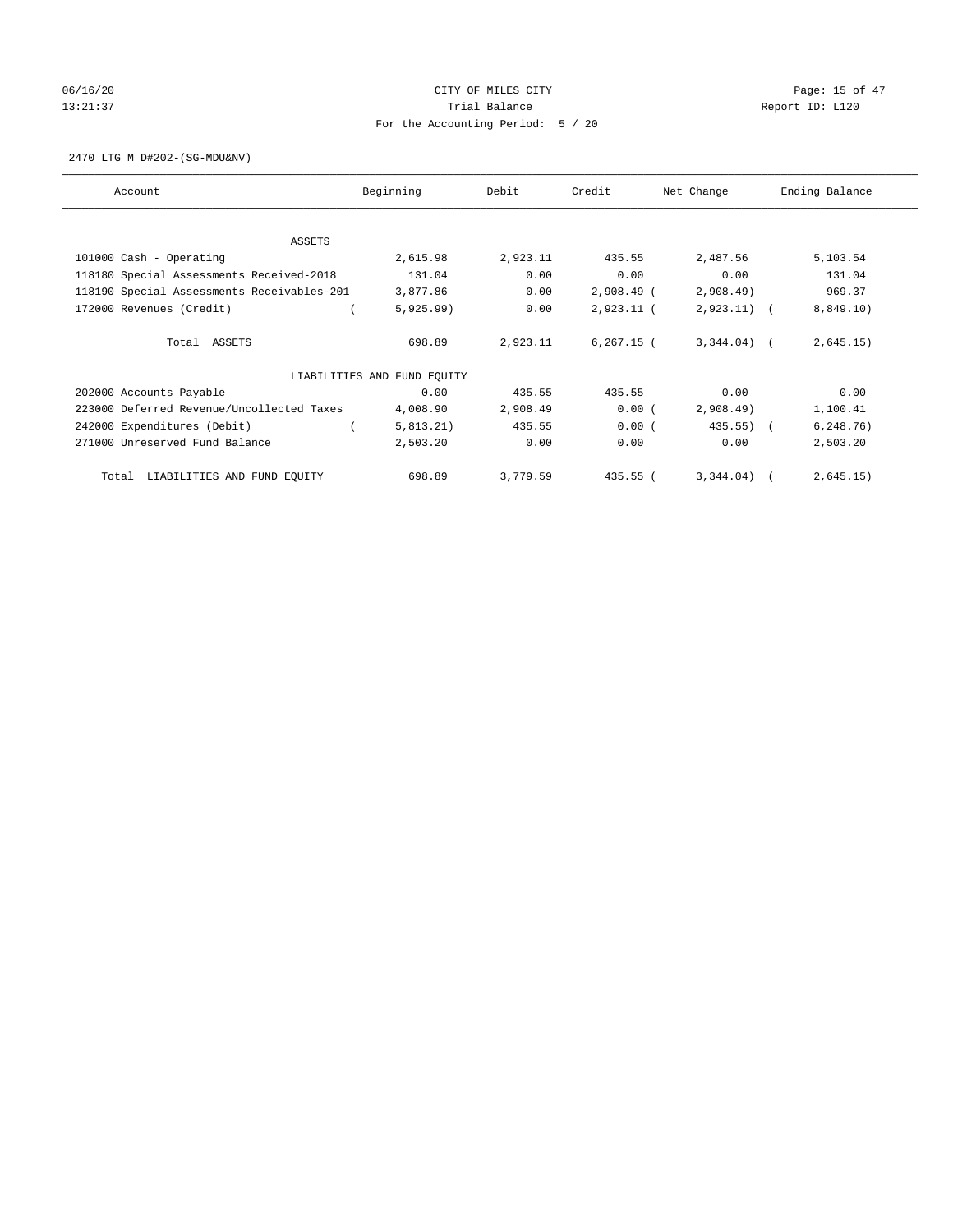# 06/16/20 Page: 16 of 47 13:21:37 Trial Balance Trial Balance Report ID: L120 For the Accounting Period: 5 / 20

2480 LTG M M#173-(Milestown Estates)

| Account                                    | Beginning                   |           | Debit  | Credit     | Net Change   | Ending Balance |
|--------------------------------------------|-----------------------------|-----------|--------|------------|--------------|----------------|
| ASSETS                                     |                             |           |        |            |              |                |
| 101000 Cash - Operating                    |                             | 643.08    | 484.72 | 128.82     | 355.90       | 998.98         |
| 118190 Special Assessments Receivables-201 |                             | 728.30    | 0.00   | 481.17 (   | 481.17)      | 247.13         |
| 172000 Revenues (Credit)                   |                             | 2,160.90) | 0.00   | 484.72 (   | 484.72) (    | 2,645.62)      |
| Total ASSETS                               |                             | 789.52)   | 484.72 | 1,094.71 ( | $609.99)$ (  | 1,399.51)      |
|                                            | LIABILITIES AND FUND EQUITY |           |        |            |              |                |
| 202000 Accounts Payable                    |                             | 0.00      | 128.82 | 128.82     | 0.00         | 0.00           |
| 223000 Deferred Revenue/Uncollected Taxes  |                             | 728.30    | 481.17 | 0.00(      | 481.17)      | 247.13         |
| 242000 Expenditures (Debit)                |                             | 2,686.28) | 128.82 | 0.00(      | $128.82$ ) ( | 2,815.10)      |
| 271000 Unreserved Fund Balance             |                             | 1,168.46  | 0.00   | 0.00       | 0.00         | 1,168.46       |
| LIABILITIES AND FUND EQUITY<br>Total       |                             | 789.52)   | 738.81 | 128.82 (   | 609.99)      | 1,399.51)      |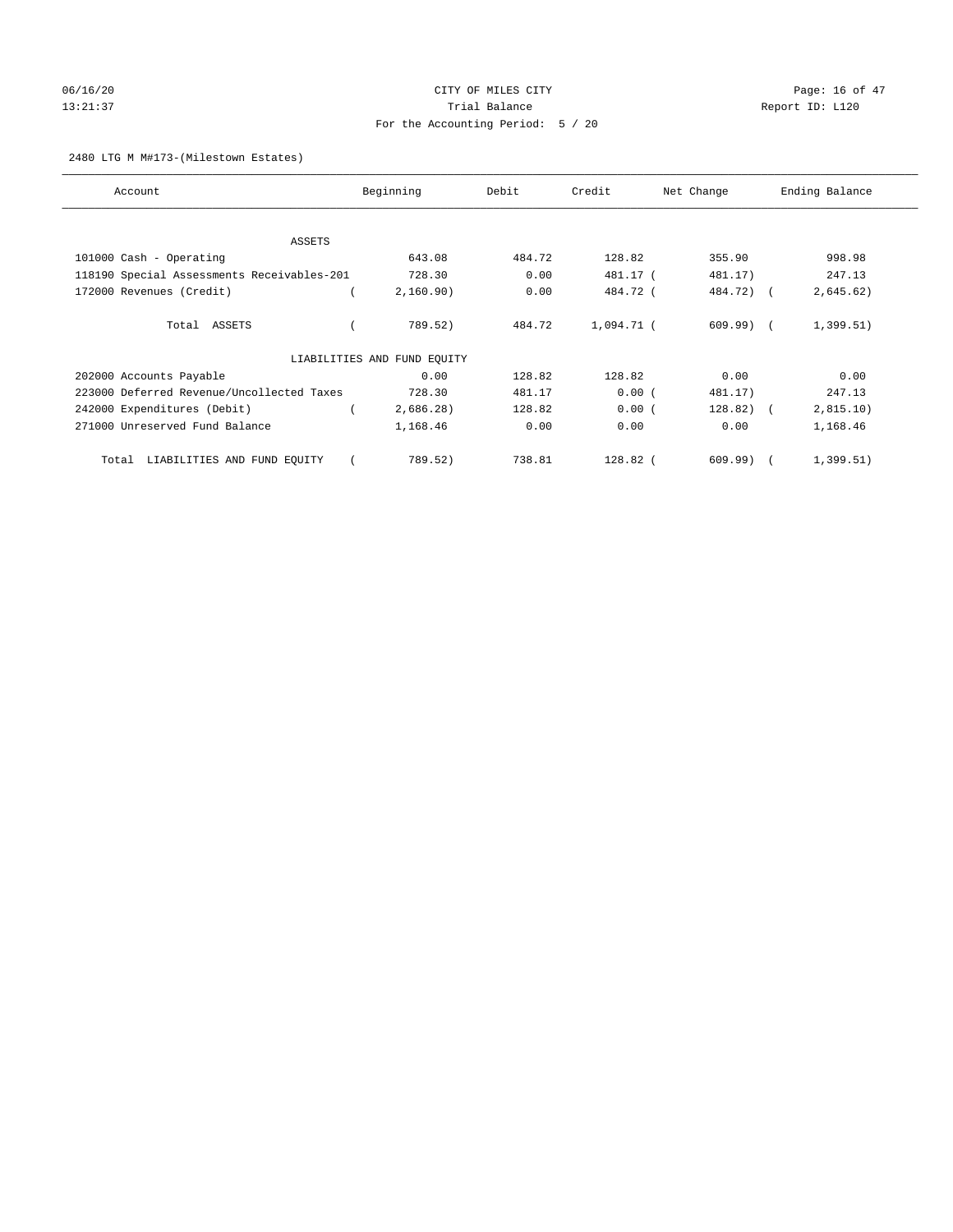# 06/16/20 Page: 17 of 47 13:21:37 Trial Balance Trial Balance Report ID: L120 For the Accounting Period: 5 / 20

2510 STR MAINT DIST #204

| Account                                    | Beginning                   | Debit       | Credit                    | Net Change       | Ending Balance |
|--------------------------------------------|-----------------------------|-------------|---------------------------|------------------|----------------|
|                                            |                             |             |                           |                  |                |
| <b>ASSETS</b>                              |                             |             |                           |                  |                |
| 101000 Cash - Operating                    | 201,284.35                  | 527,772.03  | 171,890.69                | 355,881.34       | 557,165.69     |
| 118130 Special Assessments Receivable 2013 | 32.59                       | 0.00        | 0.00                      | 0.00             | 32.59          |
| 118140 Special Assessments Receivables-201 | 31.99                       | 0.00        | 0.00                      | 0.00             | 31.99          |
| 118150 Special Assessments Receivables-201 | 34.52                       | 0.00        | 0.00                      | 0.00             | 34.52          |
| 118160 Special Assessments Receivables-201 | 757.61                      | 0.00        | 0.00                      | 0.00             | 757.61         |
| 118170 Special Assessments Receivables-201 | 2,260.32                    | 0.00        | 0.00                      | 0.00             | 2,260.32       |
| 118180 Special Assessments Received-2018   | 10,819.46                   | 0.00        | $306.37$ (                | 306.37)          | 10,513.09      |
| 118190 Special Assessments Receivables-201 | 645,835.69                  | 0.00        | 526,239.11 (              | 526, 239.11)     | 119,596.58     |
| 122000 Accounts Receivable                 | 2,004.05                    | 0.00        | 0.00                      | 0.00             | 2,004.05       |
| 172000 Revenues (Credit)                   | 1, 108, 229.48              | 0.00        | 527,772.03 (              | 527,772.03)      | 1,636,001.51)  |
| Total ASSETS                               | 245,168.90)                 |             | 527,772.03 1,226,208.20 ( | 698,436.17) (    | 943,605.07)    |
|                                            | LIABILITIES AND FUND EQUITY |             |                           |                  |                |
| 202000 Accounts Payable                    | 523.55                      | 122,426.26  | 121,902.71 (              | 523.55)          | 0.00           |
| 223000 Deferred Revenue/Uncollected Taxes  | 659,772.19                  | 526, 545.48 | 0.00(                     | 526, 545.48)     | 133,226.71     |
| 242000 Expenditures (Debit)                | (1, 706, 621.20)            | 171,367.14  | 0.00(                     | $171, 367.14)$ ( | 1,877,988.34)  |
| 271000 Unreserved Fund Balance             | 801,156.56                  | 0.00        | 0.00                      | 0.00             | 801,156.56     |
| Total LIABILITIES AND FUND EQUITY          | 245, 168.90)                | 820, 338.88 | 121,902.71 (              | 698, 436.17)     | 943,605.07)    |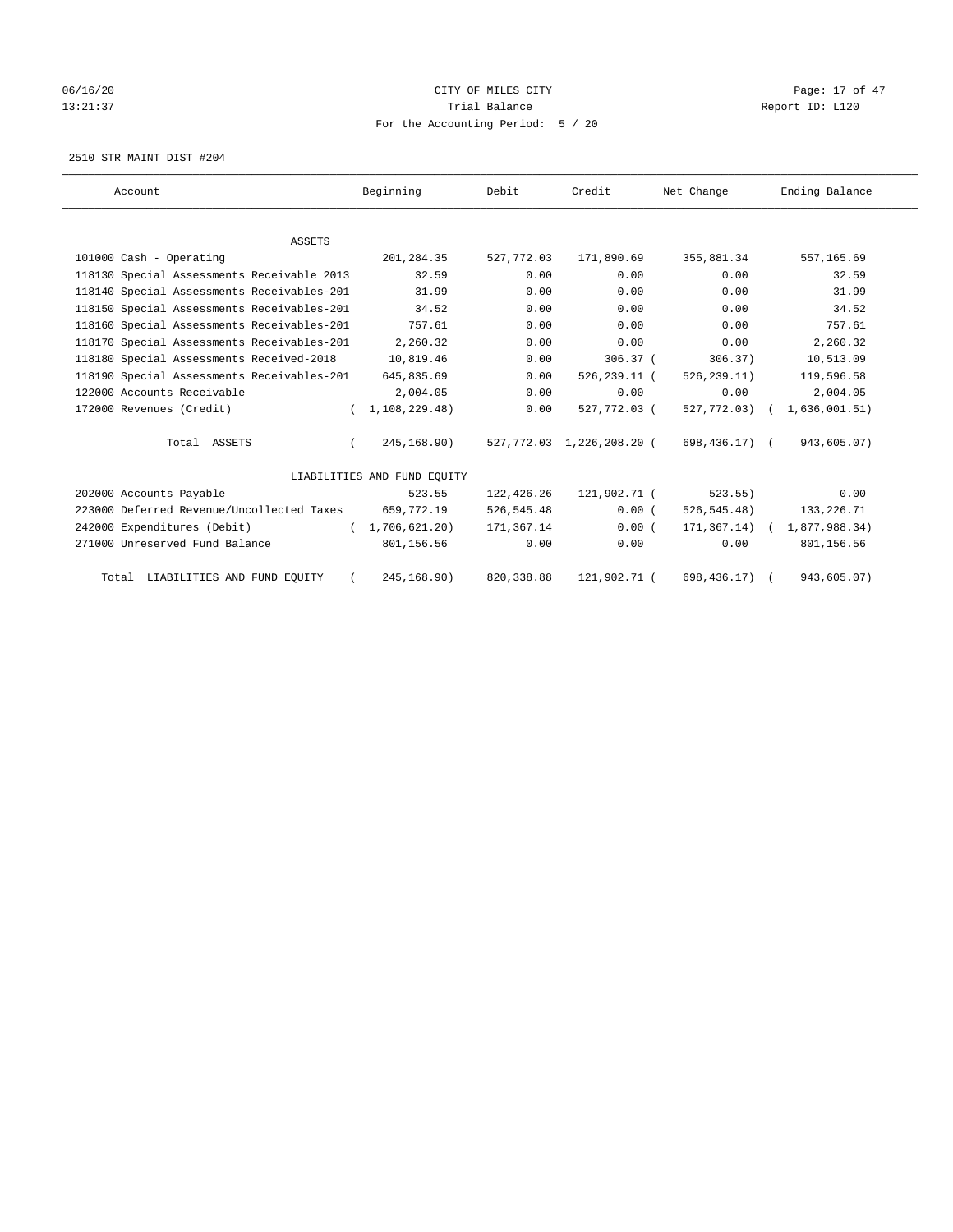# 06/16/20 Page: 18 of 47 13:21:37 Trial Balance Trial Balance Report ID: L120 For the Accounting Period: 5 / 20

2520 STR MAINT DIST #205

| Account                                    | Beginning                   | Debit       | Credit       | Net Change   | Ending Balance |
|--------------------------------------------|-----------------------------|-------------|--------------|--------------|----------------|
|                                            |                             |             |              |              |                |
| ASSETS                                     |                             |             |              |              |                |
| 101000 Cash - Operating                    | 203,483.92                  | 34,493.32   | 18,207.29    | 16,286.03    | 219,769.95     |
| 118140 Special Assessments Receivables-201 | 214.50                      | 0.00        | 0.00         | 0.00         | 214.50         |
| 118150 Special Assessments Receivables-201 | 210.08                      | 0.00        | 0.00         | 0.00         | 210.08         |
| 118160 Special Assessments Receivables-201 | 756.44                      | 0.00        | 0.00         | 0.00         | 756.44         |
| 118170 Special Assessments Receivables-201 | 2,501.71                    | 0.00        | $64.28$ (    | 64.28)       | 2,437.43       |
| 118180 Special Assessments Received-2018   | 5,483.43                    | 0.00        | 471.55 (     | $471.55$ )   | 5,011.88       |
| 118190 Special Assessments Receivables-201 | 44,288.98                   | 0.00        | 32,781.35 (  | 32.781.35    | 11,507.63      |
| 122000 Accounts Receivable                 | 1,058.46                    | 0.00        | 0.00         | 0.00         | 1,058.46       |
| 172000 Revenues (Credit)<br>$\left($       | 105,060.87)                 | 0.00        | 34,493.32 (  | 34,493.32) ( | 139,554.19)    |
| Total ASSETS                               | 152,936.65                  | 34,493.32   | 86,017.79 (  | 51,524.47)   | 101, 412.18    |
|                                            | LIABILITIES AND FUND EQUITY |             |              |              |                |
| 202000 Accounts Payable                    | 130.89                      | 4,226.56    | $4,095.67$ ( | 130.89)      | 0.00           |
| 223000 Deferred Revenue/Uncollected Taxes  | 53,454.98                   | 33, 317. 18 | 0.00(        | 33, 317. 18) | 20,137.80      |
| 242000 Expenditures (Debit)                | 186,246.37)<br>$\left($     | 18,076.40   | 0.00(        | 18,076.40) ( | 204, 322. 77)  |
| 271000 Unreserved Fund Balance             | 285,597.15                  | 0.00        | 0.00         | 0.00         | 285,597.15     |
| Total LIABILITIES AND FUND EQUITY          | 152,936.65                  | 55,620.14   | $4.095.67$ ( | 51,524.47)   | 101, 412.18    |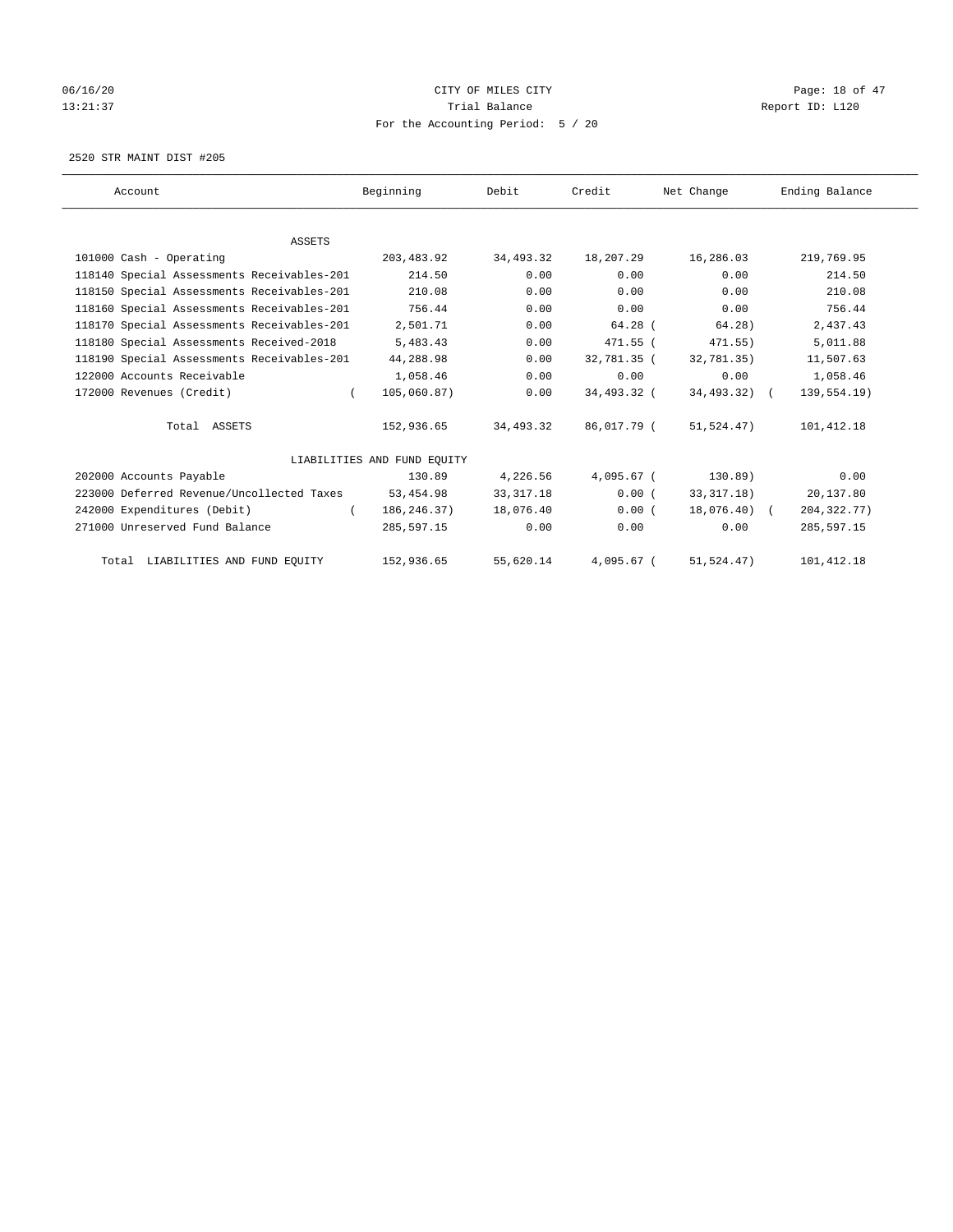# 06/16/20 Page: 19 of 47 13:21:37 Trial Balance Trial Balance Report ID: L120 For the Accounting Period: 5 / 20

### 2540 STR MAINT DIST#207-(MILESTOWN ESTATES)

| Account                                    | Beginning                   |          | Credit<br>Net Change |              | Ending Balance |  |  |
|--------------------------------------------|-----------------------------|----------|----------------------|--------------|----------------|--|--|
|                                            |                             |          |                      |              |                |  |  |
| ASSETS                                     |                             |          |                      |              |                |  |  |
| 101000 Cash - Operating                    | 4,568.02                    | 1,054.25 | 415.18               | 639.07       | 5,207.09       |  |  |
| 118190 Special Assessments Receivables-201 | 1,740.00                    | 0.00     | 1,029.54 (           | 1,029.54)    | 710.46         |  |  |
| 172000 Revenues (Credit)                   | 4,843.85)                   | 0.00     | $1,054.25$ (         | $1,054.25$ ( | 5,898.10)      |  |  |
| Total ASSETS                               | 1,464.17                    | 1,054.25 | 2,498.97 (           | 1,444.72)    | 19.45          |  |  |
|                                            | LIABILITIES AND FUND EQUITY |          |                      |              |                |  |  |
| 223000 Deferred Revenue/Uncollected Taxes  | 1,740.00                    | 1,029.54 | 0.00(                | 1,029.54)    | 710.46         |  |  |
| 242000 Expenditures (Debit)                | 4,231.97)                   | 415.18   | 0.00(                | $415.18$ (   | 4,647.15)      |  |  |
| 271000 Unreserved Fund Balance             | 3,956.14                    | 0.00     | 0.00                 | 0.00         | 3,956.14       |  |  |
| LIABILITIES AND FUND EQUITY<br>Total       | 1,464.17                    | 1,444.72 | 0.00(                | 1,444.72)    | 19.45          |  |  |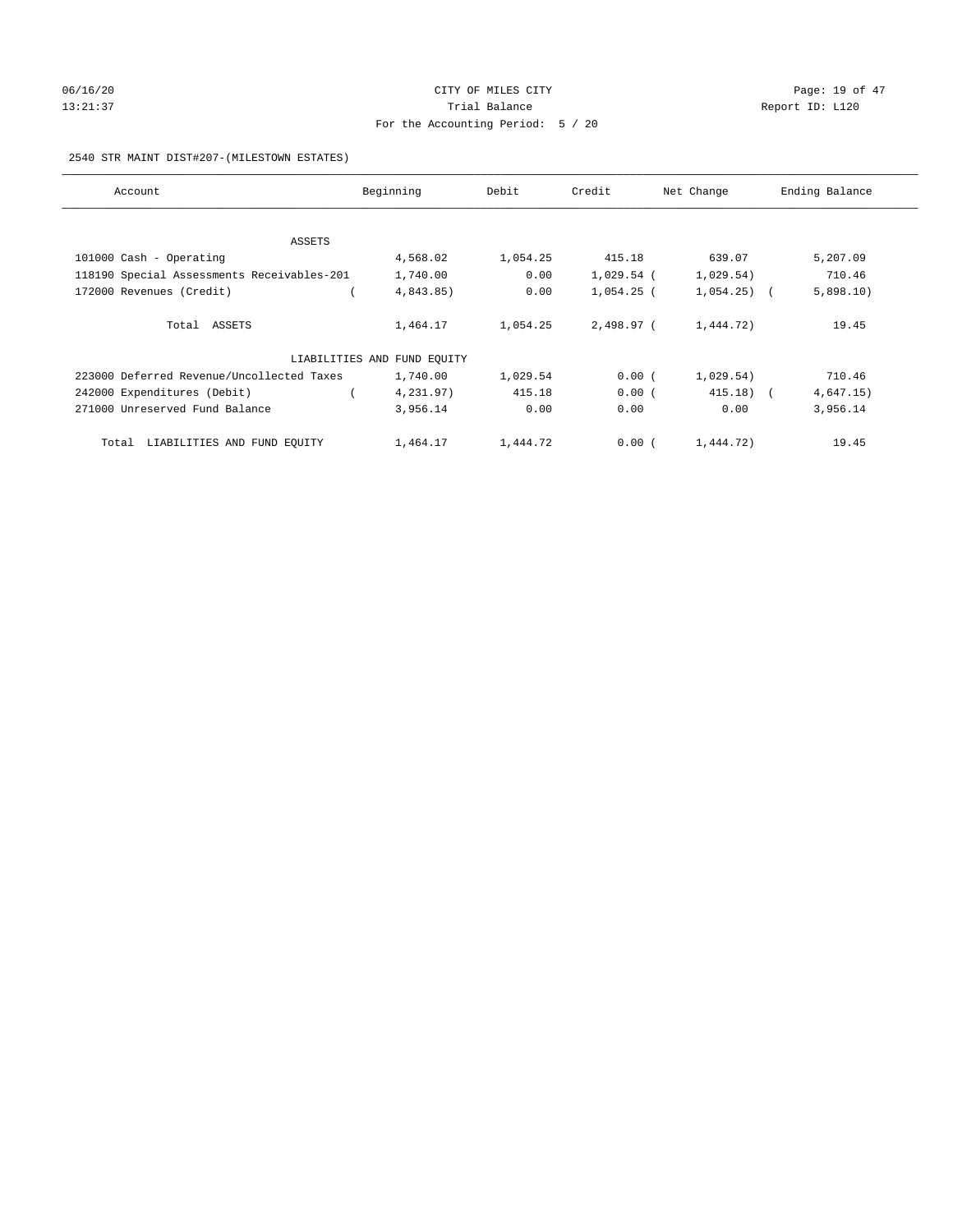## 06/16/20 Page: 20 of 47 13:21:37 Trial Balance Trial Balance Report ID: L120 For the Accounting Period: 5 / 20

### 2701 Fire Grants

| Account                              | Beginning<br>Debit          |      | Credit | Net Change | Ending Balance |
|--------------------------------------|-----------------------------|------|--------|------------|----------------|
|                                      |                             |      |        |            |                |
| ASSETS                               |                             |      |        |            |                |
| 101000 Cash - Operating              | 6,108.70                    | 0.00 | 0.00   | 0.00       | 6,108.70       |
| 172000 Revenues (Credit)             | 222,684.00)                 | 0.00 | 0.00   | 0.00       | 222,684.00)    |
| Total ASSETS                         | 216, 575.30)                | 0.00 | 0.00   | 0.00       | 216, 575.30)   |
|                                      | LIABILITIES AND FUND EQUITY |      |        |            |                |
| 242000 Expenditures (Debit)          | 222,094.45)                 | 0.00 | 0.00   | 0.00       | 222,094.45)    |
| 271000 Unreserved Fund Balance       | 5,519.15                    | 0.00 | 0.00   | 0.00       | 5,519.15       |
| LIABILITIES AND FUND EQUITY<br>Total | 216, 575.30)                | 0.00 | 0.00   | 0.00       | 216, 575.30)   |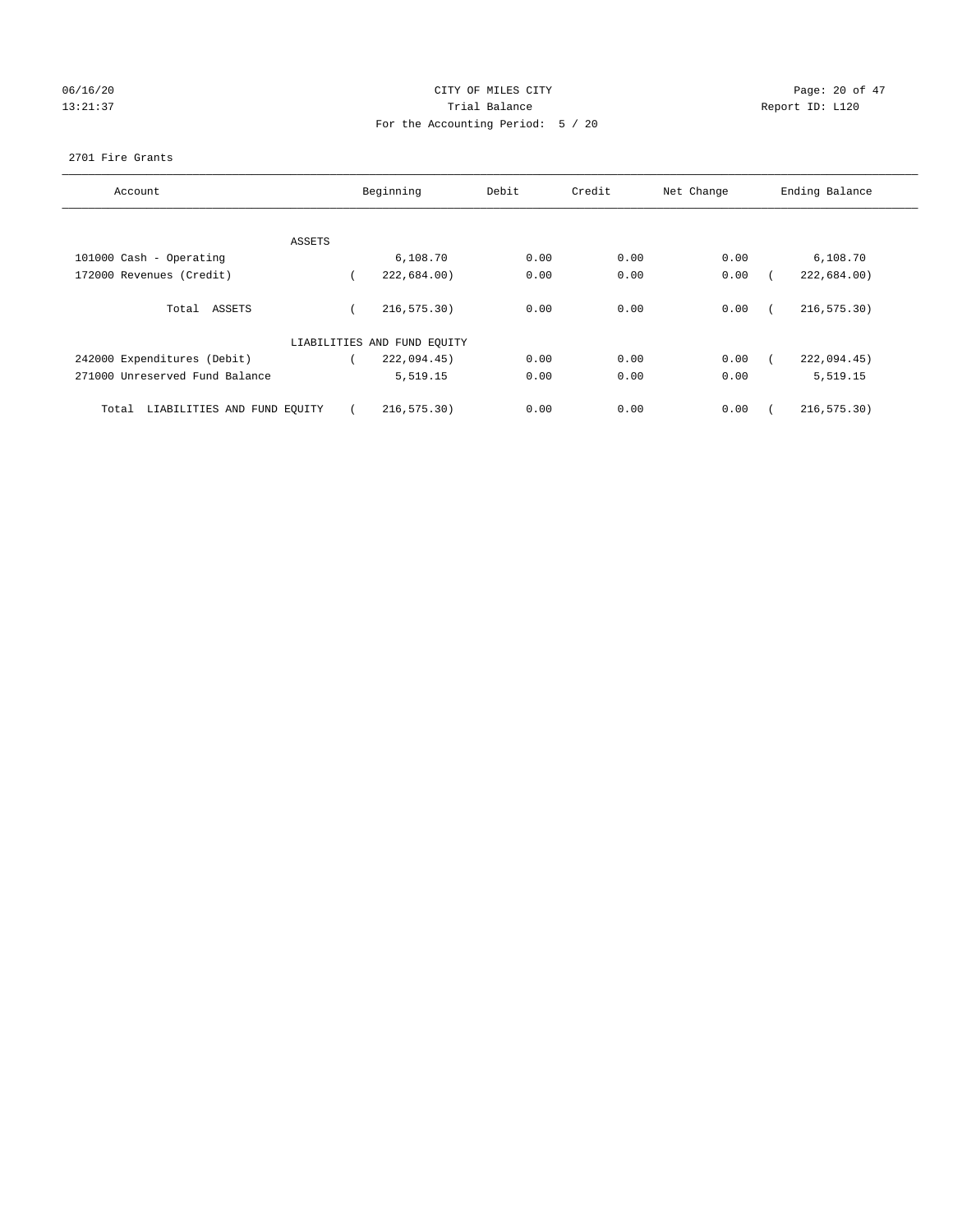## 06/16/20 Page: 21 of 47 13:21:37 Trial Balance Trial Balance Report ID: L120 For the Accounting Period: 5 / 20

### 2820 GAS TAX

| Account                              |  | Beginning                   | Debit     | Credit      | Net Change   | Ending Balance |
|--------------------------------------|--|-----------------------------|-----------|-------------|--------------|----------------|
|                                      |  |                             |           |             |              |                |
| ASSETS                               |  |                             |           |             |              |                |
| 101000 Cash - Operating              |  | 140,551.80                  | 14,376.18 | 321.00      | 14,055.18    | 154,606.98     |
| 172000 Revenues (Credit)             |  | 143,761.80)                 | 0.00      | 14,376.18 ( | 14,376.18)   | 158, 137.98)   |
| Total<br>ASSETS                      |  | 3,210.00)                   | 14,376.18 | 14,697.18 ( | $321.00$ ) ( | 3,531.00)      |
|                                      |  | LIABILITIES AND FUND EQUITY |           |             |              |                |
| 242000 Expenditures (Debit)          |  | 3,210.00)                   | 321.00    | 0.00(       | $321.00$ ) ( | 3,531.00)      |
| LIABILITIES AND FUND EQUITY<br>Total |  | 3,210.00)                   | 321.00    | 0.00(       | 321.00)      | 3,531.00)      |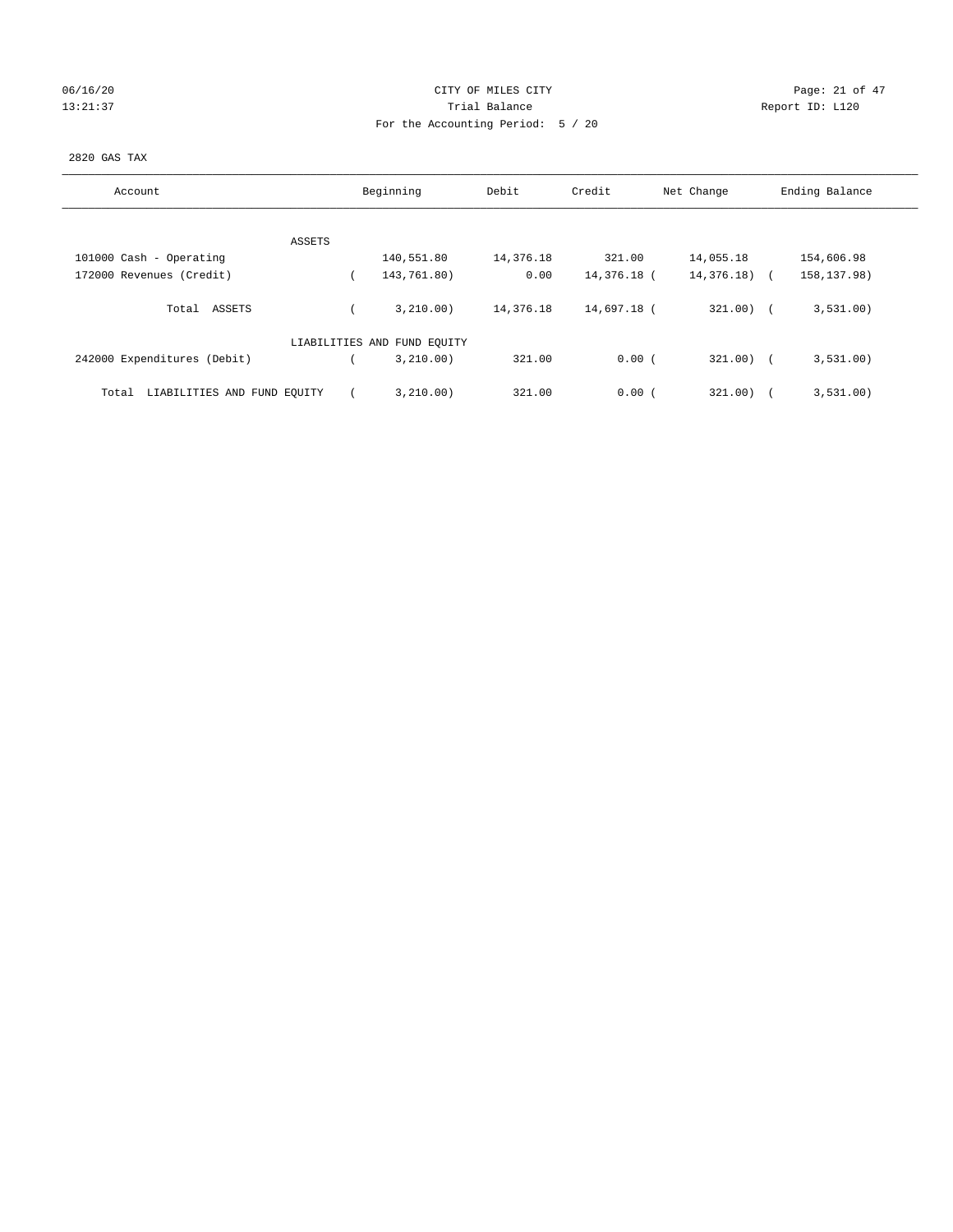## 06/16/20 Page: 22 of 47 13:21:37 Trial Balance Trial Balance Report ID: L120 For the Accounting Period: 5 / 20

### 2821 HB473- Fuel Tax

| Account                              |        | Beginning<br>Debit          |            | Credit       | Net Change      | Ending Balance |
|--------------------------------------|--------|-----------------------------|------------|--------------|-----------------|----------------|
|                                      |        |                             |            |              |                 |                |
|                                      | ASSETS |                             |            |              |                 |                |
| 102131 Restricted Cash- HB473        |        | 207,254.50                  | 0.00       | 127,304.69 ( | 127,304.69)     | 79,949.81      |
| 172000 Revenues (Credit)             |        | 197,025.71)                 | 0.00       | 0.00         | 0.00            | 197,025.71)    |
| Total ASSETS                         |        | 10,228.79                   | 0.00       | 127,304.69 ( | $127, 304.69$ ( | 117,075.90)    |
|                                      |        | LIABILITIES AND FUND EQUITY |            |              |                 |                |
| 202000 Accounts Payable              |        | 0.00                        | 127,304.69 | 127,304.69   | 0.00            | 0.00           |
| 242000 Expenditures (Debit)          |        | 138,752.00)                 | 127,304.69 | 0.00(        | 127,304.69)     | 266,056.69     |
| 271000 Unreserved Fund Balance       |        | 148,980.79                  | 0.00       | 0.00         | 0.00            | 148,980.79     |
| LIABILITIES AND FUND EQUITY<br>Total |        | 10,228.79                   | 254,609.38 | 127,304.69 ( | $127, 304.69$ ( | 117,075.90)    |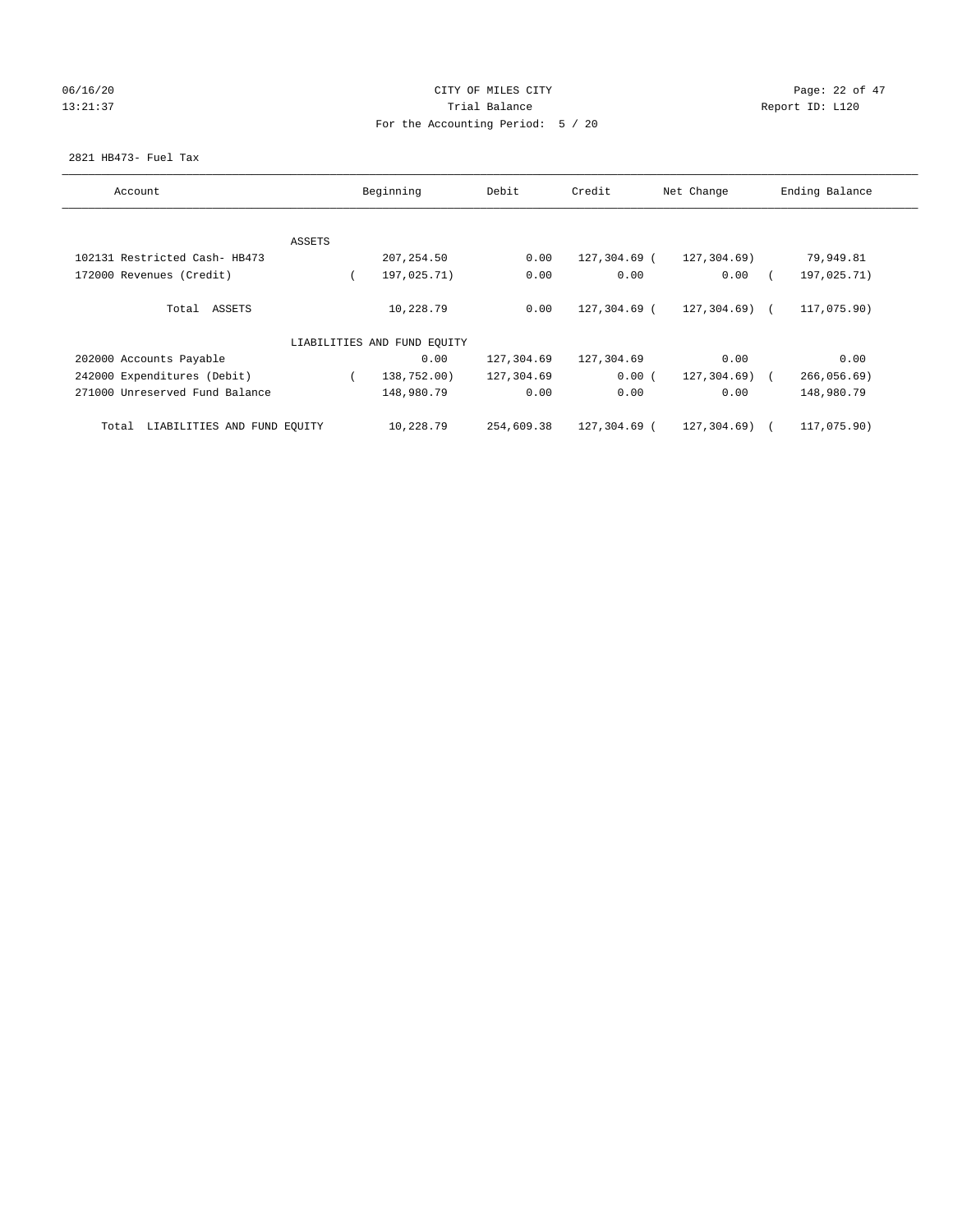# 06/16/20 Page: 23 of 47 13:21:37 Trial Balance Report ID: L120 For the Accounting Period: 5 / 20

## 2850 Southeastern Montana Dispatch-911

| Account                              | Beginning |                             | Debit     | Credit<br>Net Change |               | Ending Balance |
|--------------------------------------|-----------|-----------------------------|-----------|----------------------|---------------|----------------|
|                                      |           |                             |           |                      |               |                |
|                                      | ASSETS    |                             |           |                      |               |                |
| 101000 Cash - Operating              |           | 118,198.01                  | 57,638.96 | 8,622.20             | 49,016.76     | 167,214.77     |
| 172000 Revenues (Credit)             |           | 168,021.58)                 | 0.00      | 57,638.96 (          | $57,638.96$ ( | 225,660.54)    |
| Total ASSETS                         |           | 49,823.57)                  | 57,638.96 | 66,261.16 (          | $8,622.20$ (  | 58, 445. 77)   |
|                                      |           | LIABILITIES AND FUND EQUITY |           |                      |               |                |
| 202000 Accounts Payable              |           | 0.00                        | 8,622.20  | 8,622.20             | 0.00          | 0.00           |
| 242000 Expenditures (Debit)          |           | 431,949.46)                 | 8,622.20  | 0.00(                | 8,622.20      | 440,571.66)    |
| 271000 Unreserved Fund Balance       |           | 382,125.89                  | 0.00      | 0.00                 | 0.00          | 382, 125.89    |
| LIABILITIES AND FUND EQUITY<br>Total |           | 49,823.57)                  | 17,244.40 | $8,622.20$ (         | 8,622.20      | 58, 445. 77)   |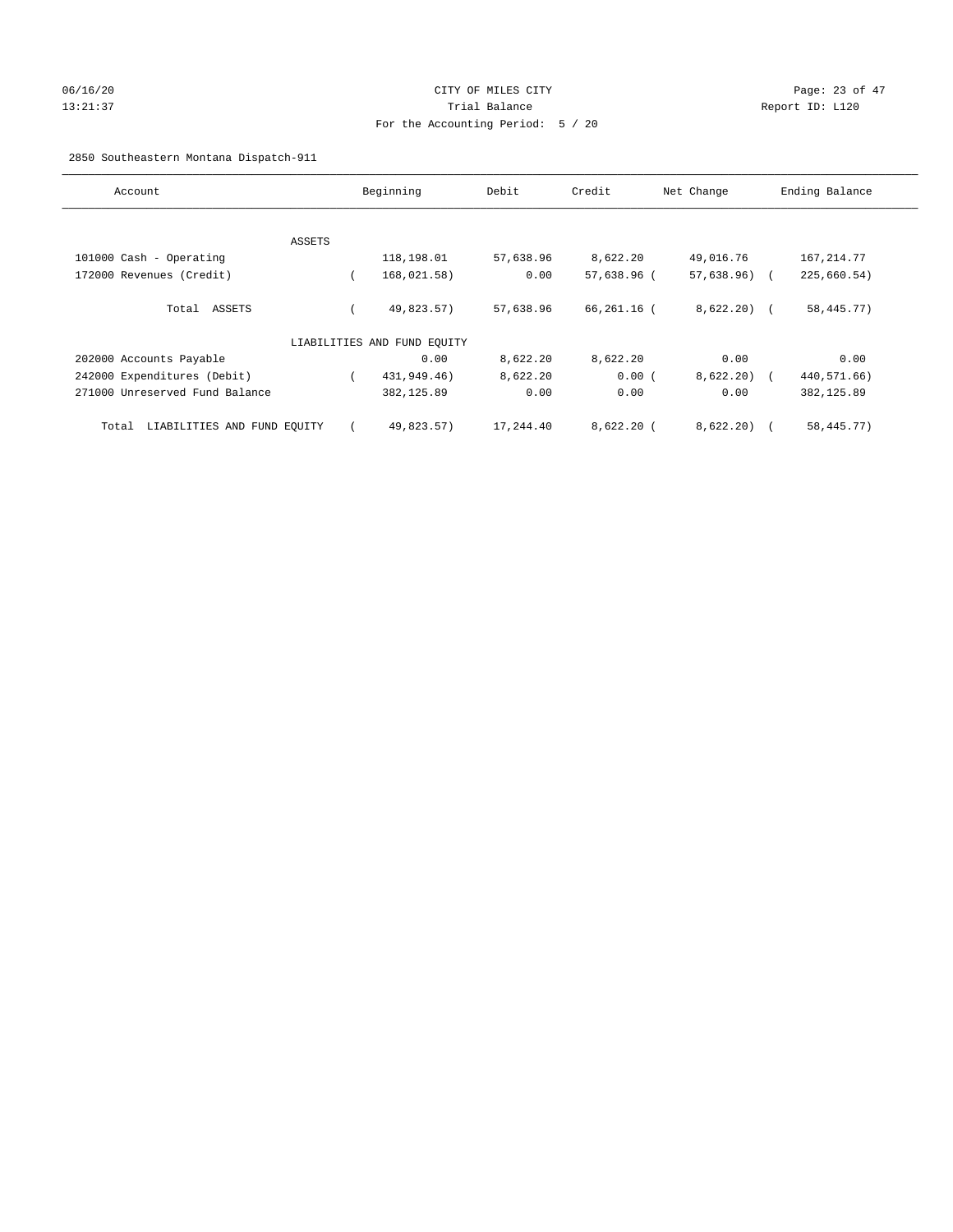## 06/16/20 Page: 24 of 47 13:21:37 Trial Balance Report ID: L120 For the Accounting Period: 5 / 20

#### 2880 LIBRARY GRANTS

| Account                                    | Beginning                   | Debit    | Credit       | Net Change | Ending Balance |  |
|--------------------------------------------|-----------------------------|----------|--------------|------------|----------------|--|
|                                            |                             |          |              |            |                |  |
| ASSETS                                     |                             |          |              |            |                |  |
| 101000 Cash - Operating                    | 7,473.00                    | 7,886.00 | 0.00         | 7,886.00   | 413.00         |  |
| 101003 Cash - per capita                   | 20,733.11                   | 0.00     | 0.00         | 0.00       | 20,733.11      |  |
| 101020 Cash - Partners Program             | 33,655.70                   | 0.00     | $3,035.00$ ( | 3,035.00   | 30,620.70      |  |
| 101021 Cash-One Time Endowments            | 1,784.09                    | 0.00     | 0.00         | 0.00       | 1,784.09       |  |
| 101030 Cash - Sagebrush Fed/Base Grant     | 21,239.66                   | 0.00     | $4,851.00$ ( | 4,851.00)  | 16,388.66      |  |
| 101032 Cash- Library Board of Trustees Mul | 84,050.97                   | 0.00     | 0.00         | 0.00       | 84,050.97      |  |
| 172000 Revenues (Credit)                   | 11,348.67)                  | 0.00     | 0.00         | 0.00       | 11,348.67)     |  |
| Total ASSETS                               | 142,641.86                  | 7,886.00 | 7,886.00     | 0.00       | 142,641.86     |  |
|                                            | LIABILITIES AND FUND EQUITY |          |              |            |                |  |
| 242000 Expenditures (Debit)                | 7,246.37)                   | 0.00     | 0.00         | 0.00       | 7,246.37)      |  |
| 271000 Unreserved Fund Balance             | 149,888.23                  | 0.00     | 0.00         | 0.00       | 149,888.23     |  |
| LIABILITIES AND FUND EQUITY<br>Total       | 142,641.86                  | 0.00     | 0.00         | 0.00       | 142,641.86     |  |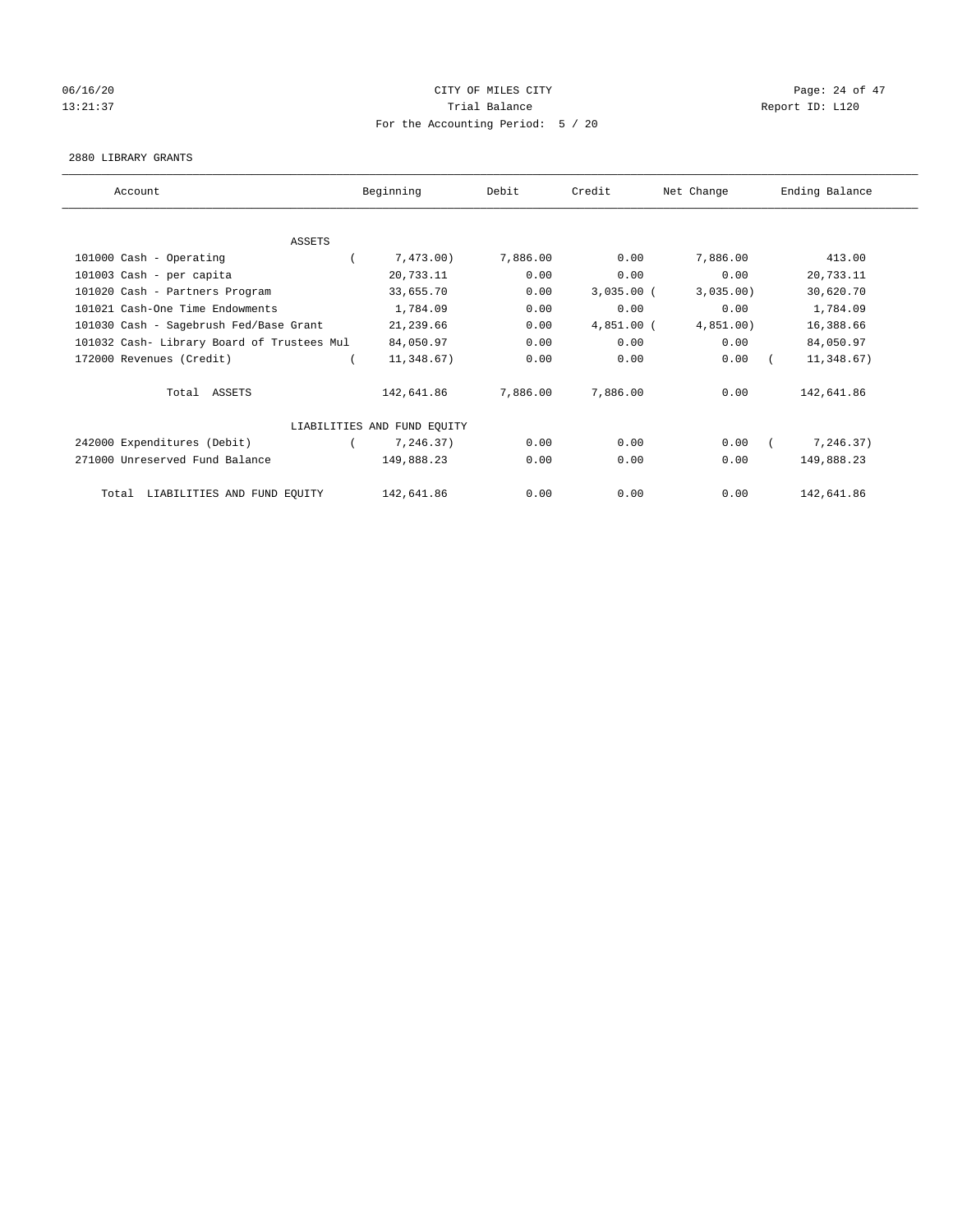## 06/16/20 Page: 25 of 47 13:21:37 Trial Balance Trial Balance Report ID: L120 For the Accounting Period: 5 / 20

### 2935 Historic Preservation

| Account                              | Beginning                   | Debit    | Credit     | Net Change | Ending Balance |
|--------------------------------------|-----------------------------|----------|------------|------------|----------------|
|                                      |                             |          |            |            |                |
| ASSETS                               |                             |          |            |            |                |
| 101000 Cash - Operating              | 18,192.55                   | 0.00     | 2,938.64 ( | 2,938.64)  | 15,253.91      |
| 172000 Revenues (Credit)             | 2, 290.00)                  | 0.00     | 0.00       | 0.00       | 2, 290.00)     |
| Total ASSETS                         | 15,902.55                   | 0.00     | 2,938.64 ( | 2,938.64)  | 12,963.91      |
|                                      | LIABILITIES AND FUND EQUITY |          |            |            |                |
| 202000 Accounts Payable              | 0.00                        | 1.27     | 1.27       | 0.00       | 0.00           |
| 242000 Expenditures (Debit)          | $466.29$ )                  | 2,938.64 | 0.00(      | 2,938.64)  | 3,404.93)      |
| 271000 Unreserved Fund Balance       | 16,368.84                   | 0.00     | 0.00       | 0.00       | 16,368.84      |
| LIABILITIES AND FUND EQUITY<br>Total | 15,902.55                   | 2,939.91 | $1.27$ (   | 2,938.64)  | 12,963.91      |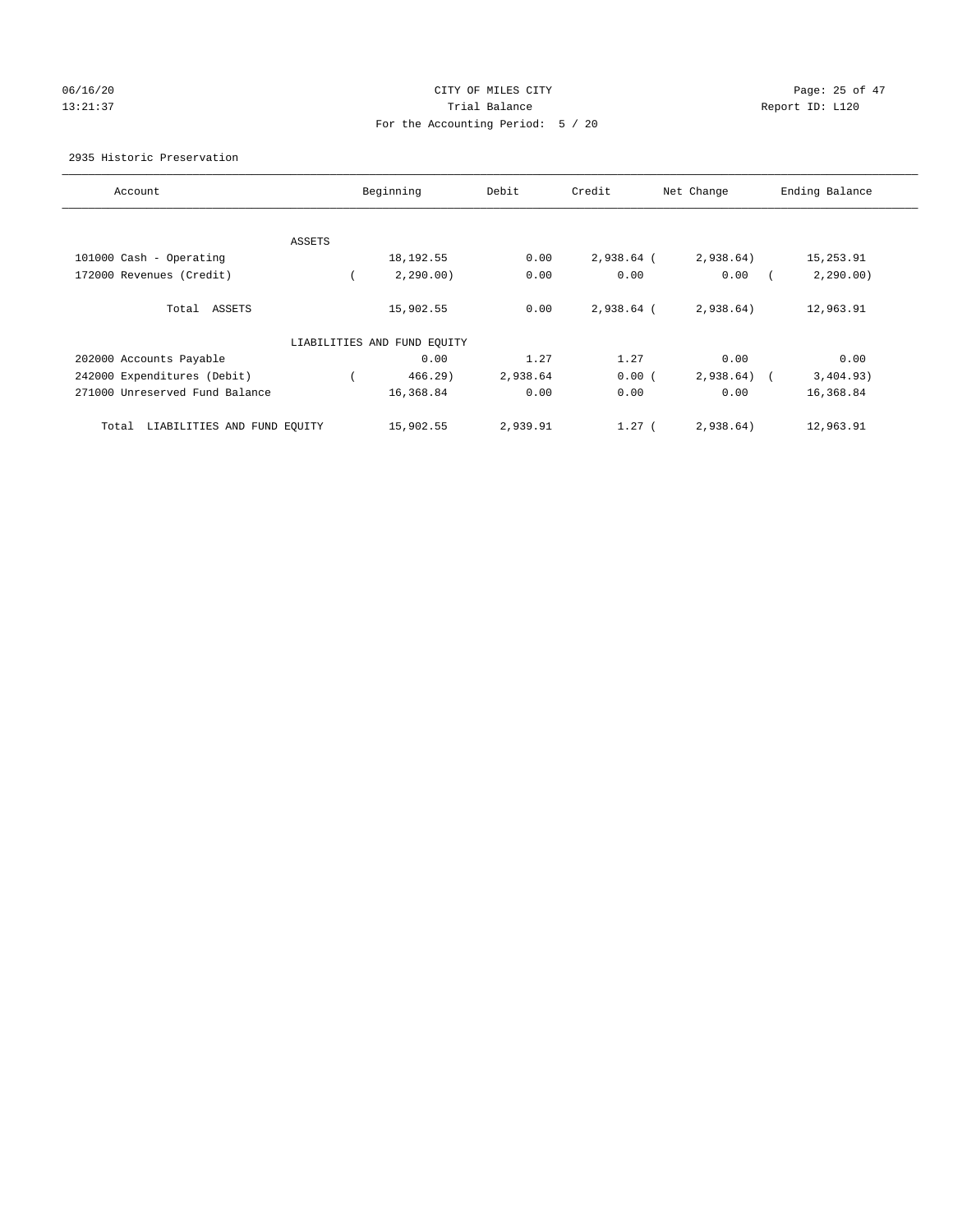# 06/16/20 Page: 26 of 47 13:21:37 Trial Balance Report ID: L120 For the Accounting Period: 5 / 20

### 2985 RETIRED SENIOR VOLUNTEER PROG (RSVP)

| Account                                    | Beginning                   | Debit     | Credit      | Net Change     | Ending Balance |
|--------------------------------------------|-----------------------------|-----------|-------------|----------------|----------------|
|                                            |                             |           |             |                |                |
| ASSETS                                     |                             |           |             |                |                |
| 101000 Cash - Operating                    | 4,857.55)                   | 7,455.66  | 7,540.40 (  | 84.74) (       | 4,942.29       |
| 101004 RSVP Non-Federal Cash Operating-Cus | 13,091.34                   | 20.00     | 2,358.79 (  | 2,338.79)      | 10,752.55      |
| 101008 RSVP- Custer Excess                 | 11,833.03                   | 0.00      | $650.00$ (  | 650.00)        | 11,183.03      |
| 103100 Petty Cash-                         | 200.00                      | 0.00      | 0.00        | 0.00           | 200.00         |
| 172000 Revenues (Credit)                   | 83,023.68)                  | 0.00      | 7,475.66 (  | $7,475.66$ ) ( | 90,499.34)     |
| Total ASSETS                               | 62, 756.86)                 | 7,475.66  | 18,024.85 ( | $10,549.19$ (  | 73,306.05)     |
|                                            | LIABILITIES AND FUND EQUITY |           |             |                |                |
| 202000 Accounts Payable                    | 0.00                        | 4,333.02  | 4,333.02    | 0.00           | 0.00           |
| 242000 Expenditures (Debit)                | 83,120.94)                  | 10,628.63 | 79.44 (     | $10,549.19$ (  | 93,670.13)     |
| 271000 Unreserved Fund Balance             | 20,364.08                   | 0.00      | 0.00        | 0.00           | 20,364.08      |
| LIABILITIES AND FUND EQUITY<br>Total       | 62, 756.86)                 | 14,961.65 | 4,412.46 (  | 10,549.19)     | 73,306.05)     |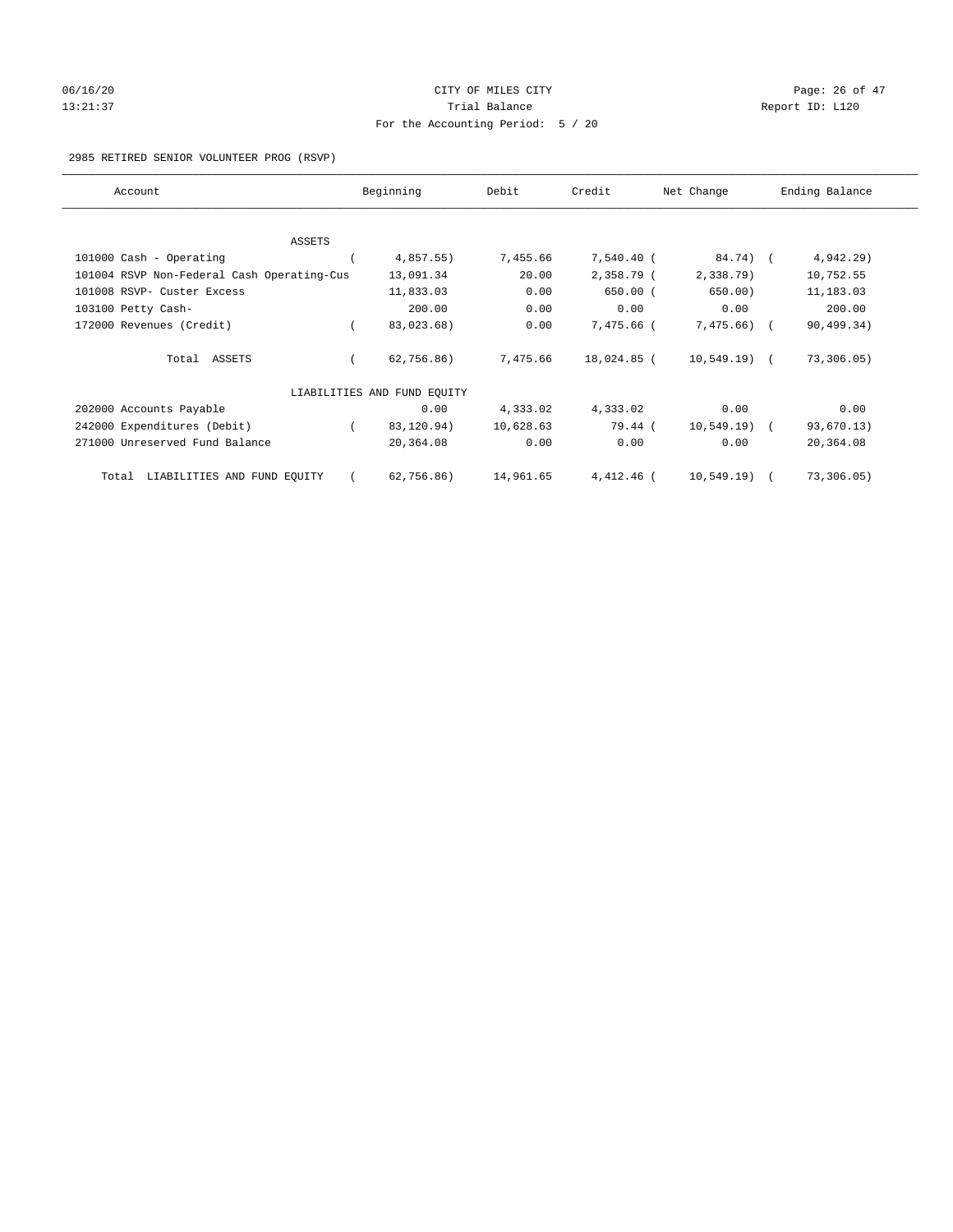## 06/16/20 Page: 27 of 47 13:21:37 Trial Balance Report ID: L120 For the Accounting Period: 5 / 20

3400 SID REVOLVING FUND

| Account                              | Beginning                   | Debit | Credit | Net Change | Ending Balance |
|--------------------------------------|-----------------------------|-------|--------|------------|----------------|
| ASSETS                               |                             |       |        |            |                |
| 101000 Cash - Operating              | 2,985.00                    | 0.00  | 0.00   | 0.00       | 2,985.00       |
| Total ASSETS                         | 2,985.00                    | 0.00  | 0.00   | 0.00       | 2,985.00       |
|                                      | LIABILITIES AND FUND EQUITY |       |        |            |                |
| 271000 Unreserved Fund Balance       | 2,985.00                    | 0.00  | 0.00   | 0.00       | 2,985.00       |
| LIABILITIES AND FUND EQUITY<br>Total | 2,985.00                    | 0.00  | 0.00   | 0.00       | 2,985.00       |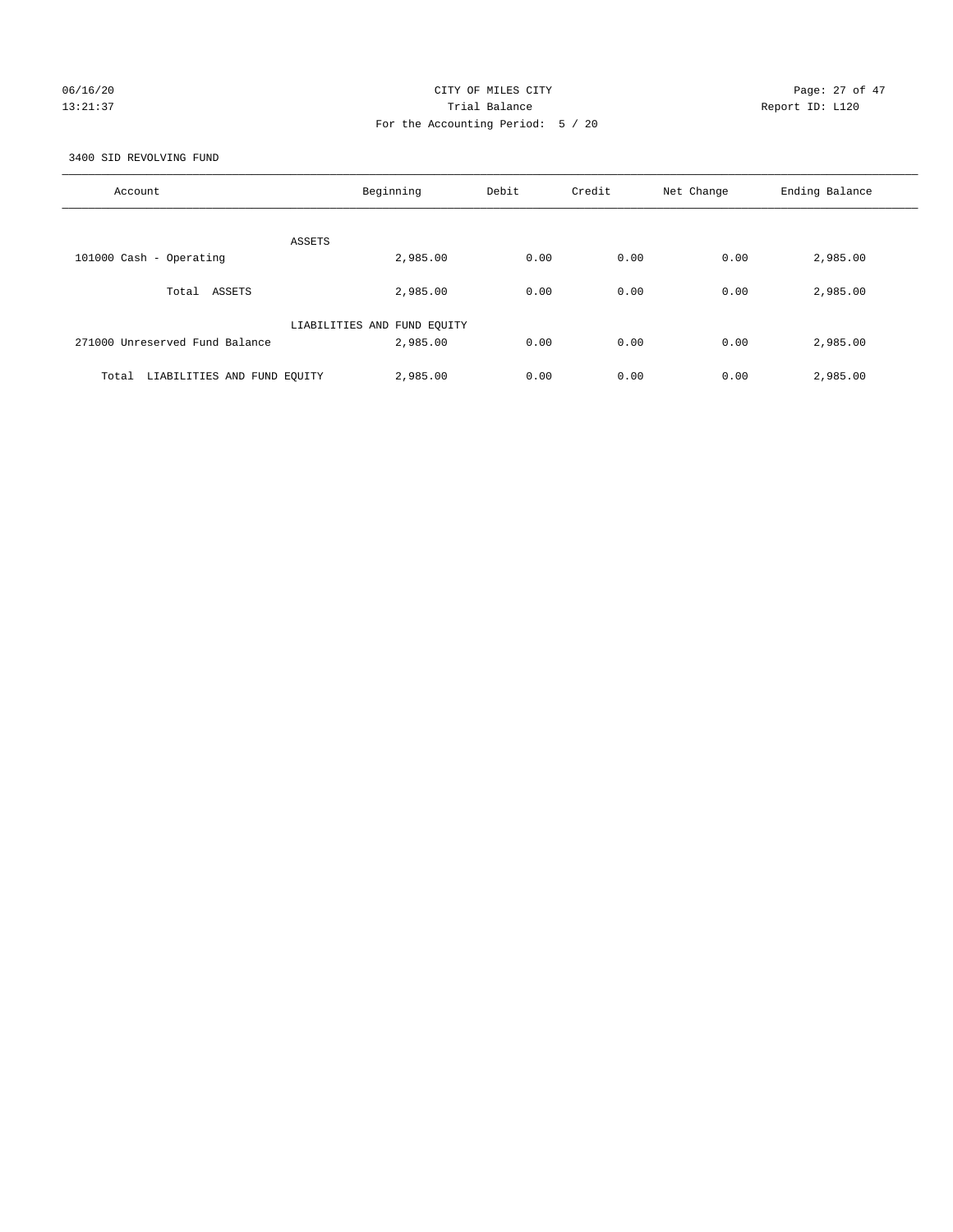# 06/16/20 Page: 28 of 47 13:21:37 Trial Balance Trial Balance Report ID: L120 For the Accounting Period: 5 / 20

### 3670 SID 211

| Account                                    | Beginning                   | Debit    | Credit       | Net Change     | Ending Balance |
|--------------------------------------------|-----------------------------|----------|--------------|----------------|----------------|
| ASSETS                                     |                             |          |              |                |                |
| 101000 Cash - Operating                    | 8,335.87                    | 1,430.83 | 0.00         | 1,430.83       | 9,766.70       |
| 118190 Special Assessments Receivables-201 | 1,430.83                    | 0.00     | $1,430.83$ ( | 1,430.83)      | 0.00           |
| 119000 Special Assmt Recbl - Deferred      | 34,587.36                   | 0.00     | 0.00         | 0.00           | 34,587.36      |
| 172000 Revenues (Credit)                   | 2,359.31)                   | 0.00     | $1,430.83$ ( | $1,430.83$ ) ( | 3,790.14)      |
| Total ASSETS                               | 41,994.75                   | 1,430.83 | 2,861.66 (   | 1,430.83)      | 40,563.92      |
|                                            | LIABILITIES AND FUND EQUITY |          |              |                |                |
| 223000 Deferred Revenue/Uncollected Taxes  | 36,018.19                   | 1,430.83 | 0.00(        | 1,430.83)      | 34,587.36      |
| 242000 Expenditures (Debit)                | 5,346.79)                   | 0.00     | 0.00         | 0.00           | 5,346.79)      |
| 271000 Unreserved Fund Balance             | 11,323.35                   | 0.00     | 0.00         | 0.00           | 11,323.35      |
| LIABILITIES AND FUND EQUITY<br>Total       | 41,994.75                   | 1,430.83 | 0.00(        | 1,430.83)      | 40,563.92      |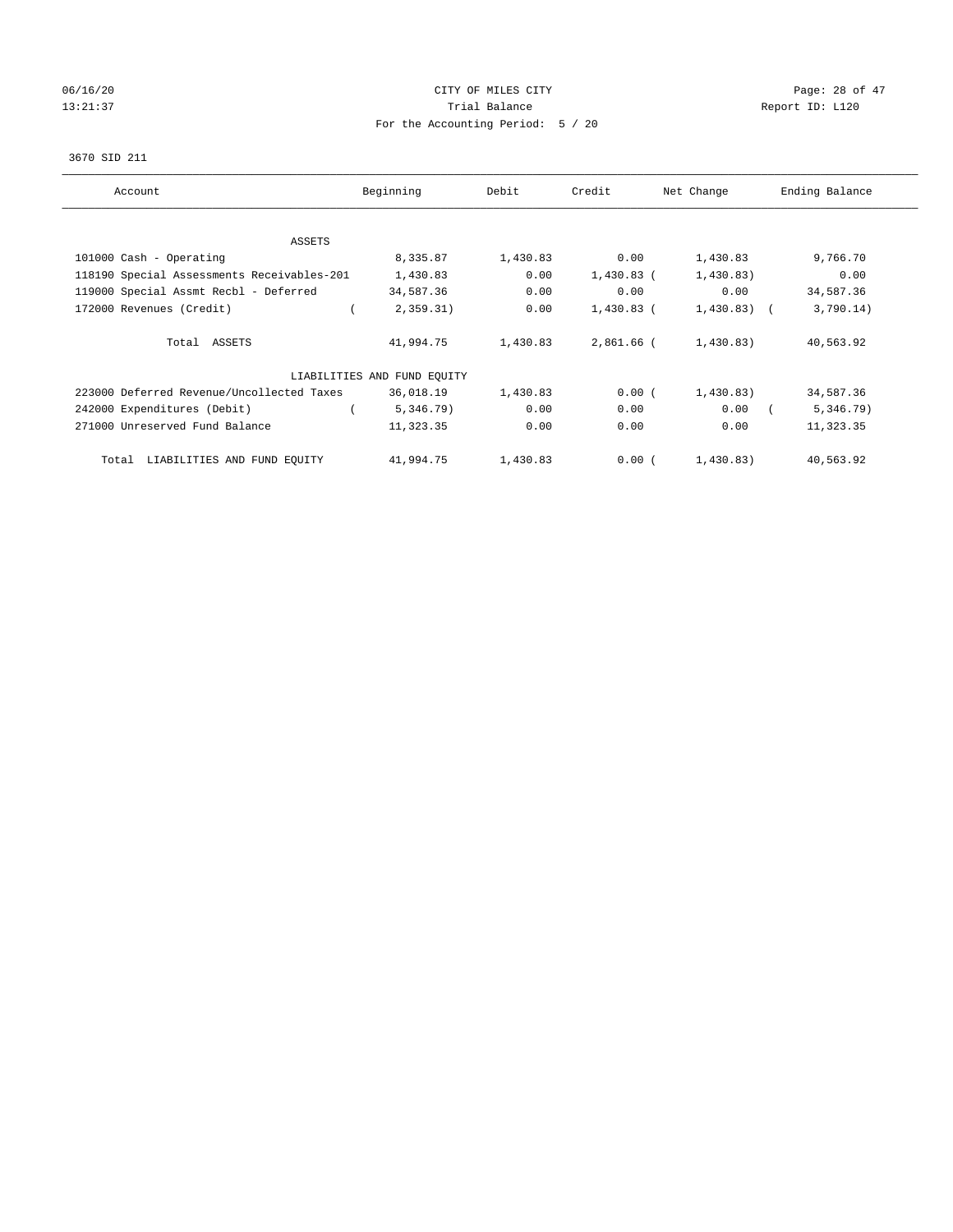# 06/16/20 Page: 29 of 47 13:21:37 Trial Balance Report ID: L120 For the Accounting Period: 5 / 20

## 4000 General Fund Capitol Improvement Fund

| Account                              |        | Beginning                   | Debit  | Credit     | Net Change            | Ending Balance |
|--------------------------------------|--------|-----------------------------|--------|------------|-----------------------|----------------|
|                                      |        |                             |        |            |                       |                |
|                                      | ASSETS |                             |        |            |                       |                |
| 101000 Cash - Operating              |        | 38,787.34                   | 208.15 | 0.00       | 208.15                | 38,995.49      |
| 172000 Revenues (Credit)             |        | 683.18)                     | 0.00   | $208.15$ ( | 208.15)<br>$\sqrt{2}$ | 891.33)        |
| Total ASSETS                         |        | 38,104.16                   | 208.15 | 208.15     | 0.00                  | 38,104.16      |
|                                      |        | LIABILITIES AND FUND EQUITY |        |            |                       |                |
| 242000 Expenditures (Debit)          |        | 44, 218.37)                 | 0.00   | 0.00       | 0.00                  | 44, 218.37)    |
| 271000 Unreserved Fund Balance       |        | 82,322.53                   | 0.00   | 0.00       | 0.00                  | 82,322.53      |
| LIABILITIES AND FUND EQUITY<br>Total |        | 38,104.16                   | 0.00   | 0.00       | 0.00                  | 38,104.16      |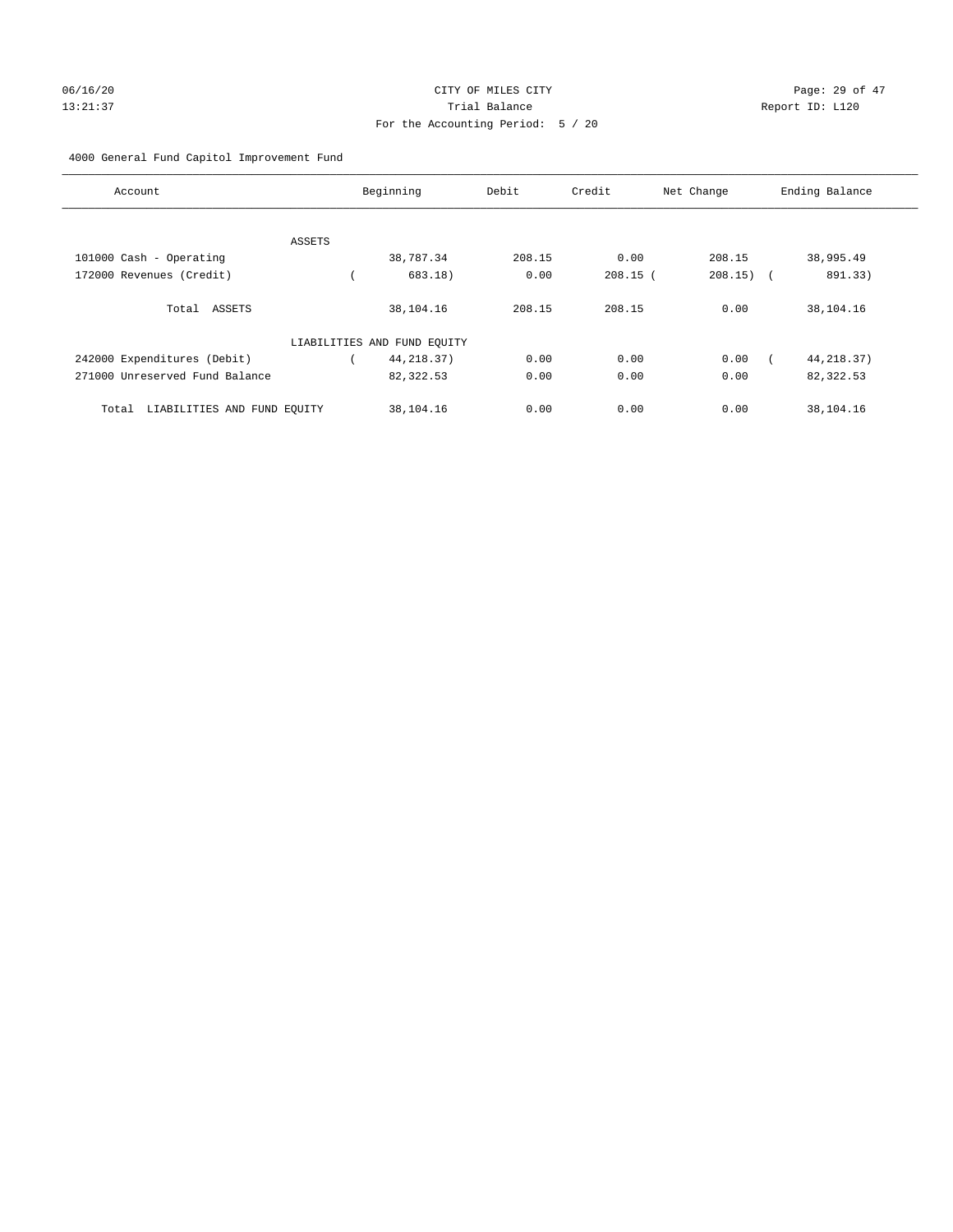# 06/16/20 Page: 30 of 47 13:21:37 Trial Balance Report ID: L120 For the Accounting Period: 5 / 20

4050 Ambulance Capital Improvement Fund

| Account                              | Beginning                   | Debit | Credit | Net Change | Ending Balance |
|--------------------------------------|-----------------------------|-------|--------|------------|----------------|
| ASSETS                               |                             |       |        |            |                |
| 101000 Cash - Operating              | 14,129.06                   | 0.00  | 0.00   | 0.00       | 14,129.06      |
| 172000 Revenues (Credit)             | 350.00                      | 0.00  | 0.00   | 0.00       | 350.00)        |
| Total ASSETS                         | 13,779.06                   | 0.00  | 0.00   | 0.00       | 13,779.06      |
|                                      | LIABILITIES AND FUND EQUITY |       |        |            |                |
| 271000 Unreserved Fund Balance       | 13,779.06                   | 0.00  | 0.00   | 0.00       | 13,779.06      |
| LIABILITIES AND FUND EQUITY<br>Total | 13,779.06                   | 0.00  | 0.00   | 0.00       | 13,779.06      |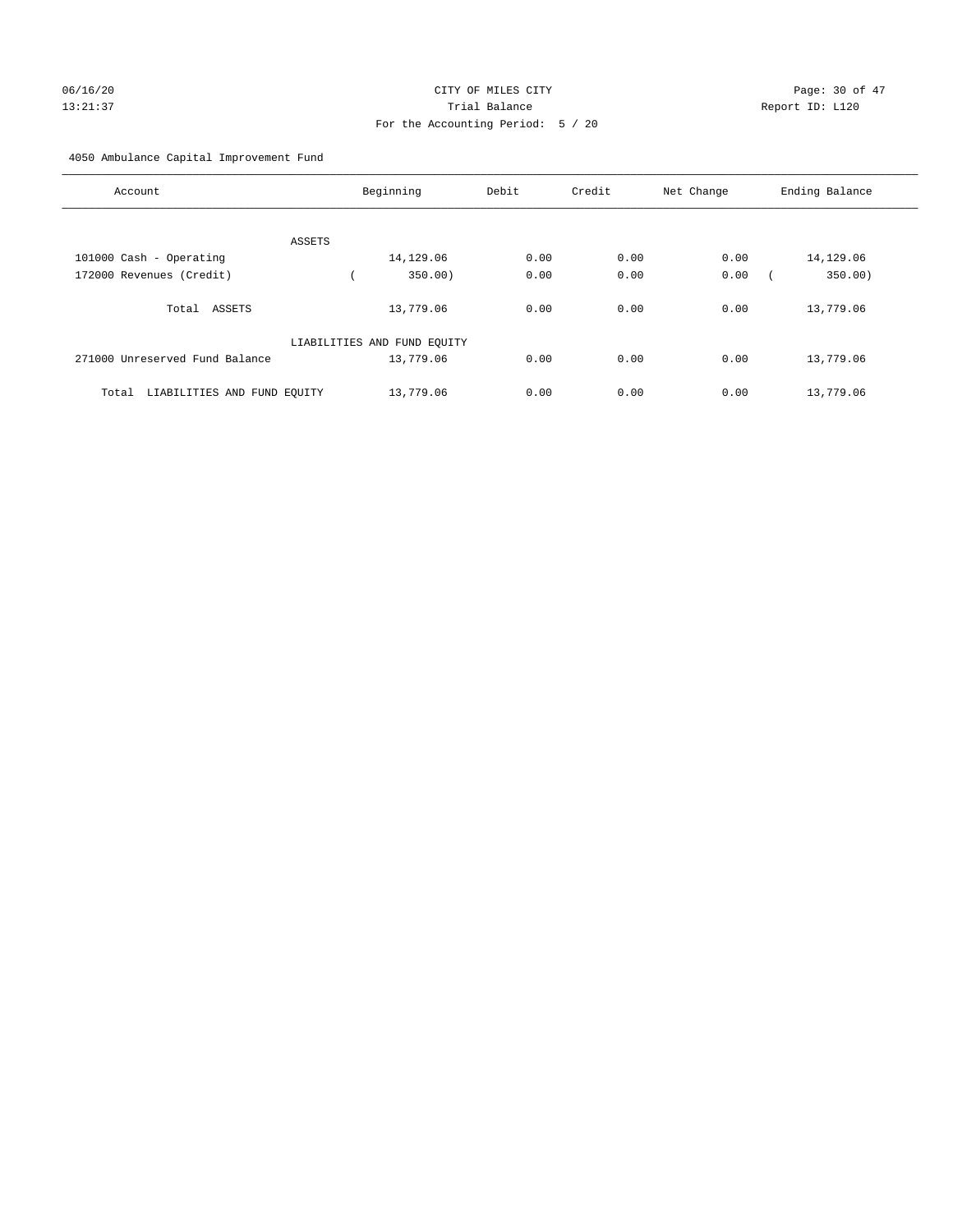## 06/16/20 Page: 31 of 47 13:21:37 Trial Balance Report ID: L120 For the Accounting Period: 5 / 20

4060 CAPITAL IMPROV-PUBLIC WORKS

| Account                              |        | Beginning                   | Debit    | Credit       | Net Change  | Ending Balance |
|--------------------------------------|--------|-----------------------------|----------|--------------|-------------|----------------|
|                                      |        |                             |          |              |             |                |
|                                      | ASSETS |                             |          |              |             |                |
| 101000 Cash - Operating              |        | 197,978.00                  | 1,262.42 | 0.00         | 1,262.42    | 199,240.42     |
| 122000 Accounts Receivable           |        | 0.00                        | 100.00   | 100.00       | 0.00        | 0.00           |
| 172000 Revenues (Credit)             |        | 10, 182, 08)                | 0.00     | $1,262.42$ ( | 1, 262, 42) | 11,444.50)     |
| Total ASSETS                         |        | 187,795.92                  | 1,362.42 | 1,362.42     | 0.00        | 187,795.92     |
|                                      |        | LIABILITIES AND FUND EQUITY |          |              |             |                |
| 242000 Expenditures (Debit)          |        | 382, 159. 73)               | 0.00     | 0.00         | 0.00        | 382, 159. 73)  |
| 271000 Unreserved Fund Balance       |        | 569,955.65                  | 0.00     | 0.00         | 0.00        | 569,955.65     |
| LIABILITIES AND FUND EQUITY<br>Total |        | 187,795.92                  | 0.00     | 0.00         | 0.00        | 187,795.92     |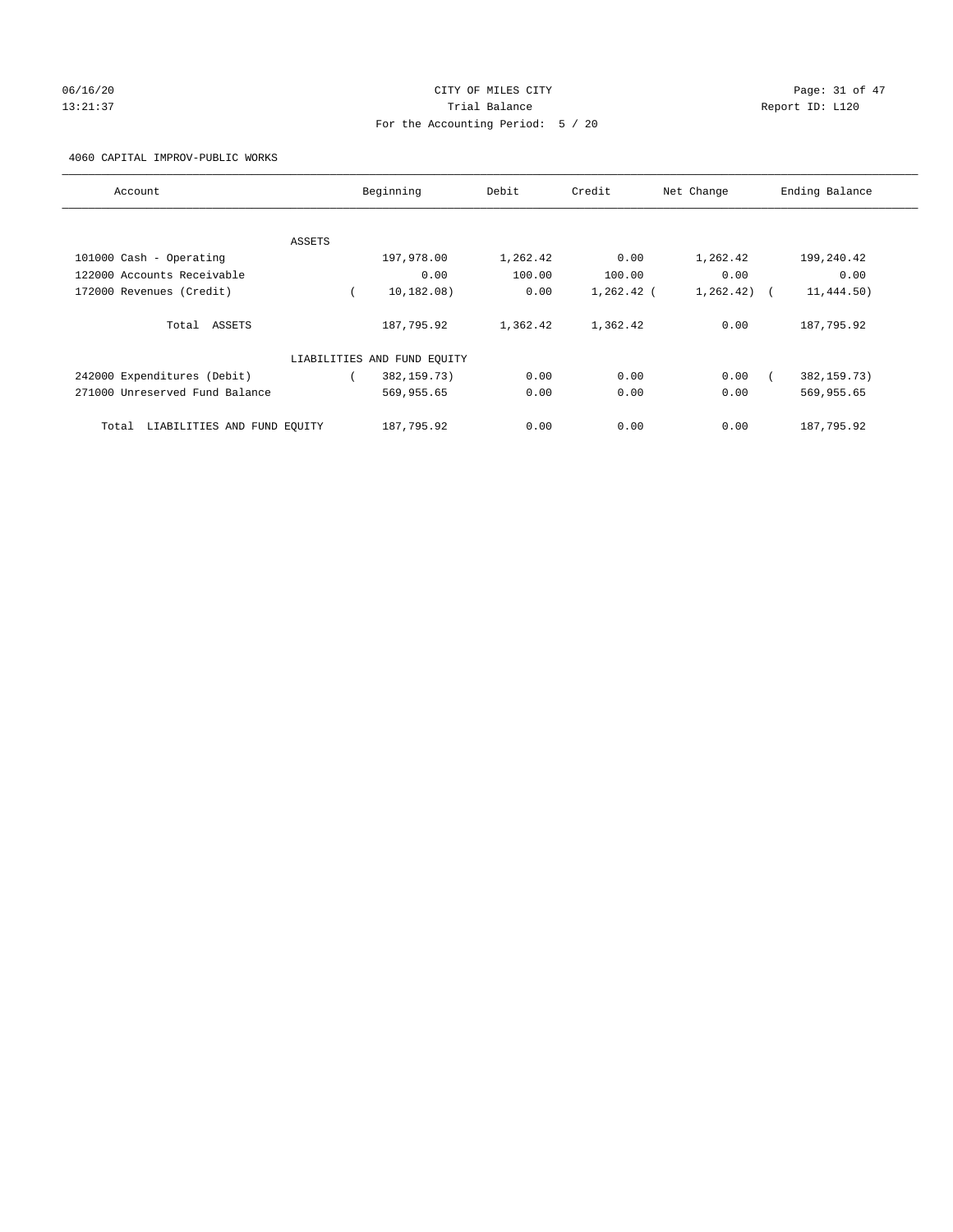## 06/16/20 Page: 32 of 47 13:21:37 Trial Balance Report ID: L120 For the Accounting Period: 5 / 20

#### 5210 WATER UTILITY

| Account                                                   | Beginning                   | Debit       | Credit         | Net Change  | Ending Balance              |
|-----------------------------------------------------------|-----------------------------|-------------|----------------|-------------|-----------------------------|
| ASSETS                                                    |                             |             |                |             |                             |
| 101000 Cash - Operating                                   | 2,673,174.31                | 164,767.32  | 289,453.11 (   | 124,685.79) | 2,548,488.52                |
| 101010 Deposit Cash                                       | 98,950.00                   | 1,750.00    | 1,100.00       | 650.00      | 99,600.00                   |
| 102240 Cash - Replacement & Depreciation                  | 1,489,589.35                | 0.00        | 0.00           | 0.00        | 1,489,589.35                |
| 102250 Cash - System Devlopment Fees                      | 313,634.92                  | 600.00      | 0.00           | 600.00      | 314,234.92                  |
| 102270 Cash - Curb Stop Replacement Fee                   | 383,903.37                  | 3,399.48    | 619.84         | 2,779.64    | 386,683.01                  |
| 102312 RevBnd/CurYearDebt-DNRC/CarbonTank                 | 44, 379.45                  | 11,534.27   | 0.00           | 11,534.27   | 55, 913. 72                 |
| 102313 RevBnd/CurYearDebt-DNRC/NE WtrLine                 | 47,604.75                   | 11,725.10   | 0.00           | 11,725.10   | 59, 329.85                  |
| 102315 RevBnd/CurYearDebt-ARRA/NE Water Li                | 5,586.05                    | 1,525.73    | 0.00           | 1,525.73    | 7,111.78                    |
| 102322 RevBnd/Reserve-DNRC/CarbonTank                     | 153,009.00                  | 0.00        | 0.00           | 0.00        | 153,009.00                  |
| 102323 RevBnd/Reserve-DNRC/NE WtrLine                     | 128,653.00                  | 0.00        | 0.00           | 0.00        | 128,653.00                  |
| 102325 RevBnd/Reserve-ARRA B-NE Waterline                 | 18,245.00                   | 0.00        | 0.00           | 0.00        | 18,245.00                   |
| 103000 Petty Cash                                         | 330.00                      | 0.00        | 0.00           | 0.00        | 330.00                      |
| 122000 Accounts Receivable                                | 165,389.28                  | 156, 349.17 | 139,448.75     | 16,900.42   | 182,289.70                  |
| 122020 Accounts Receivable-\$2.00 State Ass               | 190.49                      | 0.00        | $74.02$ (      | 74.02)      | 116.47                      |
| 162000 Deferred outflows-GASB68                           | 126,684.00                  | 0.00        | 0.00           | 0.00        | 126,684.00                  |
| 172000 Revenues (Credit)                                  | (1, 775, 929.39)            | 60.96       | 179, 355. 42 ( | 179,294.46) | 1,955,223.85)               |
| 181000 Land                                               | 41,844.00                   | 0.00        | 0.00           | 0.00        | 41,844.00                   |
| 182000 Buildings                                          | 22,997.00                   | 0.00        | 0.00           | 0.00        | 22,997.00                   |
| 182100 Allowance for Depr - Buildings (Cre(               | 22,997.00)                  | 0.00        | 0.00           | 0.00        | 22,997.00)                  |
| 186000 Machinery and Equipment                            | 510,641.42                  | 0.00        | 0.00           | 0.00        | 510,641.42                  |
| 186100 Allowance for Depr - Machinery & Eq(               | 300,684.00)                 | 0.00        | 0.00           | 0.00        | 300,684.00)                 |
| 188000 Const. Work in Progress-NE Wtr Line                | 10,738.76                   | 0.00        | 0.00           | 0.00        | 10,738.76                   |
| 189100 Source of Supply                                   | 3,542,842.49                | 0.00        | 0.00           | 0.00        | 3,542,842.49                |
| 189110 Allowance for Depreciation - Source(               | 775,265.00)                 | 0.00        | 0.00           | 0.00        | $\left($<br>775,265.00)     |
| 189300 Treatment Plant                                    | 3,740,287.07                | 0.00        | 0.00           | 0.00        | 3,740,287.07                |
| 189310 Allowance for Depr - Treatment Plan(               | 2,068,019.00)               | 0.00        | 0.00           | 0.00        | 2,068,019.00)<br>$\sqrt{2}$ |
| 189400 Transmission & Distribution                        | 14, 260, 517.26             | 0.00        | 0.00           | 0.00        | 14, 260, 517. 26            |
| 189410 Allowance for Depr - Trans & Distri( 4,481,092.00) |                             | 0.00        | 0.00           | 0.00        | 4,481,092.00)               |
| Total ASSETS                                              | 18, 355, 204.58             | 351,712.03  | 610,051.14 (   | 258,339.11) | 18,096,865.47               |
|                                                           | LIABILITIES AND FUND EQUITY |             |                |             |                             |
| 202000 Accounts Payable                                   | 2,629.67                    | 199,988.72  | 199,988.72     | 0.00        | 2,629.67                    |
| 214000 Deposits Payable                                   | 98,950.00                   | 1,100.00    | 1,750.00       | 650.00      | 99,600.00                   |
| 214010 Refunds Payable<br>$\left($                        | 421.84)                     | 333.24      | 175.04 (       | 158.20)     | 580.04)                     |
| 223899 Deferred inflows-GASB 68                           | 88,185.00                   | 0.00        | 0.00           | 0.00        | 88,185.00                   |
| 231000 BONDS PAYABLE                                      | 4,150,000.00                | 0.00        | 0.00           | 0.00        | 4,150,000.00                |
| 237000 Net Pension liability-GASB 68                      | 556,229.00                  | 0.00        | 0.00           | 0.00        | 556,229.00                  |
| 238000 Other Post Employment Benefits                     | 117,406.00                  | 0.00        | 0.00           | 0.00        | 117,406.00                  |
| 239000 Compensated Absences Payable                       | 89,758.00                   | 0.00        | 0.00           | 0.00        | 89,758.00                   |
| 242000 Expenditures (Debit)                               | 2, 255, 709.88)             | 258,830.91  | 0.00(          | 258,830.91) | 2,514,540.79)               |
| 250300 Reserve Revenue Bond - Current Debt                | 323, 303.85                 | 0.00        | 0.00           | 0.00        | 323, 303.85                 |
| 250500 Reserve - System Dev Fees                          | 171,098.25                  | 0.00        | 0.00           | 0.00        | 171,098.25                  |
| 250600 Reserve for Replacement & Depreciat                | 1,351,889.30                | 0.00        | 0.00           | 0.00        | 1,351,889.30                |
| 271000 Unreserved Fund Balance                            | 518,467.93)                 | 0.00        | 0.00           | 0.00        | 518,467.93)                 |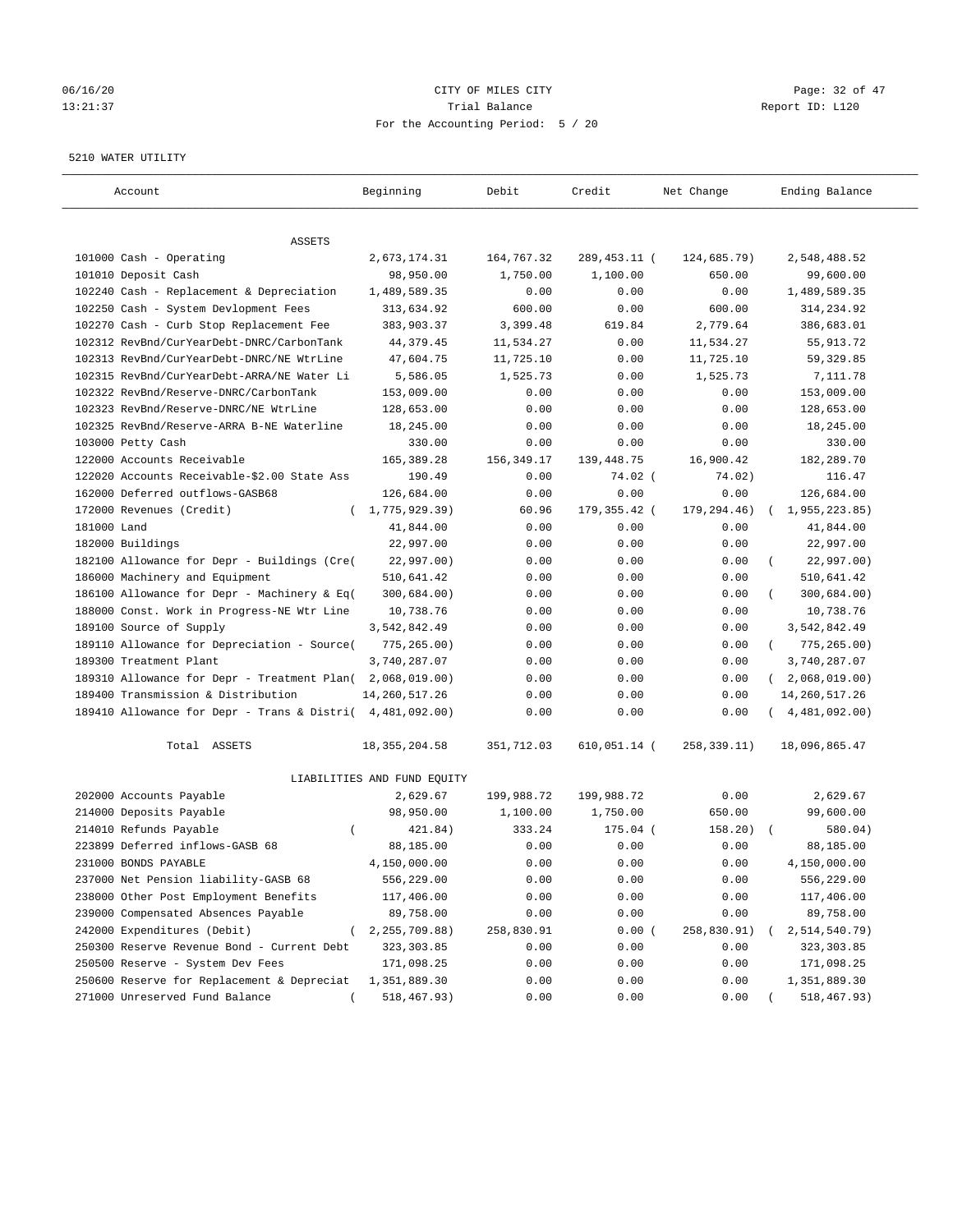# 06/16/20 Page: 33 of 47 13:21:37 Trial Balance Trial Balance Report ID: L120 For the Accounting Period: 5 / 20

# 5210 WATER UTILITY

| Account                              | Beginning       | Debit      | Credit       | Net Change  | Ending Balance |
|--------------------------------------|-----------------|------------|--------------|-------------|----------------|
| 272000 Unreserved Retained Earnings  | 14,180,355.16   | 0.00       | 0.00         | 0.00        | 14,180,355.16  |
| LIABILITIES AND FUND EQUITY<br>Total | 18, 355, 204.58 | 460,252.87 | 201,913.76 ( | 258,339.11) | 18,096,865.47  |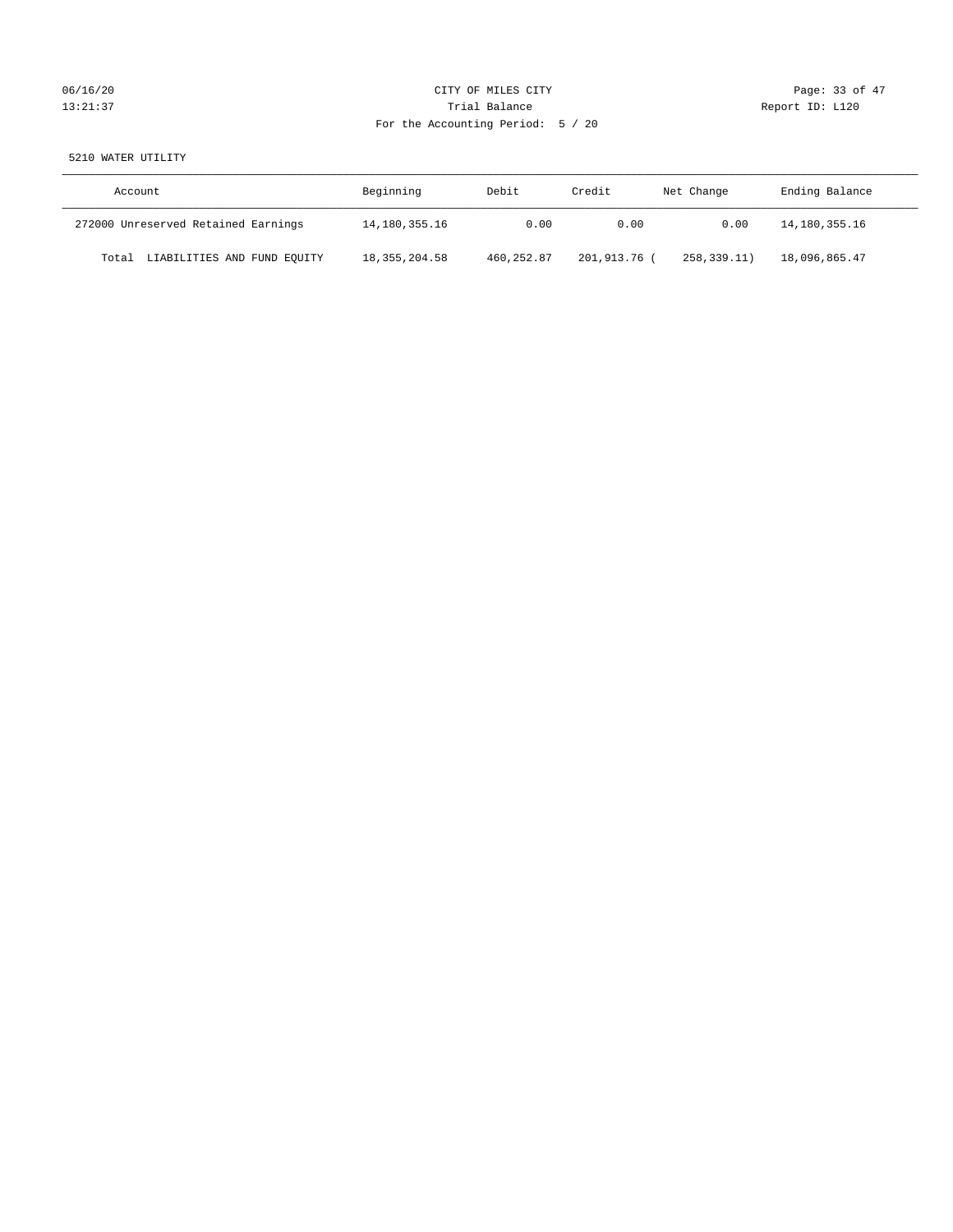# 06/16/20 Page: 34 of 47 13:21:37 Trial Balance Report ID: L120 For the Accounting Period: 5 / 20

#### 5310 SEWER UTILITY

| Account                                                   | Beginning                   | Debit      | Credit       | Net Change  | Ending Balance   |
|-----------------------------------------------------------|-----------------------------|------------|--------------|-------------|------------------|
| ASSETS                                                    |                             |            |              |             |                  |
| 101000 Cash - Operating                                   | 2,697,821.24                | 177,901.53 | 107, 211.42  | 70,690.11   | 2,768,511.35     |
| 102240 Cash - Replacement & Depreciation                  | 195,098.39                  | 0.00       | 0.00         | 0.00        | 195,098.39       |
| 102250 Cash - System Devlopment Fees                      | 149,640.91                  | 240.00     | 0.00         | 240.00      | 149,880.91       |
| 102279 WWtr Treatment Plant-Phase II Const(               | 76, 205.70)                 | 0.00       | 0.00         | 0.00        | 76, 205.70)      |
| 102280 WWtr Treatment Plant-Phase I Constr                | 738,063.46                  | 0.00       | 0.00         | 0.00        | 738,063.46       |
| 102316 RevBnd/CurYearDebt-Phase 1 Haynes L                | 33,875.00                   | 8,407.50   | 0.00         | 8,407.50    | 42,282.50        |
| 102317 RevBnd/CurYearDebt-WWTP Phase II<br>$\left($       | 27, 385.16)                 | 424,879.79 | 0.00         | 424,879.79  | 397, 494.63      |
| 102390 REV BOND/RESERVE-Sewer Phase 1                     | 101,735.00                  | 0.00       | 0.00         | 0.00        | 101,735.00       |
| 102396 REV BOND/RESERVE-SEWER PHASE II                    | 201,275.00                  | 0.00       | 0.00         | 0.00        | 201,275.00       |
| 122000 Accounts Receivable                                | 198,723.40                  | 171,165.83 | 160,218.96   | 10,946.87   | 209,670.27       |
| 162000 Deferred outflows-GASB68                           | 102,330.00                  | 0.00       | 0.00         | 0.00        | 102,330.00       |
| 172000 Revenues (Credit)                                  | (1, 718, 408.58)            | 27.61      | 596,925.76 ( | 596,898.15) | 2, 315, 306. 73) |
| 181000 Land                                               | 2.00                        | 0.00       | 0.00         | 0.00        | 2.00             |
| 186000 Machinery and Equipment                            | 800,566.77                  | 0.00       | 0.00         | 0.00        | 800,566.77       |
| 186100 Allowance for Depr - Machinery & Eq(               | 499,312.00)                 | 0.00       | 0.00         | 0.00        | 499, 312.00)     |
| 188000 Const. Work in Progress-NE Wtr Line(               | 1.60)                       | 0.00       | 0.00         | 0.00        | 1.60)            |
| 189300 Treatment Plant                                    | 11,492,692.56               | 0.00       | 0.00         | 0.00        | 11,492,692.56    |
| 189310 Allowance for Depr - Treatment Plan( 1,698,846.00) |                             | 0.00       | 0.00         | 0.00        | (1,698,846.00)   |
| 189400 Transmission & Distribution                        | 4,029,119.40                | 0.00       | 0.00         | 0.00        | 4,029,119.40     |
| 189410 Allowance for Depr - Trans & Distri( 1,695,972.00) |                             | 0.00       | 0.00         | 0.00        | (1,695,972.00)   |
| Total ASSETS                                              | 15,024,812.09               | 782,622.26 | 864,356.14 ( | 81,733.88)  | 14,943,078.21    |
|                                                           | LIABILITIES AND FUND EQUITY |            |              |             |                  |
| 202000 Accounts Payable                                   | 2,629.67                    | 34,013.75  | 34,013.75    | 0.00        | 2,629.67         |
| 214010 Refunds Payable<br>$\overline{(\ }$                | 46.84)                      | 0.00       | 0.00         | 0.00        | 46.84)           |
| 223899 Deferred inflows-GASB 68                           | 71,232.00                   | 0.00       | 0.00         | 0.00        | 71,232.00        |
| 231300 Bonds Pay 1979 Issue                               | 1,080,000.00                | 0.00       | 0.00         | 0.00        | 1,080,000.00     |
| 231301 WWTP #2 Bonds Pay                                  | 5,046,645.00                | 0.00       | 0.00         | 0.00        | 5,046,645.00     |
| 237000 Net Pension liability-GASB 68                      | 449,298.00                  | 0.00       | 0.00         | 0.00        | 449,298.00       |
| 238000 Other Post Employment Benefits                     | 88,054.00                   | 0.00       | 0.00         | 0.00        | 88,054.00        |
| 239000 Compensated Absences Payable                       | 69,016.00                   | 0.00       | 0.00         | 0.00        | 69,016.00        |
| 242000 Expenditures (Debit)<br>$\left($                   | 1,806,042.34)               | 83, 220.63 | $1,486.75$ ( | 81,733.88)  | 1,887,776.22)    |
| 250500 Reserve - System Dev Fees                          | 82,925.91                   | 0.00       | 0.00         | 0.00        | 82,925.91        |
| 250600 Reserve for Replacement & Depreciat                | 1,666,491.83                | 0.00       | 0.00         | 0.00        | 1,666,491.83     |
| 271000 Unreserved Fund Balance                            | 394,844.93)                 | 0.00       | 0.00         | 0.00        | 394,844.93)      |
| 272000 Unreserved Retained Earnings                       | 8,669,453.79                | 0.00       | 0.00         | 0.00        | 8,669,453.79     |
| Total LIABILITIES AND FUND EOUITY                         | 15,024,812.09               | 117,234.38 | 35,500.50 (  | 81,733.88)  | 14,943,078.21    |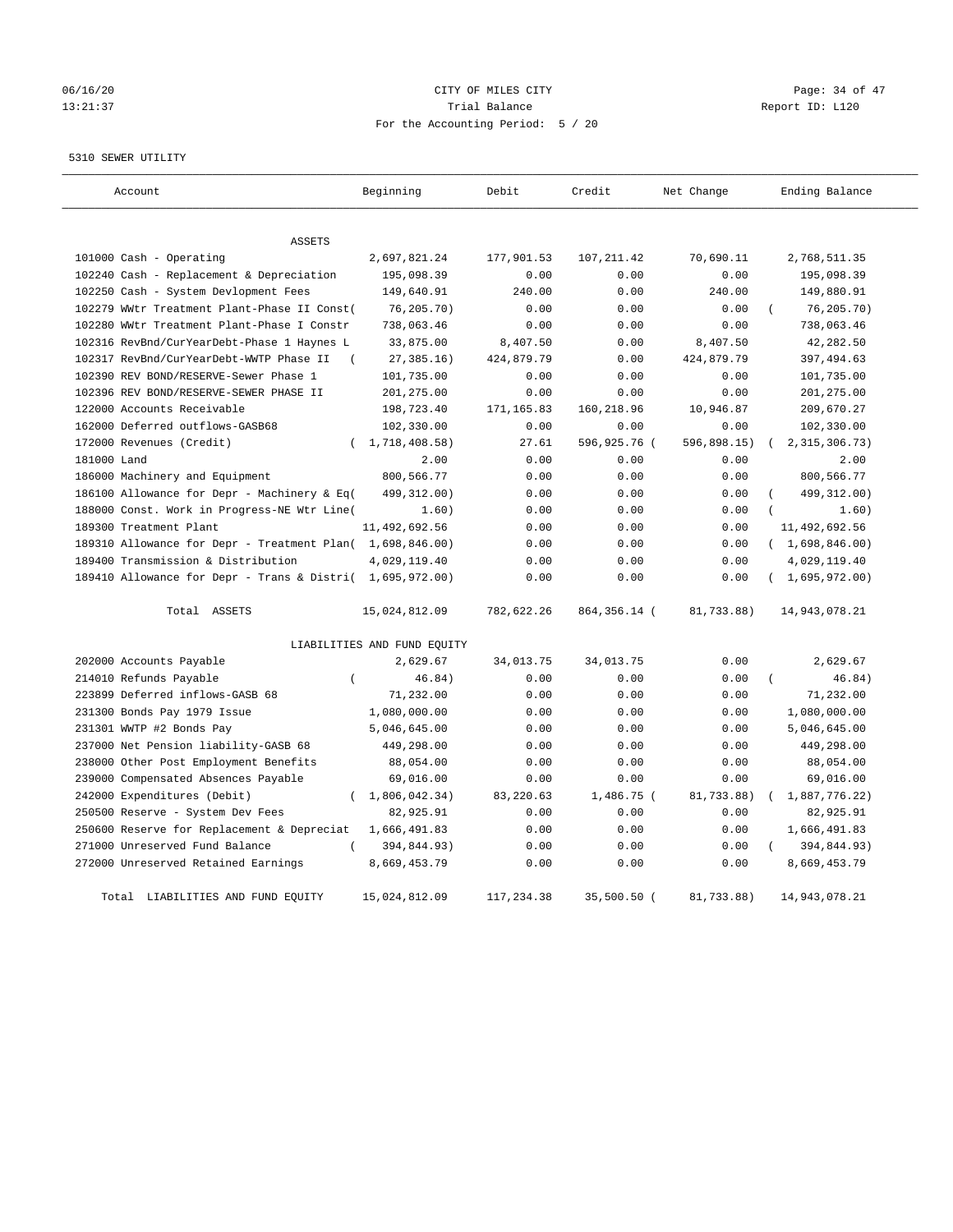# 06/16/20 Page: 35 of 47 13:21:37 Trial Balance Report ID: L120 For the Accounting Period: 5 / 20

#### 5510 AMBULANCE FUND

| Account                                     | Beginning                   | Debit       | Credit       | Net Change   | Ending Balance |
|---------------------------------------------|-----------------------------|-------------|--------------|--------------|----------------|
| ASSETS                                      |                             |             |              |              |                |
| 101000 Cash - Operating                     | $\left($<br>100, 259.00)    | 55, 423.70  | 71,231.93 (  | 15,808.23)   | 116,067.23)    |
| 113213 Tax Receivables Real-2013            | 0.46                        | 0.00        | 0.00         | 0.00         | 0.46           |
| 113214 Taxes Receivable- Real 2014          | 0.97                        | 0.00        | 0.00         | 0.00         | 0.97           |
| 113215 Tax Receivables Real-2015            | 1.62                        | 0.00        | 0.00         | 0.00         | 1.62           |
| 113216 Tax Receivables real-2016            | 7.07                        | 0.00        | 0.00         | 0.00         | 7.07           |
| 113217 Tax receivables real-2017            | 16.72                       | 0.00        | 0.50(        | 0.50)        | 16.22          |
| 113218 Tax Receivables real-2018            | 51.19                       | 0.00        | $2.45$ (     | 2.45)        | 48.74          |
| 113219 Tax receivables Real-2019            | 5,359.87)<br>$\left($       | 0.00        | 3,150.70(    | 3, 150.70)   | 8,510.57)      |
| 115216 Tax receivable personal-2016         | 0.02                        | 0.00        | 0.00         | 0.00         | 0.02           |
| 115217 Tax receivable personal-2017         | 0.17                        | 0.00        | 0.00         | 0.00         | 0.17           |
| 115218 Tax Receivable Personal-2018         | 0.23                        | 0.00        | 0.00         | 0.00         | 0.23           |
| 115219 Tax Receivable Personal-2019         | 4.39                        | 0.00        | $0.11$ (     | 0.11)        | 4.28           |
| 115220 Tax Receivable Personal-2020         | 0.70)<br>$\overline{(\ }$   | 0.00        | $21.25$ (    | 21.25)       | 21.95)         |
| 122000 Accounts Receivable                  | 381,480.53                  | 128,704.88  | 86,634.69    | 42,070.19    | 423,550.72     |
| 122100 Acct Receivable                      | 249, 257.86)<br>$\left($    | 0.00        | 0.00         | 0.00         | 249, 257.86)   |
| 162000 Deferred outflows-GASB68             | 72,385.00                   | 0.00        | 0.00         | 0.00         | 72,385.00      |
| 172000 Revenues (Credit)                    | (1, 178, 369.14)            | 0.00        | 131,350.06 ( | 131,350.06)  | 1,309,719.20)  |
| 186000 Machinery and Equipment              | 818, 326.11                 | 0.00        | 0.00         | 0.00         | 818, 326.11    |
| 186100 Allowance for Depr - Machinery & Eq( | 324,841.00)                 | 0.00        | 0.00         | 0.00         | 324,841.00)    |
| Total ASSETS                                | 585,813.09)<br>$\left($     | 184, 128.58 | 292,391.69 ( | 108, 263.11) | 694,076.20)    |
|                                             | LIABILITIES AND FUND EQUITY |             |              |              |                |
| 202000 Accounts Payable                     | 0.00                        | 27,432.60   | 27,432.60    | 0.00         | 0.00           |
| 223100 Deferred Revenue - Real Prop Taxes ( | 5,465.72)                   | 3,153.65    | 0.00(        | 3, 153.65)   | 8,619.37)      |
| 223200 Deferred Revenue - Pers Prop Taxes ( | 20.72)                      | 21.36       | 0.00(        | 21.36)       | 42.08)         |
| 223899 Deferred inflows-GASB 68             | 2,970.00                    | 0.00        | 0.00         | 0.00         | 2,970.00       |
| 235000 CONTRACTS/NOTES/LOANS PAYABLE        | 0.01)<br>$\left($           | 0.00        | 0.00         | 0.00         | 0.01)          |
| 237000 Net Pension liability-GASB 68        | 168,371.00                  | 0.00        | 0.00         | 0.00         | 168,371.00     |
| 238000 Other Post Employment Benefits       | 58,703.00                   | 0.00        | 0.00         | 0.00         | 58,703.00      |
| 239000 Compensated Absences Payable         | 44,300.00                   | 0.00        | 0.00         | 0.00         | 44,300.00      |
| 242000 Expenditures (Debit)                 | 1,101,189.66)<br>$\left($   | 105,822.13  | 734.03 (     | 105,088.10)  | 1,206,277.76)  |
| 271000 Unreserved Fund Balance              | 139,528.00)                 | 0.00        | 0.00         | 0.00         | 139,528.00)    |
| 272000 Unreserved Retained Earnings         | 386,047.02                  | 0.00        | 0.00         | 0.00         | 386,047.02     |
| LIABILITIES AND FUND EQUITY<br>Total        | 585,813.09)                 | 136, 429.74 | 28,166.63 (  | 108, 263.11) | 694,076.20)    |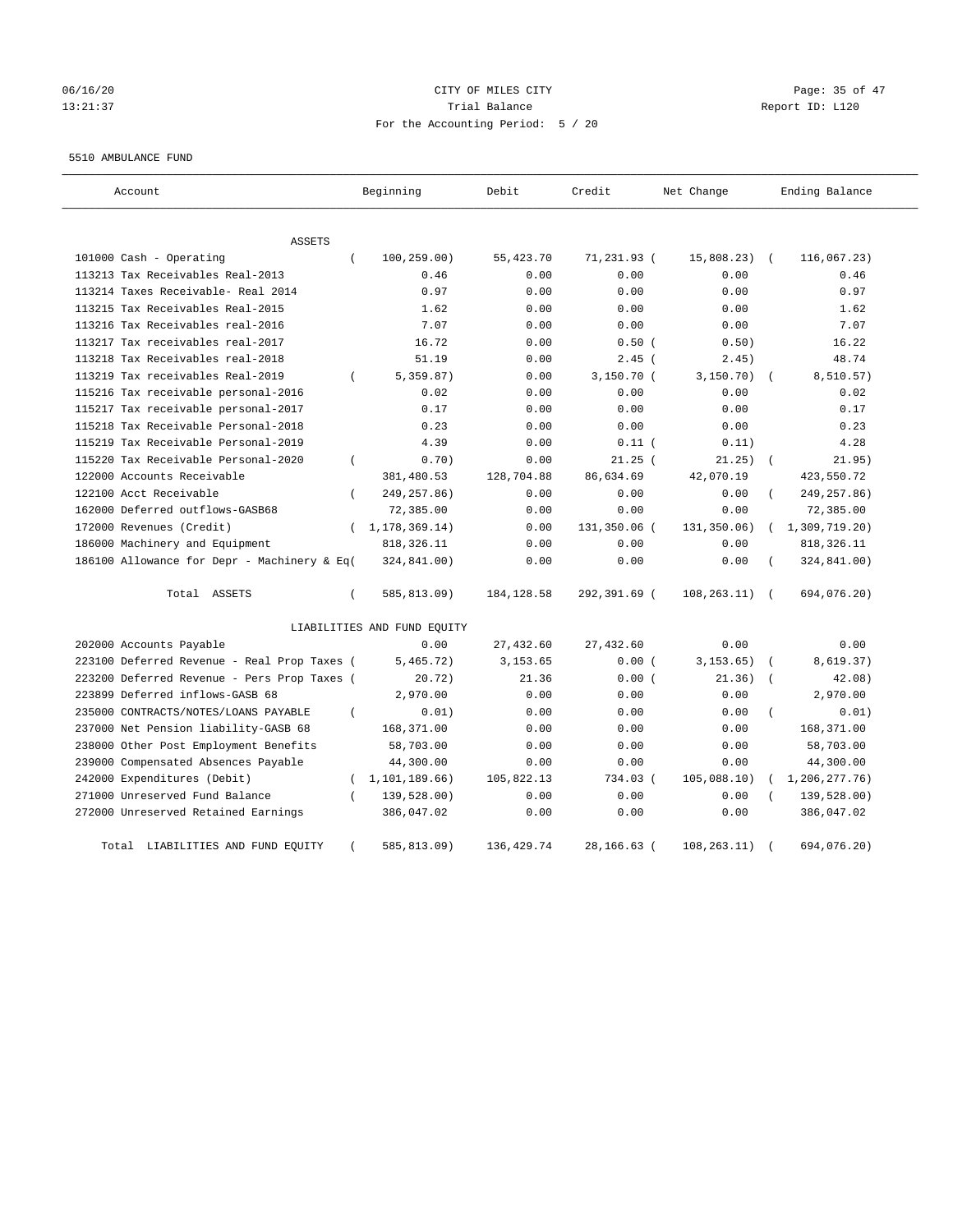## 06/16/20 Page: 36 of 47 13:21:37 Trial Balance Report ID: L120 For the Accounting Period: 5 / 20

### 5610 AIRPORT OPERATING

| Account                                             | Beginning                   | Debit      | Credit       | Net Change | Ending Balance            |
|-----------------------------------------------------|-----------------------------|------------|--------------|------------|---------------------------|
| ASSETS                                              |                             |            |              |            |                           |
| 101000 Cash - Operating                             | 86,883.96                   | 58, 115.71 | 54,522.96    | 3,592.75   | 90,476.71                 |
| 102117 Airport Improvement                          | 71, 214.17                  | 0.00       | 0.00         | 0.00       | 71,214.17                 |
| 102230 Cash - Surplus/Credit Card Acct              | 98.95                       | 9,903.74   | 9,902.69     | 1.05       | 100.00                    |
| 103000 Petty Cash                                   | 100.00                      | 0.00       | 0.00         | 0.00       | 100.00                    |
| 113213 Tax Receivables Real-2013                    | 0.65                        | 0.00       | 0.00         | 0.00       | 0.65                      |
| 113214 Taxes Receivable- Real 2014                  | 1.48                        | 0.00       | 0.00         | 0.00       | 1.48                      |
| 113215 Tax Receivables Real-2015                    | 2.46                        | 0.00       | 0.00         | 0.00       | 2.46                      |
| 113216 Tax Receivables real-2016                    | 10.58                       | 0.00       | 0.00         | 0.00       | 10.58                     |
| 113217 Tax receivables real-2017                    | 25.04                       | 0.00       | $0.76$ (     | 0.76)      | 24.28                     |
| 113218 Tax Receivables real-2018                    | 77.71                       | 0.00       | $3.68$ (     | 3.68)      | 74.03                     |
| 113219 Tax receivables Real-2019<br>$\left($        | 8,040.39)                   | 0.00       | 4,726.40 (   | 4,726.40)  | 12,766.79)                |
| 115216 Tax receivable personal-2016                 | 0.06                        | 0.00       | 0.00         | 0.00       | 0.06                      |
| 115217 Tax receivable personal-2017                 | 0.28                        | 0.00       | 0.00         | 0.00       | 0.28                      |
| 115218 Tax Receivable Personal-2018                 | 0.35                        | 0.00       | 0.00         | 0.00       | 0.35                      |
| 115219 Tax Receivable Personal-2019                 | 6.57                        | 0.00       | $0.16$ (     | 0.16)      | 6.41                      |
| 115220 Tax Receivable Personal-2020<br>$\left($     | 1.04)                       | 0.00       | $31.90$ (    | 31.90)     | 32.94)                    |
| 141000 Prepaid Expense                              | 4,875.00                    | 0.00       | 0.00         | 0.00       | 4,875.00                  |
| 162000 Deferred outflows-GASB68                     | 26,811.00                   | 0.00       | 0.00         | 0.00       | 26,811.00                 |
| 172000 Revenues (Credit)                            | 585, 122.91)                | 1,915.00   | 58,521.18 (  | 56,606.18) | 641,729.09)               |
| 181000 Land                                         | 19,983.00                   | 0.00       | 0.00         | 0.00       | 19,983.00                 |
| 182000 Buildings                                    | 677,537.00                  | 0.00       | 0.00         | 0.00       | 677,537.00                |
| 182100 Allowance for Depr - Buildings (Cre(         | 389,758.00)                 | 0.00       | 0.00         | 0.00       | 389,758.00)               |
| 184000 Improvements Other Than Buildings            | 13,017,833.11               | 0.00       | 0.00         | 0.00       | 13,017,833.11             |
| 184100 Allowance for Depr - Imp Other Than(         | 3,401,665.00)               | 0.00       | 0.00         | 0.00       | 3,401,665.00)<br>$\left($ |
| 186000 Machinery and Equipment                      | 1,001,946.58                | 0.00       | 0.00         | 0.00       | 1,001,946.58              |
| 186100 Allowance for Depr - Machinery & Eq(         | 510, 395.00)                | 0.00       | 0.00         | 0.00       | 510, 395.00)              |
| 188000 Const. Work in Progress-NE Wtr Line          | 75,246.00                   | 0.00       | 0.00         | 0.00       | 75,246.00                 |
| Total ASSETS                                        | 10,087,671.61               | 69,934.45  | 127,709.73 ( | 57,775.28) | 10,029,896.33             |
|                                                     | LIABILITIES AND FUND EQUITY |            |              |            |                           |
| 202000 Accounts Payable                             | 0.00                        | 39, 453.95 | 39, 453.95   | 0.00       | 0.00                      |
| 223100 Deferred Revenue - Real Prop Taxes (         | 8, 199.18)                  | 4,730.84   | 0.00(        | 4,730.84)  | 12,930.02)                |
| 223200 Deferred Revenue - Pers Prop Taxes (         | 31.09)                      | 32.06      | 0.00(        | 32.06)     | 63.15)                    |
| 223899 Deferred inflows-GASB 68                     | 18,663.00                   | 0.00       | 0.00         | 0.00       | 18,663.00                 |
| 235160 LTrm Pay/MT Aeronautics (2)                  | 101,718.00                  | 0.00       | 0.00         | 0.00       | 101,718.00                |
| 237000 Net Pension liability-GASB 68                | 117,719.00                  | 0.00       | 0.00         | 0.00       | 117,719.00                |
| 238000 Other Post Employment Benefits               | 19,568.00                   | 0.00       | 0.00         | 0.00       | 19,568.00                 |
| 239000 Compensated Absences Payable                 | 13,447.00                   | 0.00       | 0.00         | 0.00       | 13,447.00                 |
| 242000 Expenditures (Debit)<br>$\overline{(\cdot)}$ | 637,648.43)                 | 53,022.96  | $10.58$ (    | 53,012.38) | 690,660.81)               |
| 250600 Reserve for Replacement & Depreciat          | 18,913.67                   | 0.00       | 0.00         | 0.00       | 18,913.67                 |
| 271000 Unreserved Fund Balance<br>$\left($          | 90,992.00)                  | 0.00       | 0.00         | 0.00       | 90,992.00)                |
| 272000 Unreserved Retained Earnings                 | 10,534,513.64               | 0.00       | 0.00         | 0.00       | 10,534,513.64             |
| Total LIABILITIES AND FUND EQUITY                   | 10,087,671.61               | 97,239.81  | 39,464.53 (  | 57,775.28) | 10,029,896.33             |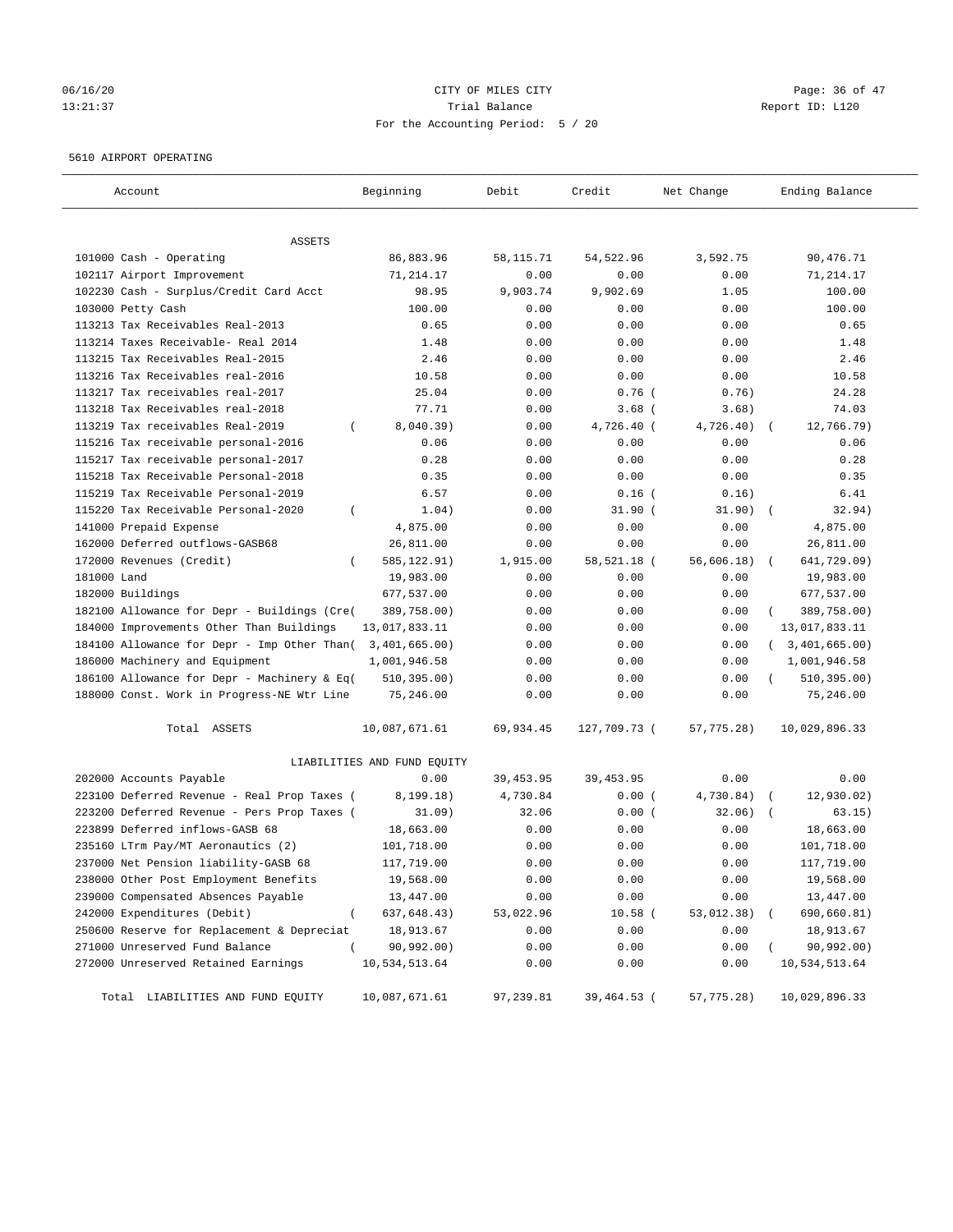## 06/16/20 Page: 37 of 47 13:21:37 Trial Balance Trial Balance Report ID: L120 For the Accounting Period: 5 / 20

#### 6040 PUBLIC WORKS

| Account                              |          | Beginning                   | Debit     | Credit       | Net Change    | Ending Balance |
|--------------------------------------|----------|-----------------------------|-----------|--------------|---------------|----------------|
|                                      |          |                             |           |              |               |                |
| ASSETS<br>101000 Cash - Operating    |          | 23,577.66                   | 20,464.79 | 19,300.18    | 1,164.61      | 24,742.27      |
|                                      |          |                             |           |              |               |                |
| 172000 Revenues (Credit)             | $\left($ | 158,673.80)                 | 0.00      | $4,000.00$ ( | $4,000.00)$ ( | 162,673.80)    |
| Total ASSETS                         |          | 135,096.14)                 | 20,464.79 | 23,300.18 (  | $2,835.39$ (  | 137,931.53)    |
|                                      |          | LIABILITIES AND FUND EQUITY |           |              |               |                |
| 202000 Accounts Payable              |          | 0.00                        | 7,027.48  | 7,027.48     | 0.00          | 0.00           |
| 239000 Compensated Absences Payable  |          | 6,997.00                    | 0.00      | 0.00         | 0.00          | 6,997.00       |
| 242000 Expenditures (Debit)          |          | 154,782.81)                 | 19,300.18 | 16,464.79 (  | $2,835.39$ )  | 157,618.20)    |
| 271000 Unreserved Fund Balance       |          | 84,045.78)                  | 0.00      | 0.00         | 0.00          | 84,045.78)     |
| 272000 Unreserved Retained Earnings  |          | 96,735.45                   | 0.00      | 0.00         | 0.00          | 96,735.45      |
| LIABILITIES AND FUND EQUITY<br>Total |          | 135,096.14)                 | 26,327.66 | 23,492.27 (  | 2,835.39      | 137,931.53)    |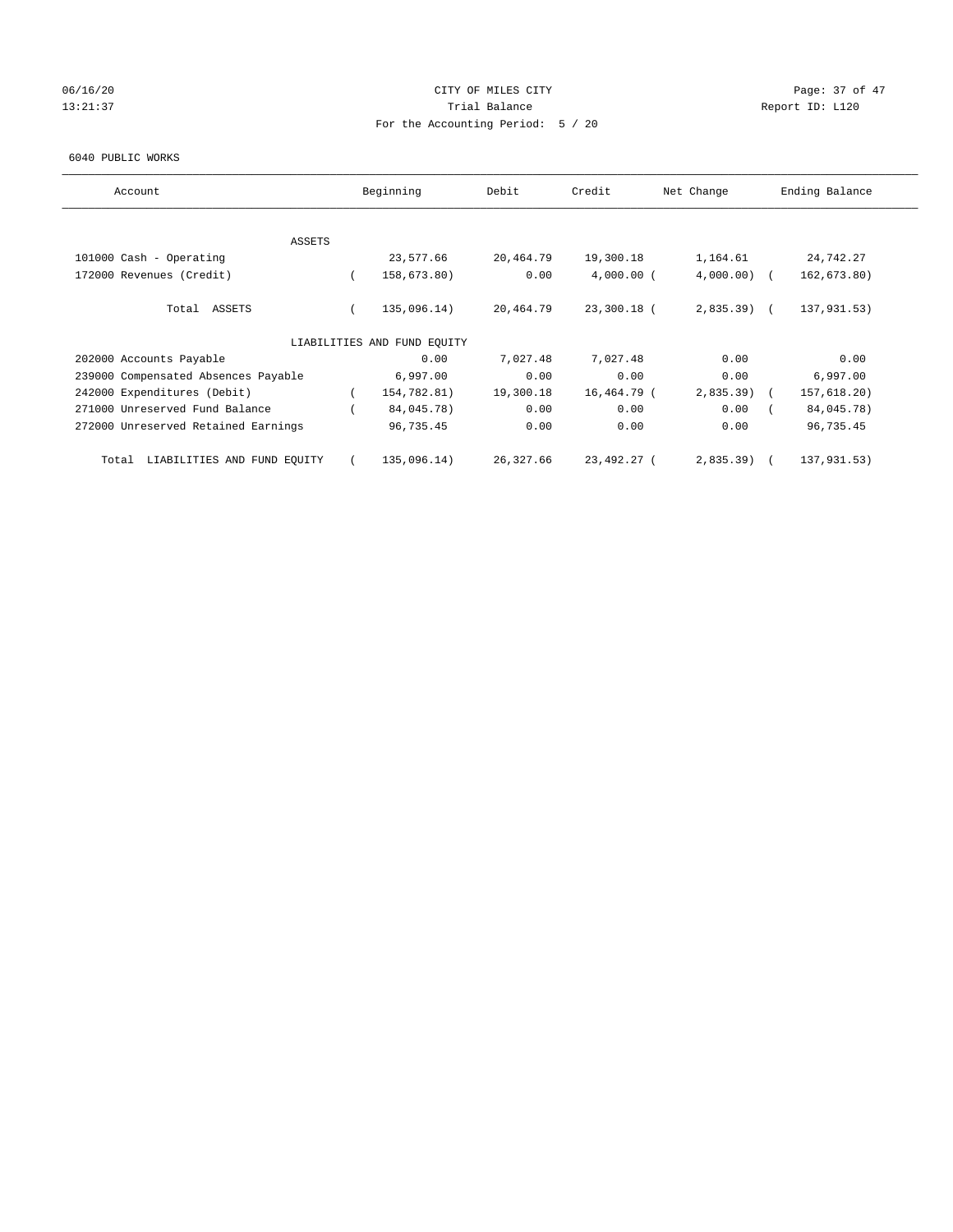## 06/16/20 Page: 38 of 47 13:21:37 Trial Balance Report ID: L120 For the Accounting Period: 5 / 20

### 7370 TBID

| Account                              | Beginning                   | Debit     | Credit    | Net Change | Ending Balance |
|--------------------------------------|-----------------------------|-----------|-----------|------------|----------------|
|                                      |                             |           |           |            |                |
|                                      | ASSETS                      |           |           |            |                |
| 101000 Cash - Operating              | 0.00                        | 6,026.00  | 6,026.00  | 0.00       | 0.00           |
|                                      |                             |           |           |            |                |
| Total ASSETS                         | 0.00                        | 6,026.00  | 6,026.00  | 0.00       | 0.00           |
|                                      | LIABILITIES AND FUND EQUITY |           |           |            |                |
|                                      |                             |           |           |            |                |
| 202000 Accounts Payable              | 0.00                        | 6,026.00  | 6,026.00  | 0.00       | 0.00           |
| 212500 Due to Others                 | 0.00                        | 6,026.00  | 6,026.00  | 0.00       | 0.00           |
| LIABILITIES AND FUND EQUITY<br>Total | 0.00                        | 12,052.00 | 12,052.00 | 0.00       | 0.00           |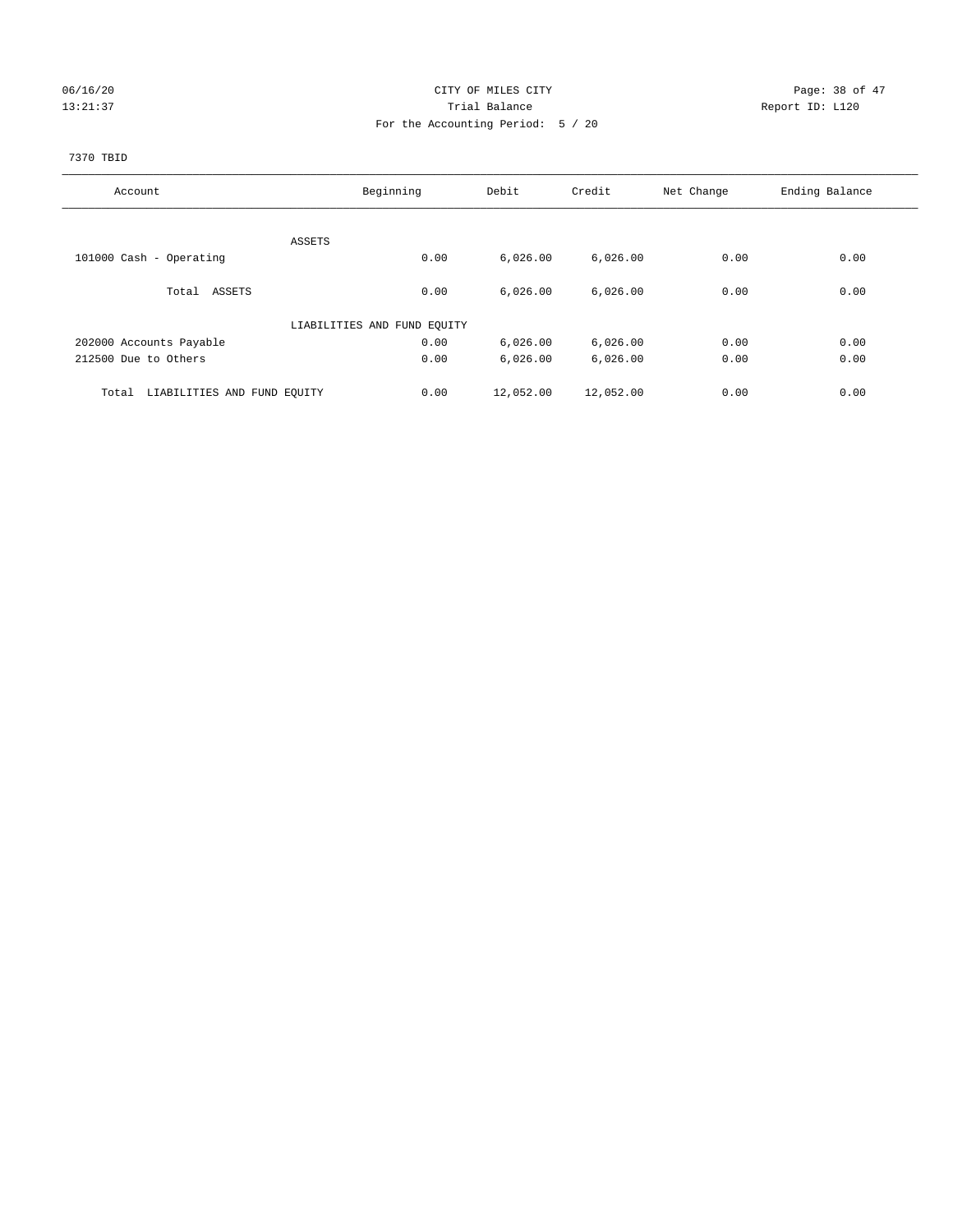# 06/16/20 Page: 39 of 47 13:21:37 Trial Balance Report ID: L120 For the Accounting Period: 5 / 20

7458 Court Technology Surcharge

| Account                                   |                             | Beginning | Debit | Credit | Net Change | Ending Balance |
|-------------------------------------------|-----------------------------|-----------|-------|--------|------------|----------------|
|                                           |                             |           |       |        |            |                |
|                                           | ASSETS                      |           |       |        |            |                |
| 101000 Cash - Operating                   |                             | 1,665.64  | 0.00  | 0.00   | 0.00       | 1,665.64       |
| ASSETS<br>Total                           |                             | 1,665.64  | 0.00  | 0.00   | 0.00       | 1,665.64       |
|                                           | LIABILITIES AND FUND EQUITY |           |       |        |            |                |
| 212000 Due to Government                  |                             | 395.00)   | 0.00  | 0.00   | 0.00       | 395.00)        |
| 212200 Due to Federal, Soc Sec & Medicare |                             | 2,060.64  | 0.00  | 0.00   | 0.00       | 2,060.64       |
| LIABILITIES AND FUND EQUITY<br>Total      |                             | 1,665.64  | 0.00  | 0.00   | 0.00       | 1,665.64       |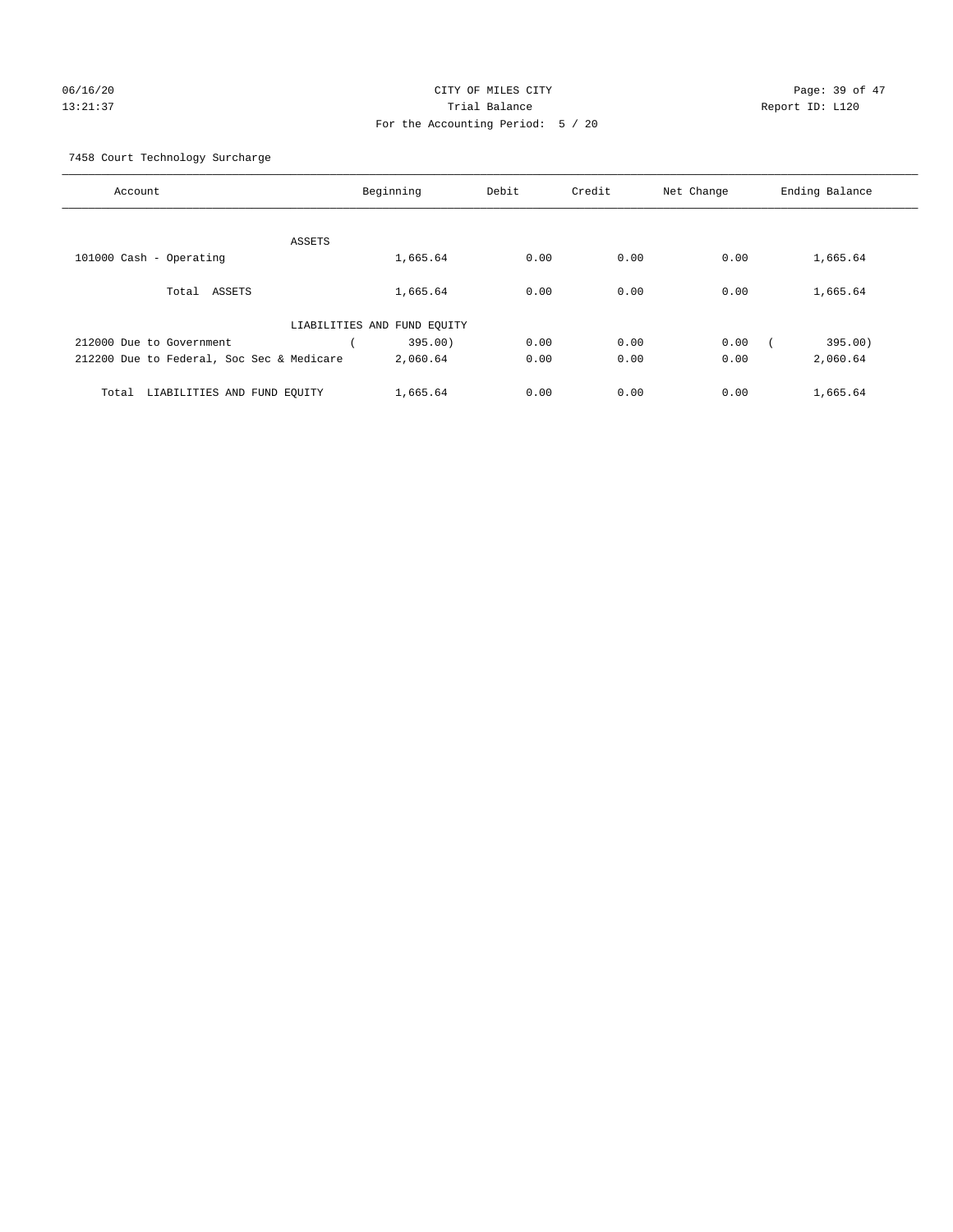# 06/16/20 Page: 40 of 47 13:21:37 Trial Balance Report ID: L120 For the Accounting Period: 5 / 20

7467 Law Enforcement Academy Surcharge

| Account                                   | Beginning                   | Debit  | Credit | Net Change | Ending Balance |
|-------------------------------------------|-----------------------------|--------|--------|------------|----------------|
| <b>ASSETS</b>                             |                             |        |        |            |                |
| 101000 Cash - Operating                   | 376.92                      | 251.00 | 0.00   | 251.00     | 627.92         |
| ASSETS<br>Total                           | 376.92                      | 251.00 | 0.00   | 251.00     | 627.92         |
|                                           | LIABILITIES AND FUND EQUITY |        |        |            |                |
| 212200 Due to Federal, Soc Sec & Medicare | 376.92                      | 0.00   | 251.00 | 251.00     | 627.92         |
| LIABILITIES AND FUND EQUITY<br>Total      | 376.92                      | 0.00   | 251.00 | 251.00     | 627.92         |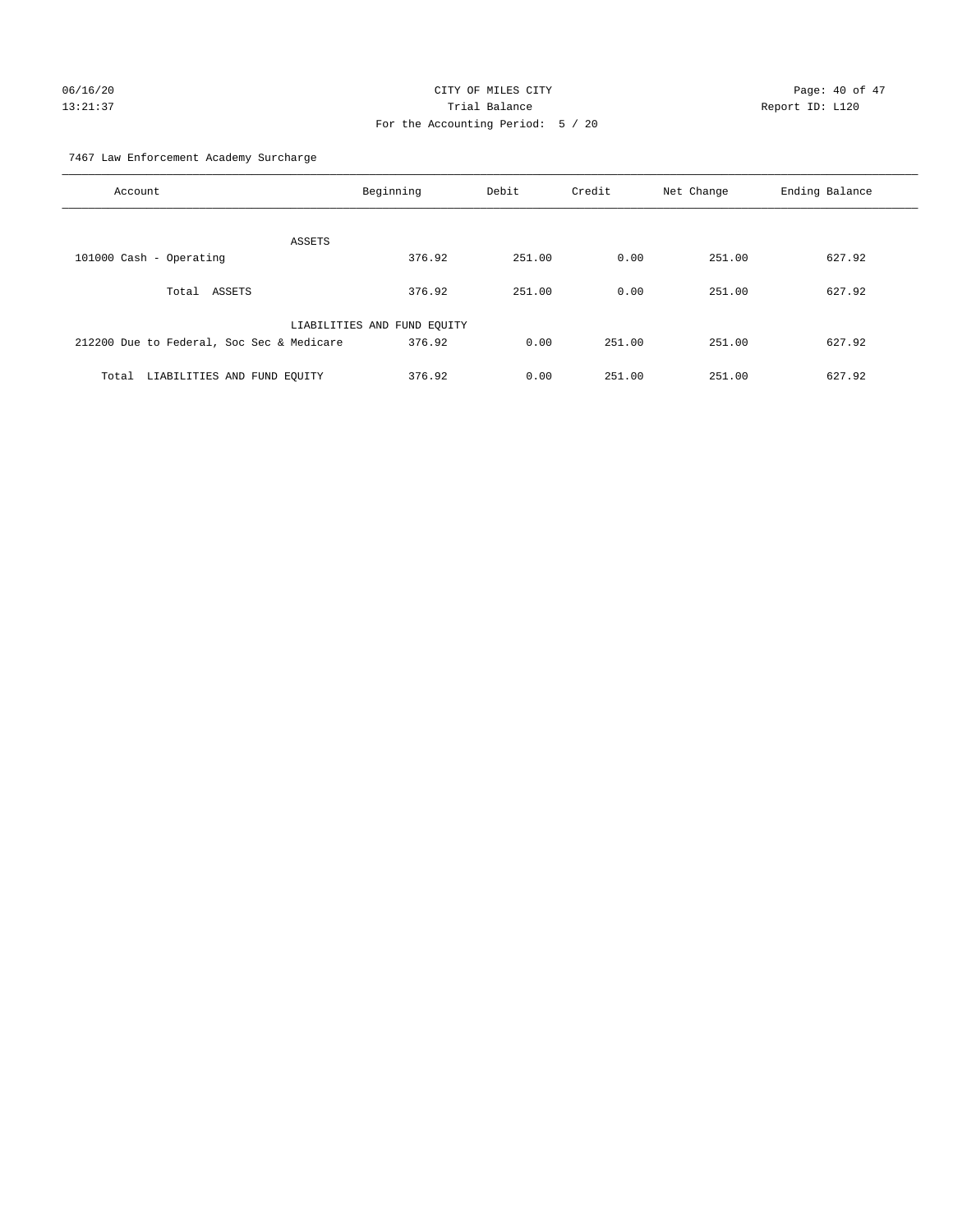7471 CIVIL LEGAL ASSIST/VICTIM DOM VIOLENCE PROG

| Account                              | Beginning                   | Debit  | Credit | Net Change | Ending Balance |
|--------------------------------------|-----------------------------|--------|--------|------------|----------------|
| ASSETS                               |                             |        |        |            |                |
| 101000 Cash - Operating              | 474.35                      | 476.00 | 0.00   | 476.00     | 950.35         |
| Total ASSETS                         | 474.35                      | 476.00 | 0.00   | 476.00     | 950.35         |
|                                      | LIABILITIES AND FUND EQUITY |        |        |            |                |
| 212500 Due to Others                 | 474.35                      | 0.00   | 476.00 | 476.00     | 950.35         |
| LIABILITIES AND FUND EOUITY<br>Total | 474.35                      | 0.00   | 476.00 | 476.00     | 950.35         |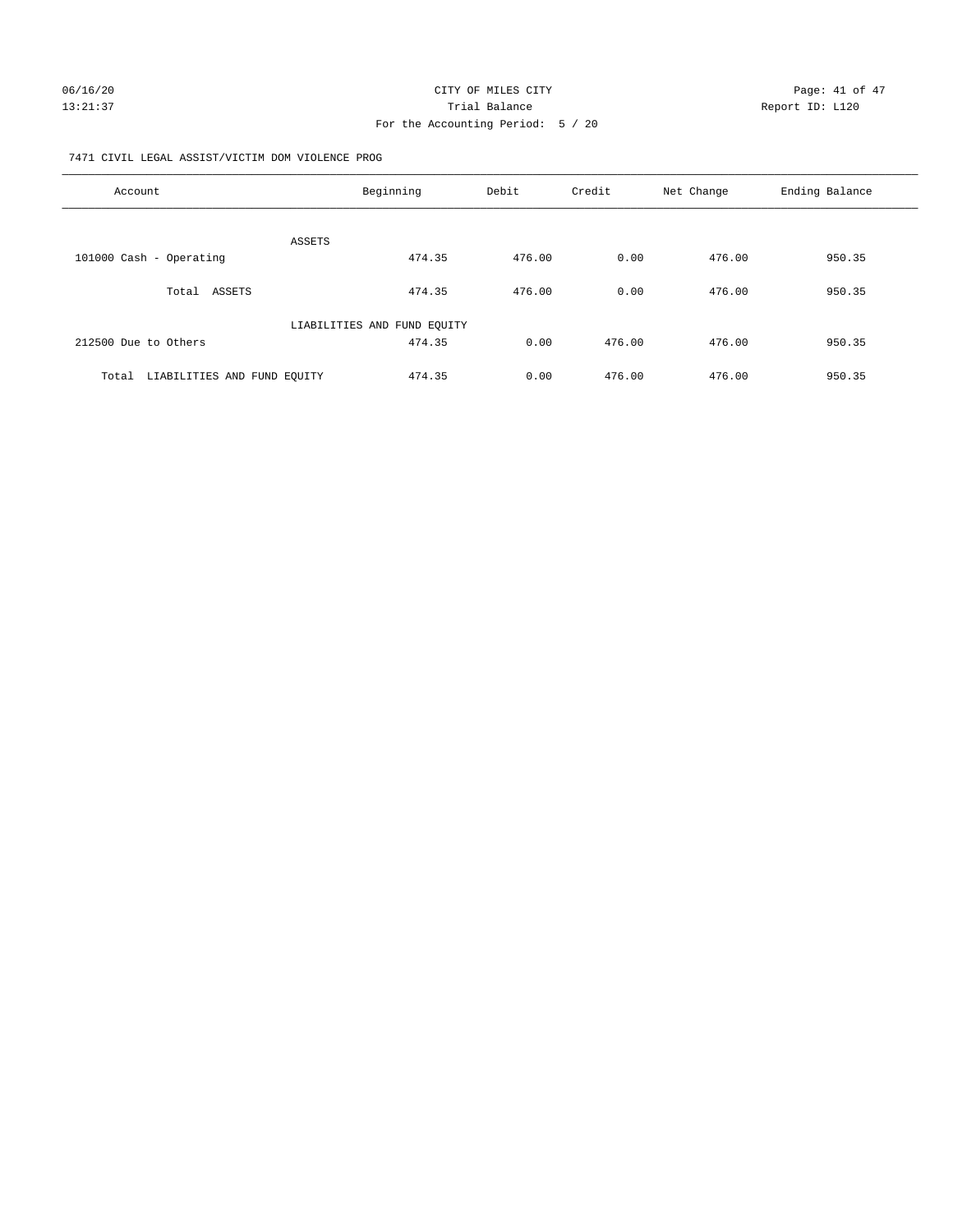## 06/16/20 Page: 42 of 47 13:21:37 Trial Balance Trial Balance Report ID: L120 For the Accounting Period: 5 / 20

#### 7910 PAYROLL FUND

| Account                                   | Beginning                   | Debit       | Credit      | Net Change | Ending Balance |  |
|-------------------------------------------|-----------------------------|-------------|-------------|------------|----------------|--|
|                                           |                             |             |             |            |                |  |
| ASSETS                                    |                             |             |             |            |                |  |
| 101000 Cash - Operating                   | 117,684.52                  | 508,850.67  | 504,056.41  | 4,794.26   | 122,478.78     |  |
| Total ASSETS                              | 117,684.52                  | 508,850.67  | 504,056.41  | 4,794.26   | 122,478.78     |  |
|                                           | LIABILITIES AND FUND EQUITY |             |             |            |                |  |
| 201000 Warrants Payable                   | 98,840.34                   | 108,680.80  | 95,930.03 ( | 12,750.77) | 86,089.57      |  |
| 212200 Due to Federal, Soc Sec & Medicare | 0.00                        | 63,437.05   | 63,437.05   | 0.00       | 0.00           |  |
| 212202 Due to State Unemployment          | 559.06                      | 0.00        | 541.93      | 541.93     | 1,100.99       |  |
| 212203 Due to Worker's Compensation       | 17,966.18                   | 0.00        | 16,997.25   | 16,997.25  | 34,963.43      |  |
| 212204 Due to State Income Tax            | 0.00                        | 15,402.97   | 15,402.97   | 0.00       | 0.00           |  |
| 212205 Due to MPORS-GABA                  | 0.00                        | 13,896.94   | 13,896.94   | 0.00       | 0.00           |  |
| 212207 Due to AFLAC, AFLAC PRETAX         | 0.00                        | 789.64      | 789.64      | 0.00       | 0.00           |  |
| 212208 Due to Health Ins, Dental, Vision  | 66.50                       | 74,403.75   | 74,409.60   | 5.85       | 72.35          |  |
| 212209 Due to PERS Retirement             | 0.00                        | 34,892.42   | 34,892.42   | 0.00       | 0.00           |  |
| 212210 Due to FURS-GABA Retirement        | 252.44                      | 17,679.21   | 17,679.21   | 0.00       | 252.44         |  |
| 212212 Due to City of Miles City          | 0.00                        | 100.00      | 100.00      | 0.00       | 0.00           |  |
| Total LIABILITIES AND FUND EQUITY         | 117,684.52                  | 329, 282.78 | 334,077.04  | 4,794.26   | 122, 478.78    |  |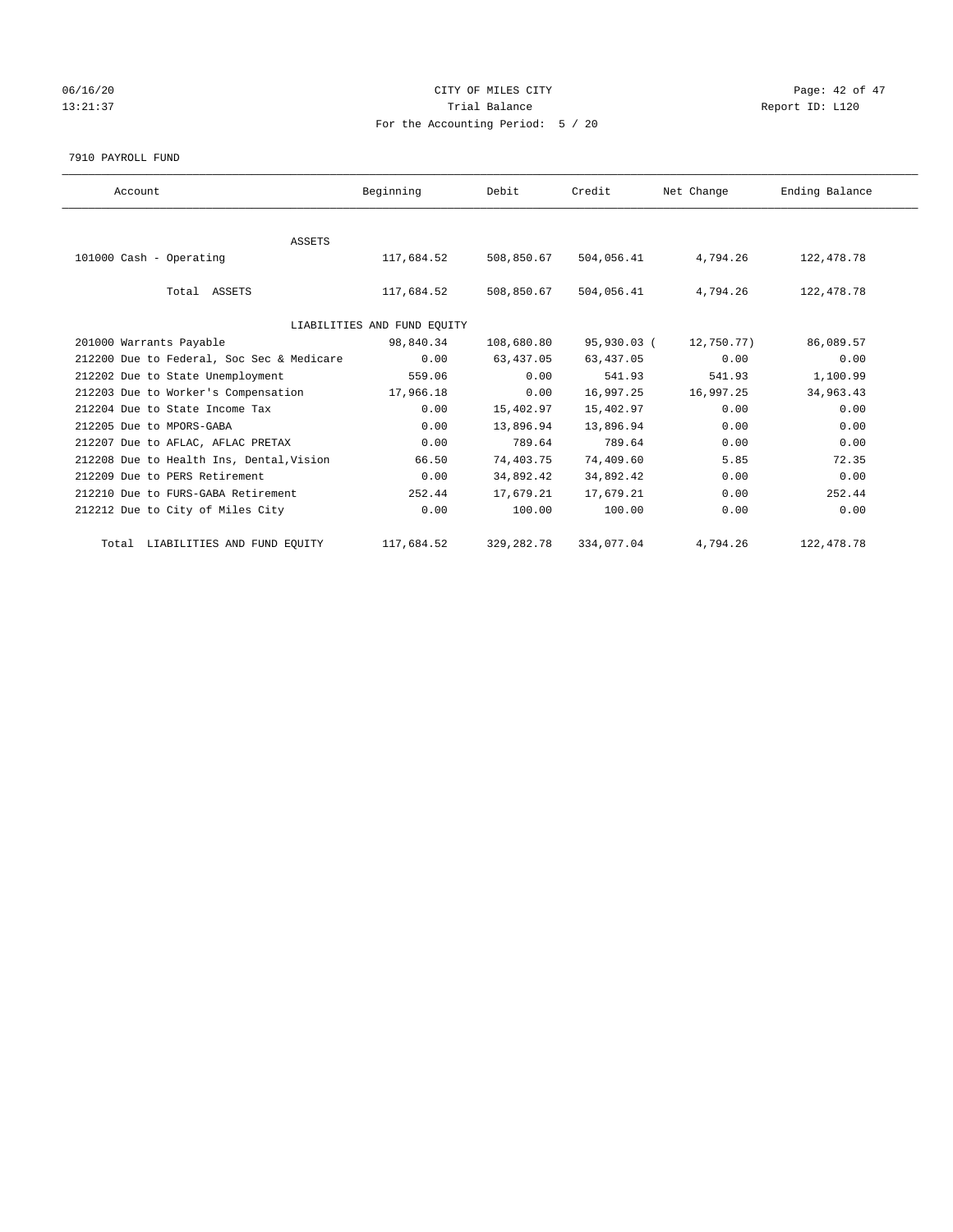| 06/16/20 |  |
|----------|--|
| 13:21:37 |  |

## CITY OF MILES CITY CONTROL CONTROL CITY CONTROL Page: 43 of 47 Partial Balance and Communications of the Report ID: L120 For the Accounting Period: 5 / 20

### 7930 CLAIMS FUND

| Account                              | Beginning                   | Debit       | Credit      | Net Change | Ending Balance |
|--------------------------------------|-----------------------------|-------------|-------------|------------|----------------|
| ASSETS                               |                             |             |             |            |                |
| 101000 Cash - Operating              | 213,704.59                  | 664,764.51  | 306,202.49  | 358,562.02 | 572,266.61     |
| ASSETS<br>Total                      | 213,704.59                  | 664,764.51  | 306, 202.49 | 358,562.02 | 572,266.61     |
|                                      | LIABILITIES AND FUND EQUITY |             |             |            |                |
| 201000 Warrants Payable              | 213,704.59                  | 306,202.49  | 664,764.51  | 358,562.02 | 572,266.61     |
| LIABILITIES AND FUND EQUITY<br>Total | 213,704.59                  | 306, 202.49 | 664,764.51  | 358,562.02 | 572,266.61     |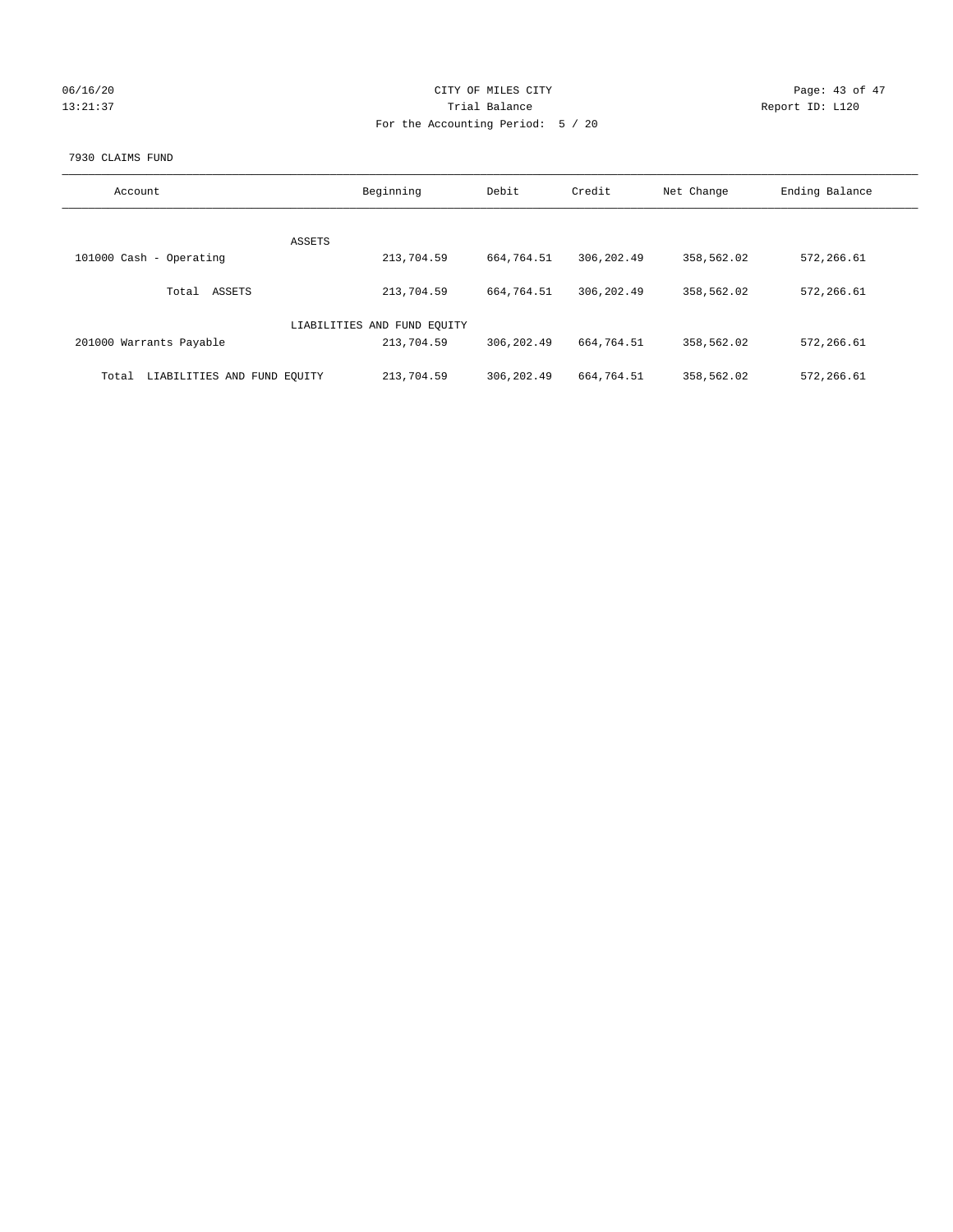## 06/16/20 Page: 44 of 47 13:21:37 Trial Balance Report ID: L120 For the Accounting Period: 5 / 20

7980 CUSTER CO WATER & SEWER DISTRICT

| Account                                 | Beginning                   | Debit      | Credit     | Net Change | Ending Balance |
|-----------------------------------------|-----------------------------|------------|------------|------------|----------------|
|                                         |                             |            |            |            |                |
| ASSETS                                  |                             |            |            |            |                |
| 101000 Cash - Operating                 | 0.00                        | 13, 141.96 | 13, 141.96 | 0.00       | 0.00           |
| 122000 Accounts Receivable              | 16,341.68                   | 13,932.69  | 13,141.96  | 790.73     | 17, 132.41     |
| Total ASSETS                            | 16,341.68                   | 27,074.65  | 26, 283.92 | 790.73     | 17, 132.41     |
|                                         | LIABILITIES AND FUND EQUITY |            |            |            |                |
| 202000 Accounts Payable                 | 0.00                        | 13,141.96  | 13, 141.96 | 0.00       | 0.00           |
| 211020 Due to Custer Water & Sewer Dist | 16,341.68                   | 13, 141.96 | 13,932.69  | 790.73     | 17, 132.41     |
| LIABILITIES AND FUND EQUITY<br>Total    | 16,341.68                   | 26, 283.92 | 27,074.65  | 790.73     | 17, 132.41     |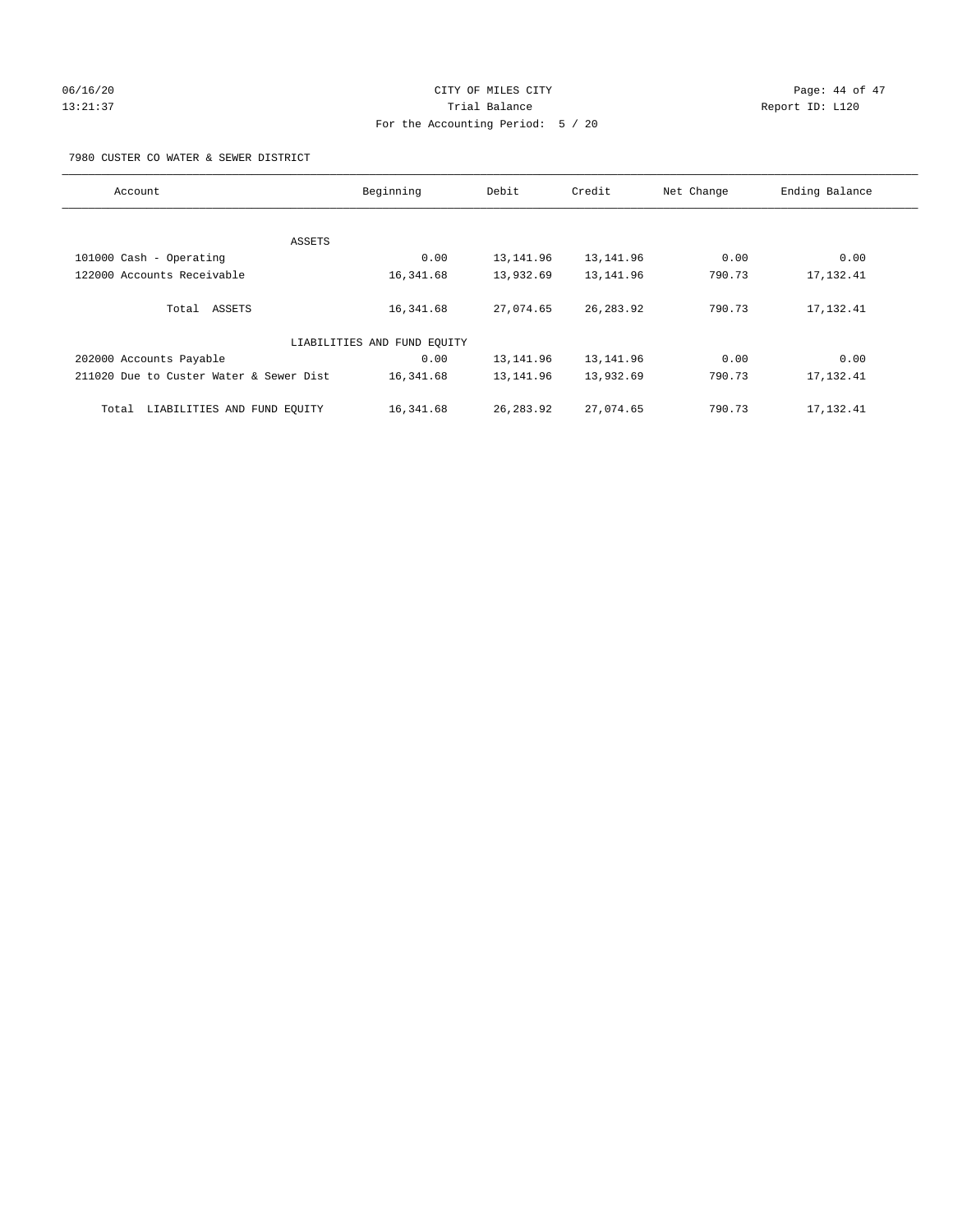## 06/16/20 Page: 45 of 47 13:21:37 Trial Balance Report ID: L120 For the Accounting Period: 5 / 20

7981 Interest Clearing

| Account                              | Beginning                   | Debit      | Credit       | Net Change  | Ending Balance |
|--------------------------------------|-----------------------------|------------|--------------|-------------|----------------|
|                                      | <b>ASSETS</b>               |            |              |             |                |
| 101000 Cash - Operating              | 50,920.56                   | 1,443.03   | 52,363.59 (  | 50, 920.56) | 0.00           |
| Total ASSETS                         | 50,920.56                   | 1,443.03   | 52,363.59 (  | 50, 920.56) | 0.00           |
|                                      | LIABILITIES AND FUND EQUITY |            |              |             |                |
| 212500 Due to Others                 | 50,920.56                   | 52,363.59  | 1,443.03 (   | 50, 920.56) | 0.00           |
| LIABILITIES AND FUND EQUITY<br>Total | 50,920.56                   | 52, 363.59 | $1.443.03$ ( | 50, 920.56) | 0.00           |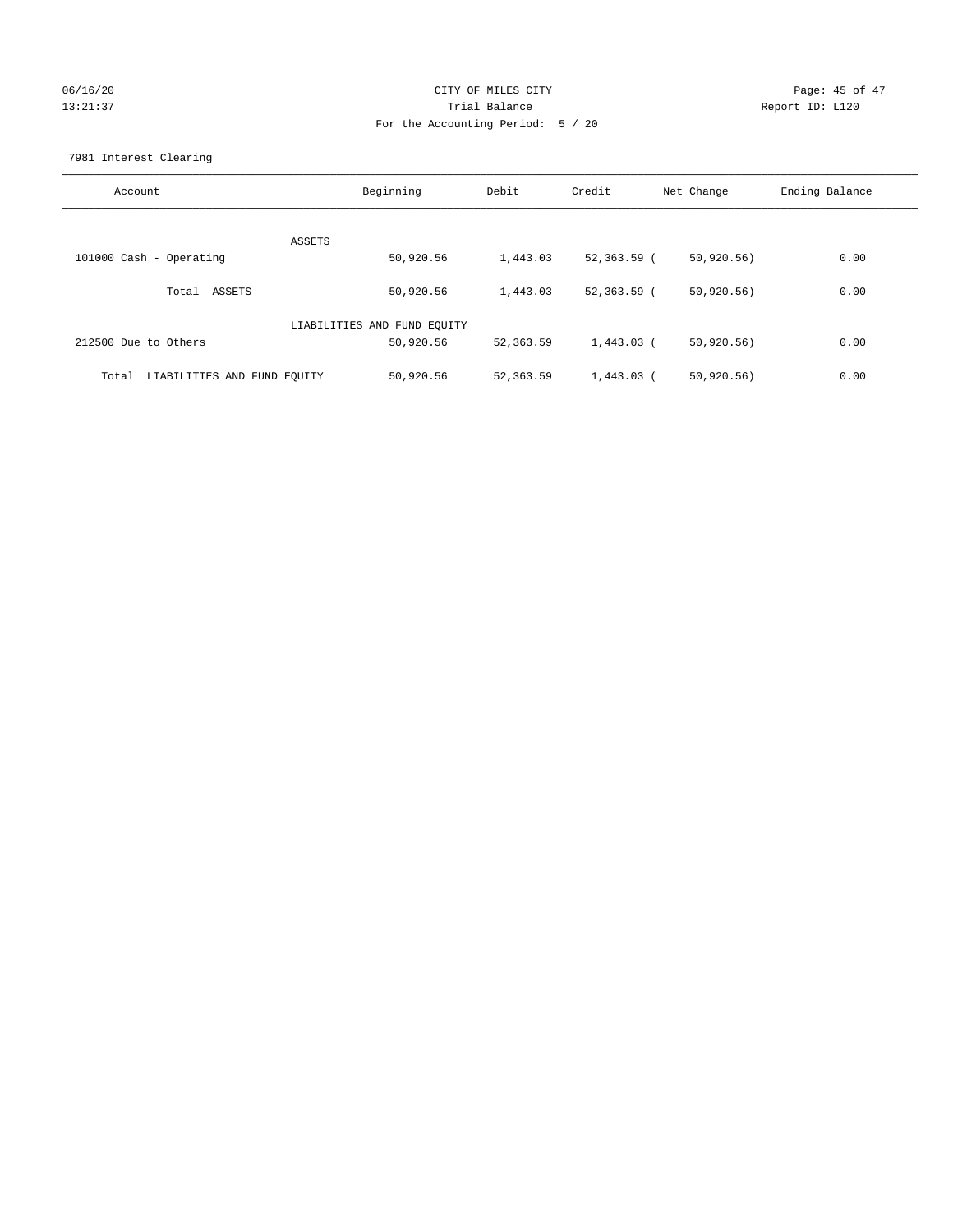# 06/16/20 Page: 46 of 47 13:21:37 Trial Balance Report ID: L120 For the Accounting Period: 5 / 20

### 9000 GENERAL FIXED ASSETS GROUP OF ACCOUNTS FUND

| Account                                                    | Beginning                   | Debit | Credit | Net Change | Ending Balance  |
|------------------------------------------------------------|-----------------------------|-------|--------|------------|-----------------|
| ASSETS                                                     |                             |       |        |            |                 |
| 181000 Land                                                | 526,599.00                  | 0.00  | 0.00   | 0.00       | 526,599.00      |
| 182000 Buildings                                           | 1,986,836.00                | 0.00  | 0.00   | 0.00       | 1,986,836.00    |
| 182100 Allowance for Depr - Buildings (Cre(                | 684,991.00)                 | 0.00  | 0.00   | 0.00       | 684,991.00)     |
| 186000 Machinery and Equipment                             | 3,038,732.00                | 0.00  | 0.00   | 0.00       | 3,038,732.00    |
| 186100 Allowance for Depr - Machinery & Eq(                | 1,463,750.00)               | 0.00  | 0.00   | 0.00       | 1,463,750.00    |
| 187000 Infrastructure                                      | 33,670,108.00               | 0.00  | 0.00   | 0.00       | 33,670,108.00   |
| 187100 Allowance For Depreciation - Infras( 16,321,771.00) |                             | 0.00  | 0.00   | 0.00       | 16,321,771.00)  |
| Total ASSETS                                               | 20,751,763.00               | 0.00  | 0.00   | 0.00       | 20, 751, 763.00 |
|                                                            | LIABILITIES AND FUND EQUITY |       |        |            |                 |
| 280000 INVESTMENT IN GENERAL FIXED ASSETS                  | 20,751,763.00               | 0.00  | 0.00   | 0.00       | 20, 751, 763.00 |
| LIABILITIES AND FUND EQUITY<br>Total                       | 20, 751, 763.00             | 0.00  | 0.00   | 0.00       | 20, 751, 763.00 |